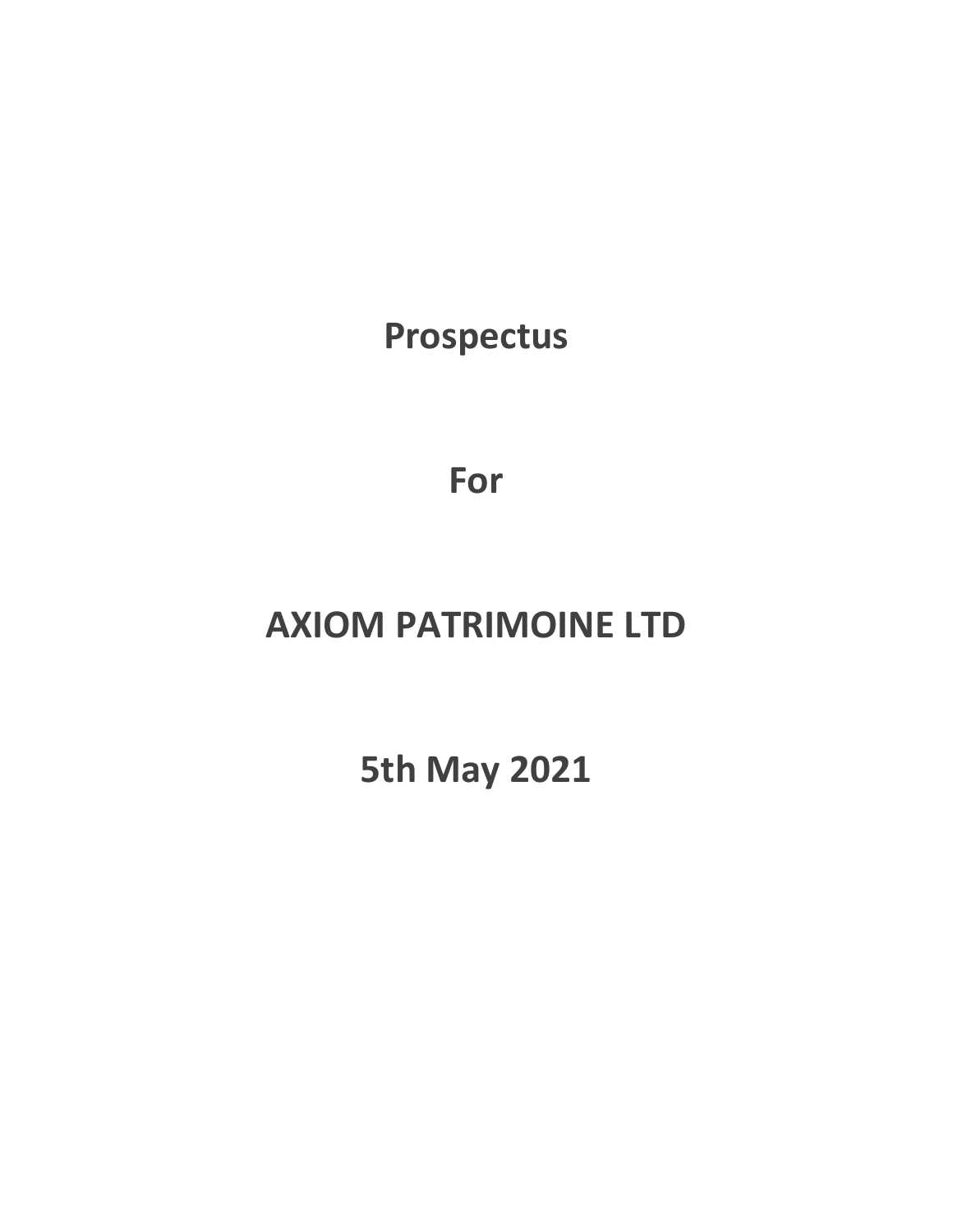# **AXIOM PATRIMOINE LTD**

#### **"the Fund" or "the Company"**

#### **Directors of the Fund** Louis LALLIA

Ian SABABADY Constantin DE GRIVEL Roger KOENIG

#### **Manager**

AXYS INVESTMENT PARTNERS LTD, 6/7th Floor, Dias Pier Building, Le Caudan Waterfront Caudan Port Louis 11307 Mauritius

#### **Fund Administrator**

NWT (MAURITIUS) LIMITED 6/7<sup>th</sup> Floor, Dias Pier Building Le Caudan Waterfront, Caudan Port Louis 11307 Mauritius

#### **Company Secretary**

NWT Secretarial Services Ltd 6<sup>th</sup> Floor, Dias Pier Building Le Caudan Waterfront Caudan, Port Louis 11307 Mauritius

#### **Auditors**

Nexia Baker & Arenson 5th floor C&R Court, 49 Labourdonnais St, Port Louis Mauritius

#### **Legal Advisor**

Chambers of Urmila Boolell SC, Temple Court 2, Labourdonnais Street Port Louis Mauritius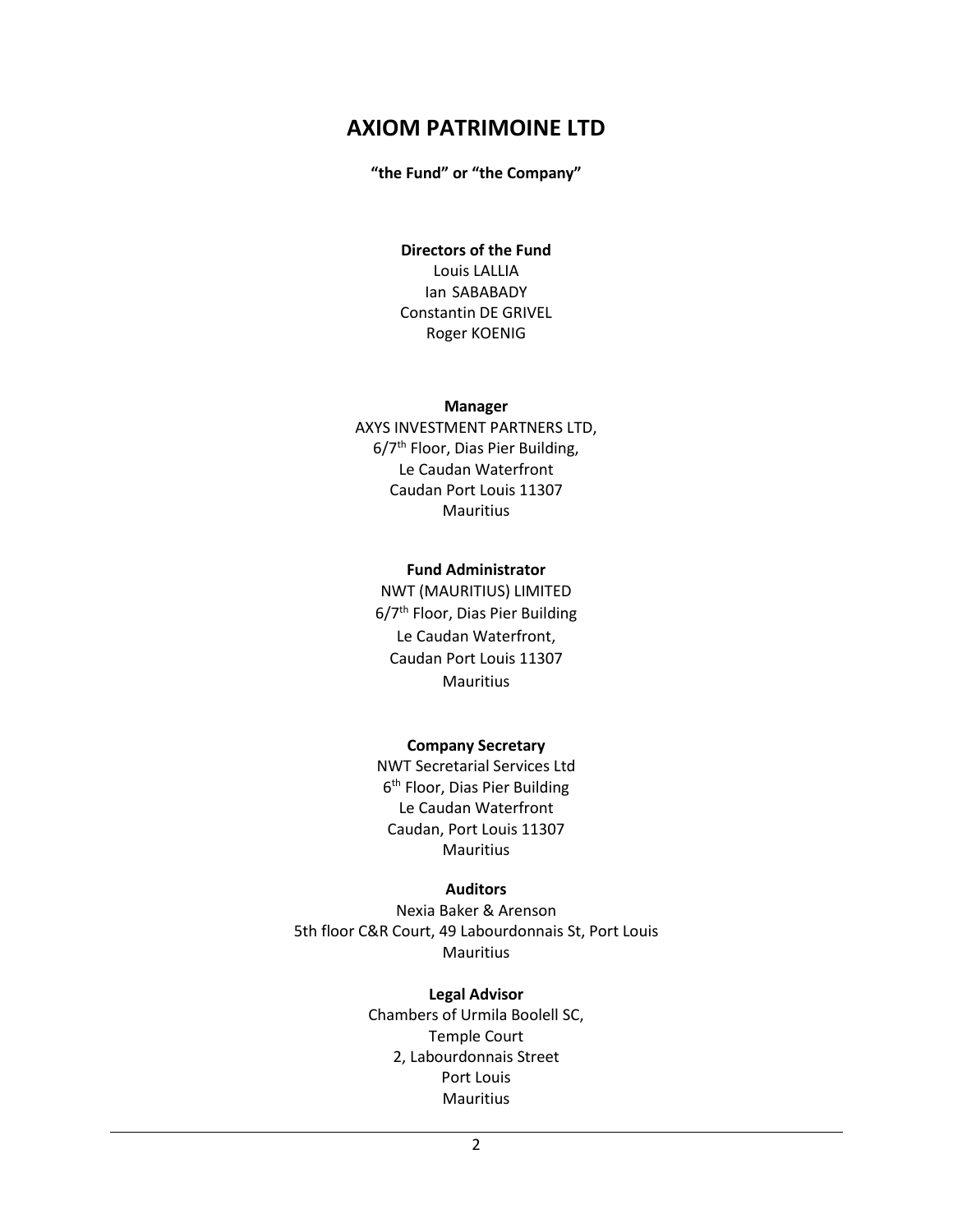# **TABLE OF CONTENTS**

| 1.                     |  |  |
|------------------------|--|--|
| $\mathfrak{D}_{\cdot}$ |  |  |
|                        |  |  |
| 3.                     |  |  |
| 4.                     |  |  |
| 5.                     |  |  |
| 6.                     |  |  |
| 7.                     |  |  |
|                        |  |  |
|                        |  |  |
|                        |  |  |
|                        |  |  |
|                        |  |  |
|                        |  |  |
|                        |  |  |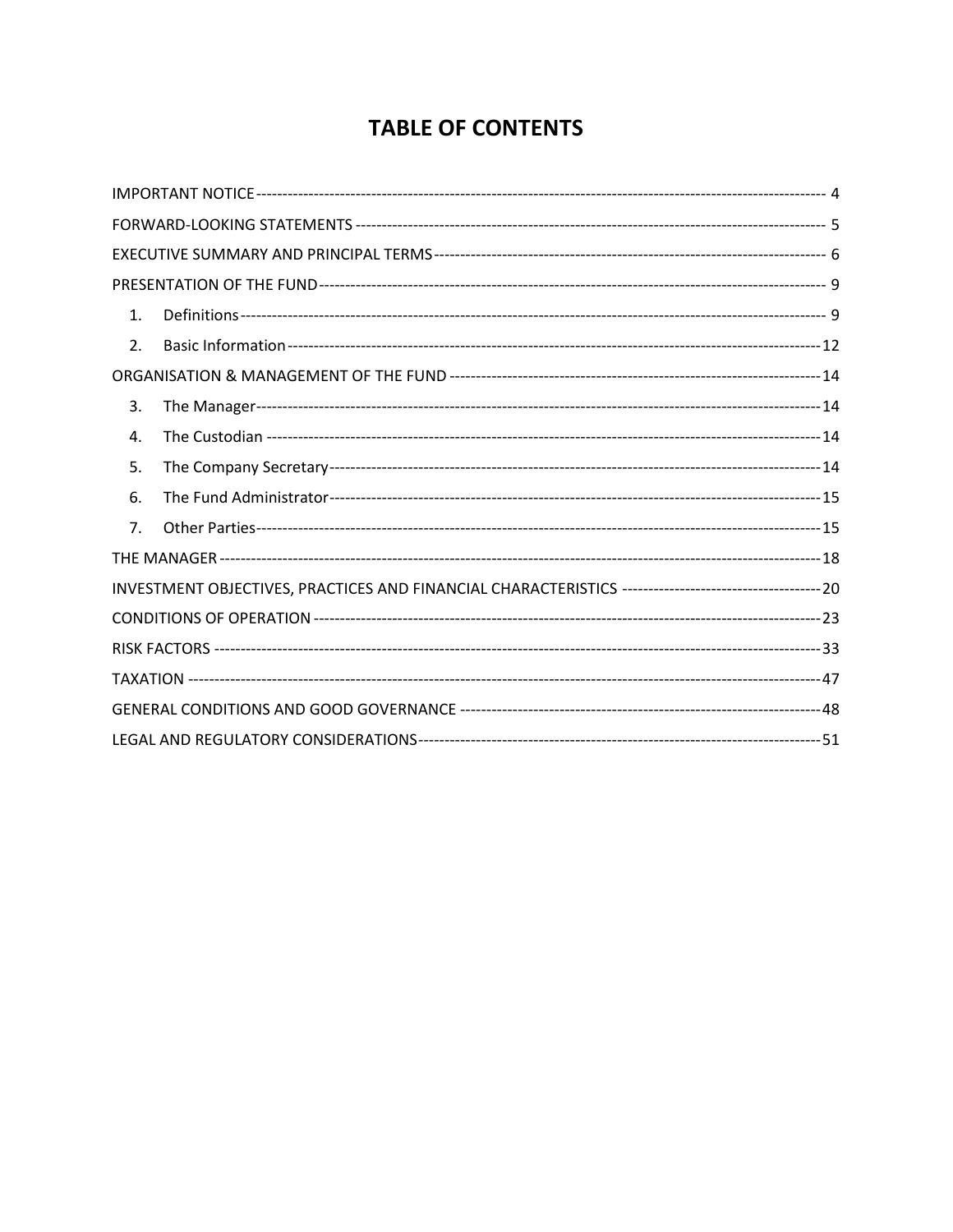### **IMPORTANT NOTICE**

<span id="page-3-0"></span>You must read the following before continuing. The following applies to the Prospectus following this page, and you are therefore advised to read this carefully before reading, accessing, or making any other use of the Prospectus. In accessing the Prospectus, you agree to be bound by the following terms and conditions, including any modifications to them any time you receive any information from us because of such access. No action has been taken in any jurisdiction, other than the Republic of Mauritius, to allow an offer of securities to the public, in particular, nothing in this Prospectus constitutes an offer of securities for sale in the United States or any other jurisdiction. Any securities to be issued will not be registered under the U.S. Securities Act of 1933, as amended (the "Securities Act"), or the securities laws of any state of the U.S. or other jurisdiction and the securities may not be offered or sold within the U.S. or to, or for the account or benefit of U.S. persons (as defined in Regulation S under the Securities Act "Regulation S") or in any jurisdiction other than the Republic of Mauritius.

The following Prospectus may not be forwarded or distributed to any other person and may not be reproduced in any manner whatsoever. Any forwarding distribution or reproduction of this document in whole or in part is unauthorised. Failure to comply with this directive may result in a violation of the securities act or the applicable laws of other jurisdictions.

Confirmation of your representation: This Prospectus is being sent at your request and by accepting the email or hard copy and accessing this Prospectus, you shall be deemed to have represented to us that you consent to delivery of such Prospectus by electronic transmission.

Under no circumstances shall this Prospectus constitute an offer to sell or the solicitation of an offer to buy, nor there any sale of the securities being offered, in any jurisdiction where it would be illegal to offer to sell or offer to buy securities. Recipients of this Prospectus who intend to subscribe for or purchase the Shares are reminded that any subscription or purchase may only be made based on the information contained in this Prospectus. A copy of the Prospectus will be available from the registered office of AXIOM PATRIMOINE LTD.

You are reminded that this Prospectus has been delivered to you on the basis that you are a person into whose possession this Prospectus may be lawfully delivered, and you may not, nor are you authorised to, deliver this Prospectus to any other person.

This Prospectus may have been sent to you in an electronic form. You are reminded that documents transmitted via this medium may be altered or changed during the process of electronic transmission and consequently neither the Fund, AXYS INVESTMENT PARTNERS LTD or any person appointed by it to distribute the Prospectus nor any person who controls any of them nor any director, officer, employee nor agent of it or affiliate of any such person accepts any liability or responsibility whatsoever in respect of any difference between the Prospectus distributed to you in electronic format and the hard copy version available to you on request from AXYS INVESTMENT PARTNERS LTD or its appointed representatives. The investment objective is to earn an attractive rate of relative return through both income and capital appreciation by investing in a diversified portfolio. The Manager seeks to achieve the Fund's objective by selecting a focused portfolio of local and global securities.

By investing in the Fund, the investor will be taking certain risk characteristics. See section on "Risk Factors" for more information.

INVESTORS IN THE FUND ARE NOT PROTECTED BY ANY STATUTORY COMPENSATION ARRANGEMENTS IN MAURITIUS IN THE EVENT OF THE FUND'S FAILURE.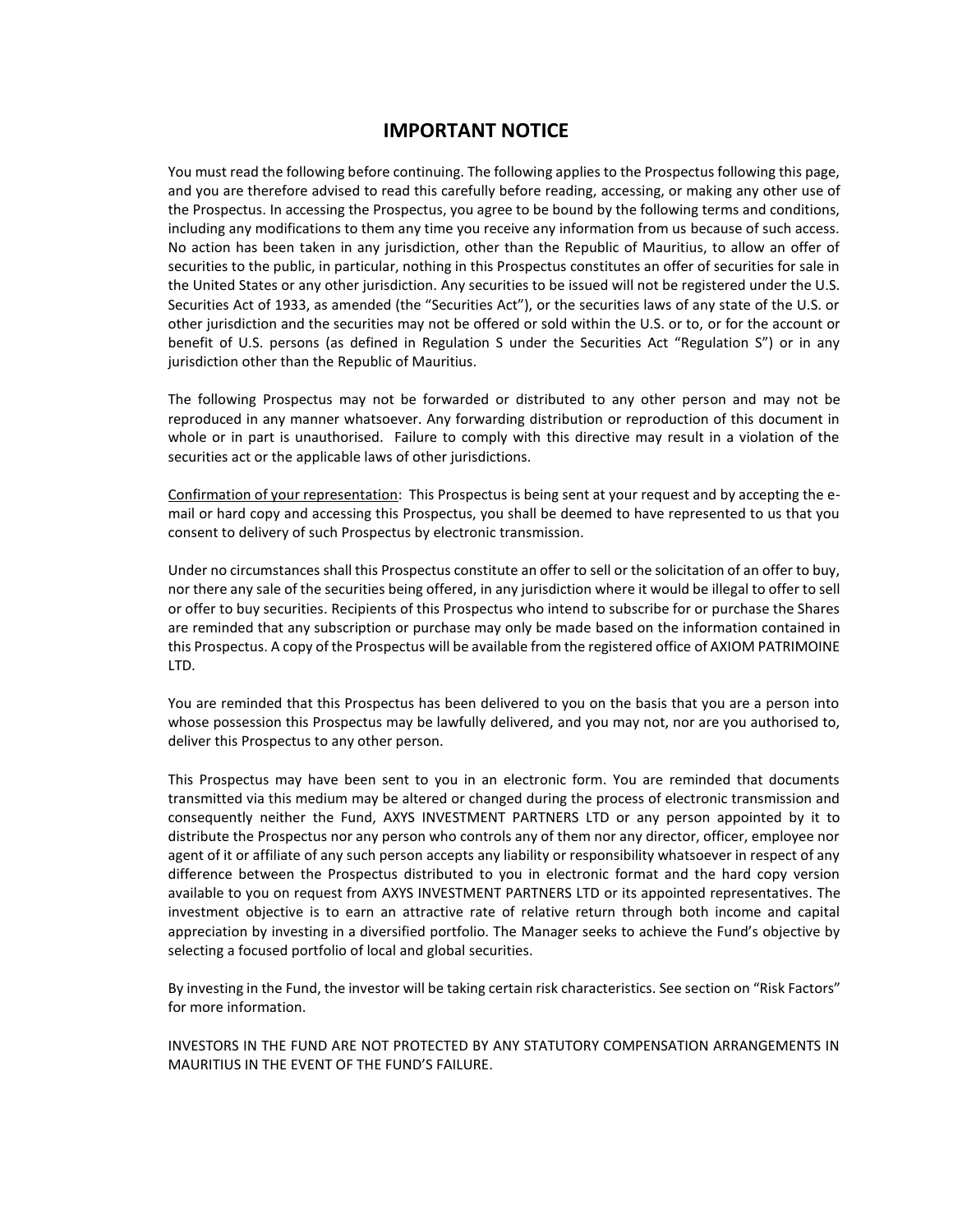The Directors of the Fund accept responsibility for the information contained in this Prospectus. To the best of the knowledge and belief of the Directors (who have taken all reasonable care to ensure that such is the case), the information contained in this Prospectus is in accordance with the facts and does not omit anything likely to affect the import of such information. Unless otherwise indicated herein, the opinions expressed in this document are those of the Directors. No person has been authorised to give any information or to make any representation concerning the Fund other than the information contained in this document, and, if given or made, such information or representation must not be relied upon as having been authorised by the Fund.

# **FORWARD-LOOKING STATEMENTS**

<span id="page-4-0"></span>This Prospectus contains forward-looking statements that are, by their nature, subject to significant risks and uncertainties. These forward-looking statements include statements relating to:

- the Fund's business and operating strategies;
- the Fund's capital expenditure and investment plans;
- the amount and nature of, and potential for, future development of the Fund's business;
- the Fund's operations and business prospects;
- various business opportunities that the Fund may pursue;
- the financial information regarding the Fund;
- the regulatory environment relating to the Fund;
- changes in political, economic, legal, and social conditions in Mauritius and internationally;
- changes in currency exchange rates; and
- other factors beyond our control.

In some cases, you can identify forward-looking statements by such terminology as "may," "will," "should," "could," "would," "expect," "intend," "plan," "anticipate," "going forward," "ought to," "seek," "project," "forecast," "believe," "estimate," "predict," "potential" or "continue" or the negative of these terms or other comparable terminology. Such statements reflect the current views of the Fund with respect to future events, operations, results, liquidity and capital resources and are not guarantees of future performance and some of which may not materialize or may change. Although we believe that the expectations reflected in these forward-looking statements are reasonable, we cannot assure you that those expectations will prove to be correct, and you are cautioned not to place undue reliance on such statements. In addition, unanticipated events may adversely affect the actual results we achieve. Important factors that could cause actual results to differ materially from our expectations are disclosed under the section entitled "Risk Factors" in this Prospectus. Except as required by law, we undertake no obligation to update or otherwise revise any forward-looking statements contained in this Prospectus, whether as a result of new information, future events or otherwise after the date of this Prospectus. All forward-looking statements contained in this Prospectus are qualified by reference to the cautionary statements set forth in this section.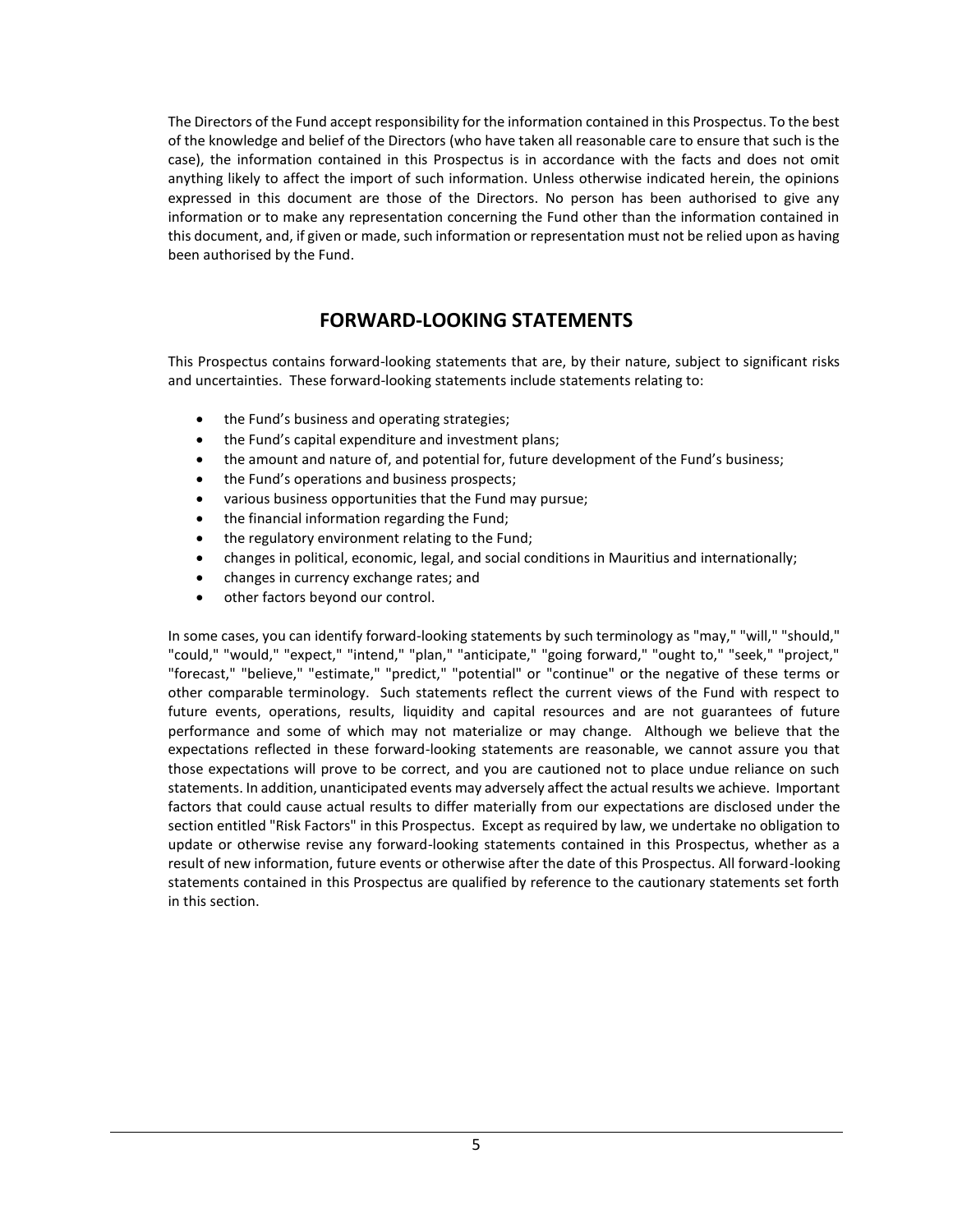# **EXECUTIVE SUMMARY AND PRINCIPAL TERMS**

<span id="page-5-0"></span>AXIOM PATRIMOINE LTD, registered at the address 6<sup>th</sup> Floor, Dias Pier Building 11307, Le Caudan Waterfront, Caudan, Port Louis 11307, Mauritius has been set up to provide investors with an investment that has as objective to earn an attractive rate of relative return through both income and capital appreciation by investing in a diversified portfolio. The Manager seeks to achieve the Fund's objective by selecting a focused portfolio of local and global securities.

| <b>PRINCIPAL TERMS</b>                        |                                                                                                                                                                                                                                                                                                      |  |
|-----------------------------------------------|------------------------------------------------------------------------------------------------------------------------------------------------------------------------------------------------------------------------------------------------------------------------------------------------------|--|
| Name of Fund                                  | AXIOM PATRIMOINE LTD                                                                                                                                                                                                                                                                                 |  |
| <b>Type of Fund</b>                           | Collective Investment Scheme (retail open-ended<br>fund)                                                                                                                                                                                                                                             |  |
| <b>Legal Form</b>                             | A public limited liability company                                                                                                                                                                                                                                                                   |  |
| <b>Currency (functional and presentation)</b> | <b>MUR</b>                                                                                                                                                                                                                                                                                           |  |
| <b>Investment Objective</b>                   | The investment objective is to deliver an absolute and<br>stable rate of return through both income and capital<br>appreciation by investing in a diversified portfolio.<br>The Manager seeks to achieve the Fund's objective by<br>selecting a focused portfolio of local and global<br>securities. |  |
| <b>Benchmark</b>                              | 6.00% p.a. hurdle High-Water Mark (p.a.)                                                                                                                                                                                                                                                             |  |
| <b>Hurdle Rate</b>                            | Performance of benchmark over 12-month period<br>(reset at the start of each performance period).                                                                                                                                                                                                    |  |
| <b>Performance period</b>                     | The hurdle rate for the fund is set monthly in advance<br>and is based on one twelfth (1/12) of the benchmark<br>annualised return.                                                                                                                                                                  |  |
| <b>Dividend Policy</b>                        | The Fund has no intention to declare any dividends.<br>However, the board of the Fund has full discretion to<br>effect distribution of income and capital gains and<br>also decide on the distribution method.                                                                                       |  |
| <b>Valuation</b>                              | Every Friday or if such day is not a Business Day, the<br>immediately preceding Business Day or such other<br>day as the Fund's Board of Directors may designate<br>from time to time.                                                                                                               |  |
| Liquidity                                     | Participating Shares may be purchased or redeemed<br>on any Dealing Day. The issue and redemption prices<br>are based on Net Asset Value per share, subject to<br>provisions of an initial charge and a redemption<br>charge, if any.                                                                |  |
| <b>Dealing Day</b>                            | A Subscription Dealing Day or a Redemption Dealing<br>Day, as the case may be.                                                                                                                                                                                                                       |  |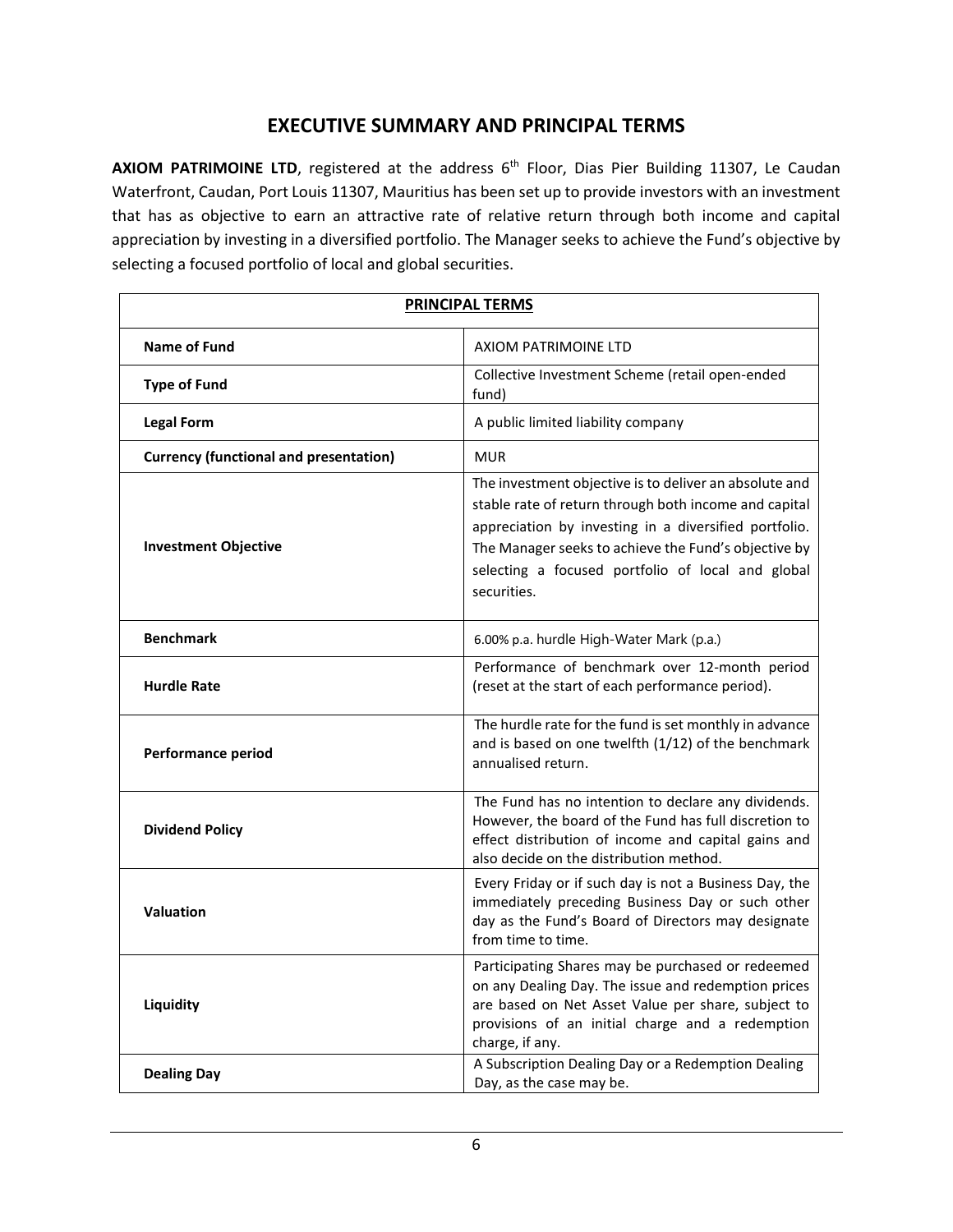| Minimum Initial Investment (Lump Sum)    | For Class R Participating Shares: MUR 10,000 or at the<br>discretion of the Board of directors.<br>For Class I Participating Shares: MUR 50,000,000, or<br>at the discretion of the Board of directors.                                                                                                                                                                                                                                                                                        |
|------------------------------------------|------------------------------------------------------------------------------------------------------------------------------------------------------------------------------------------------------------------------------------------------------------------------------------------------------------------------------------------------------------------------------------------------------------------------------------------------------------------------------------------------|
| Minimum Subsequent Investment (Lump Sum) | There is no minimum amount for subsequent<br>investment unless agreed otherwise by the Manager.                                                                                                                                                                                                                                                                                                                                                                                                |
| <b>Regular Saving Plan</b>               | For Class R Participating Shares: MUR 1,000 monthly<br>or such other frequency or amount as the Manager<br>may determine<br>For Class I Participating Shares: MUR 5,000,000<br>monthly or such other frequency or amount as the<br>Manager may determine                                                                                                                                                                                                                                       |
| <b>Initial Charge</b>                    | Up to a maximum of 2.00% of the subscription<br>amount                                                                                                                                                                                                                                                                                                                                                                                                                                         |
| <b>Redemption Charge</b>                 | Up to a maximum of 2.00% of the redemption<br>amount for any investment held for a period less than<br>one year,<br>Up to a maximum of 1.00% of the redemption<br>amount for any investment held for a period over a<br>year but less than three years. 0% otherwise                                                                                                                                                                                                                           |
| <b>Management Fee</b>                    | Currently 2.00% of the Net Asset Value of the Fund<br>per annum for Class R Participating Shares.<br>Currently 1.00% of the Net Asset Value of the Fund<br>per annum for Class I Participating Shares.                                                                                                                                                                                                                                                                                         |
| <b>Performance Fee</b>                   | The performance fee is 20% of any amount<br>by which the fund outperforms the hurdle<br>rate, provided the NAV price at the end of the<br>performance period is higher than the previous<br>high water mark for Class R Participating Shares.<br>The performance fee is 20% of any amount<br>by which the fund outperforms the hurdle<br>rate, provided the NAV price at the end of the<br>performance period is higher than the previous<br>high water mark for Class I Participating Shares. |
| <b>Fund Administration Fee</b>           | 0.15% of the Net Asset Value of the Fund per annum,<br>with a minimum of MUR 125,000 per annum                                                                                                                                                                                                                                                                                                                                                                                                 |
| <b>Custodian Fee</b>                     | Currently 0.10% of the Net Asset Value of the Fund<br>per annum, with maximum of 0.25% per annum                                                                                                                                                                                                                                                                                                                                                                                               |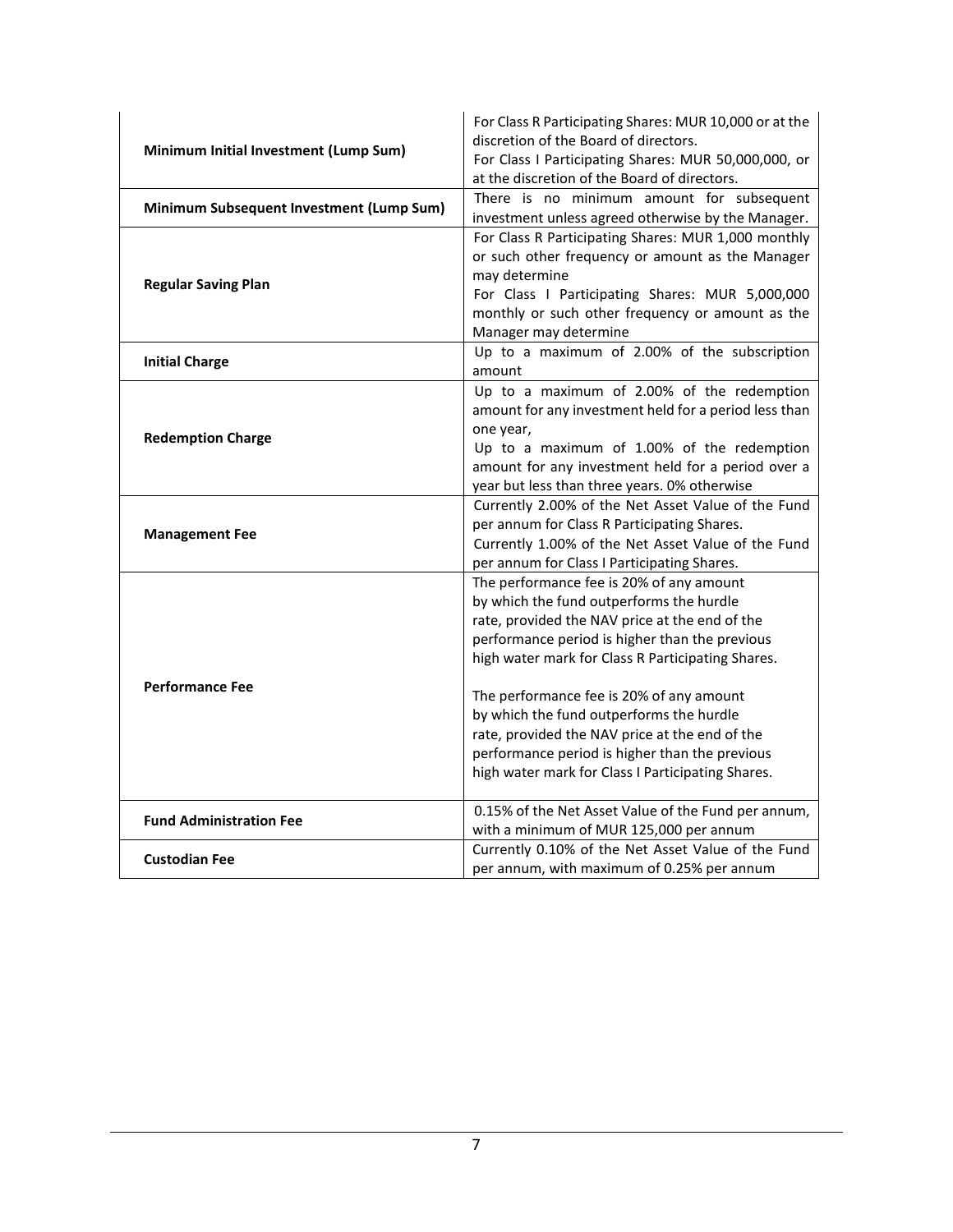# **AXIOM PATRIMOINE LTD**

#### **PROSPECTUS**

**Disclaimer:** Industry data and other statistical information used throughout this Prospectus are based on independent industry publications, government publications, reports by market research firms or other published independent sources. Industry surveys, publications, consultant surveys and forecasts generally state that the information contained therein has been obtained from sources we believe are reliable. Although we believe such information is accurate and reliable, we have not independently verified any of the data from third-party sources cited or used for our management's industry estimates, nor have we ascertained the underlying economic assumptions relied upon therein. Statements as to our position relative to our competitors or as to market share refer to the most recent data available to us.

This document is for information purposes only. Neither the information nor any opinion expressed constitutes an offer or an invitation to make an offer, to buy or sell the Fund. Prospective investors should not construe the contents of this document as containing legal, tax, or financial advice. To be clear on the contents and obligations contained within this document, prospective investors should consult their stockbroker, bank manager, lawyer, accountant, or other professional advisor.

This document does not have regard to the specific investment objectives and financial situation of any specific person who may receive it. Investors should seek financial advice regarding the appropriateness of investing in any investment product described in this document and should understand that future expectations may not be realized. Past performance is not a guide to future performance. Both the Manager and the Legal Advisor of the Fund neither undertake any responsibility nor guarantee any kind of returns to the investors of the Fund.

Investing in International markets may involve additional risks, such as social and political instability, market illiquidity, exchangerate fluctuations, a high level of volatility and limited regulation. In addition, single- country and sector funds may be subject to a higher degree of market risk than diversified funds because of concentration in a specific industry, sector or geographic region.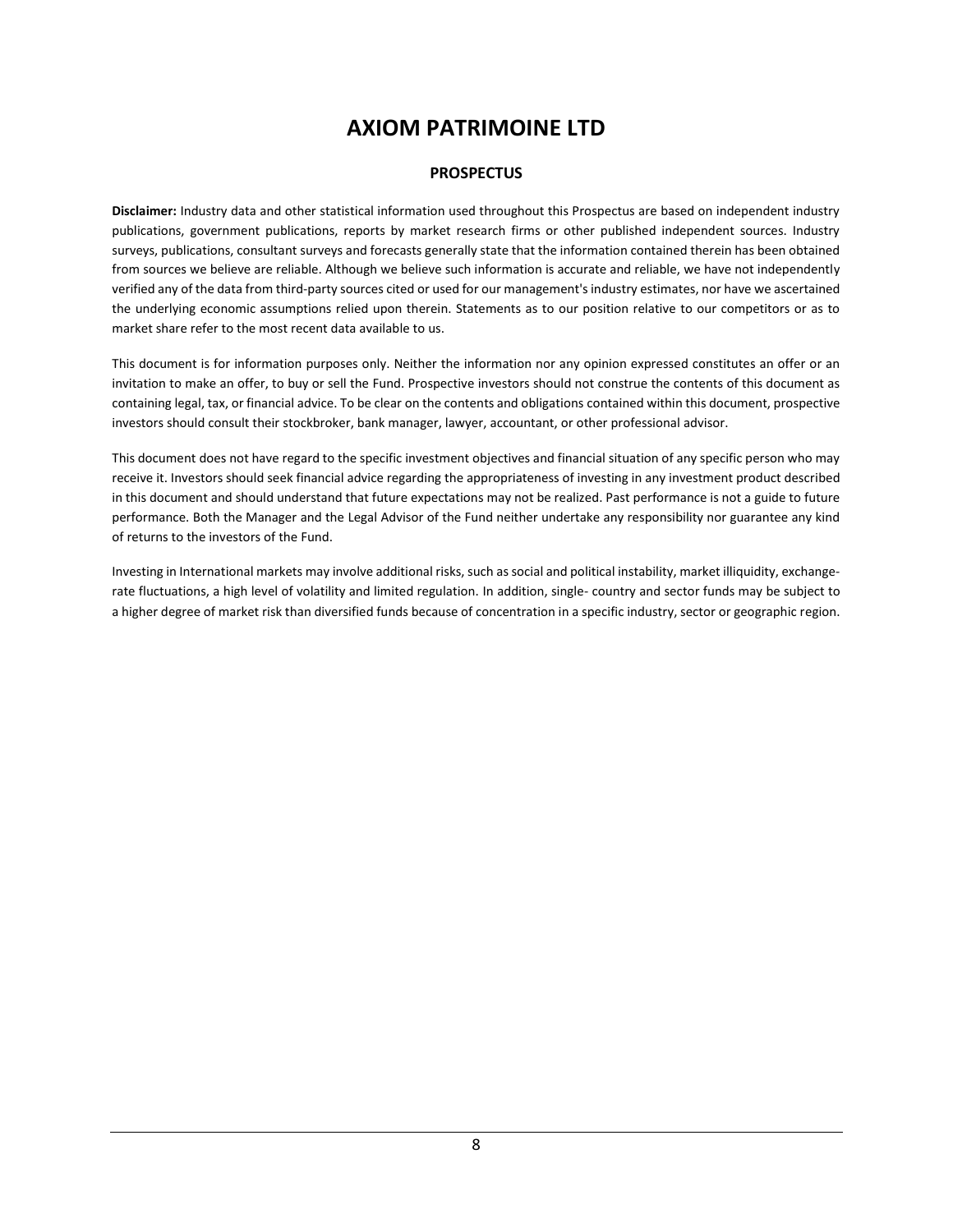# **PRESENTATION OF THE FUND**

# <span id="page-8-1"></span><span id="page-8-0"></span>**1. Definitions**

- **1.1** *"Auditors"* means an accounting firm or corporation described in the Companies Act 2001 of Mauritius and for the time being appointed as the auditors of the Fund.
- **1.2** *"Authorised Investment"* means (a) any Quoted Investment; (b) any Investment in respect of which an application for listing for permission to deal has been made to a recognised market and the subscription for or purchase of which is either conditional upon such listing or permission to deal being granted within a specified period not exceeding twelve weeks (or such other period as may be agreed by the Manager) or in respect of which the Manager is satisfied that the subscriptions or other transactions will be cancelled if the application is refused; (c) any Unquoted Investment; (d) the currency of any country or any contract for the spot purchase or sale of any such currency or any forward contract of such currency; and (e) any Investment which is not covered by paragraphs (a) to (d) of this definition but is selected by the Manager.
- **1.3** *"Board"* means the board of directors of the Fund.
- **1.4** *"Business Day"* means any day (other than Saturday or Sunday or public holiday) on which banks and other financial institutions in Mauritius are generally open for business or any other day as the Manager may agree in writing. Dealing Day or Valuation Day in connection with the issuance, cancellation and realization of shares is every Business Day in Mauritius.
- **1.5** *"Constitution"* means the constitution of the Fund dated 27 May 2021 as amended from time to time.
- **1.6** *"Dealing Day"* means the last Business Day of each month for subscription or each quarter for redemption or any such day as may be determined from time to time by the Manager in order to implement a transaction; issuance, redemption or transfer of shares in accordance with the Constitution and this Prospectus.
- **1.7** *"FSC"* means the Financial Services Commission of Mauritius.
- **1.8** *"High Water Mark"* means the highest peak in value that an investment fund or account has reached.
- **1.9** *"Hurdle rate"* means the minimum rate of return on investment required by the manager above which a performance fee is payable.
- **1.10** *"Illiquid asset"* means an asset that may not be readily disposed of through market facilities on which public quotations are widely available, at an amount at least equal to the amount at which the asset is valued in calculating the net asset value, or a restricted security, the resale of which is prohibited for any reason.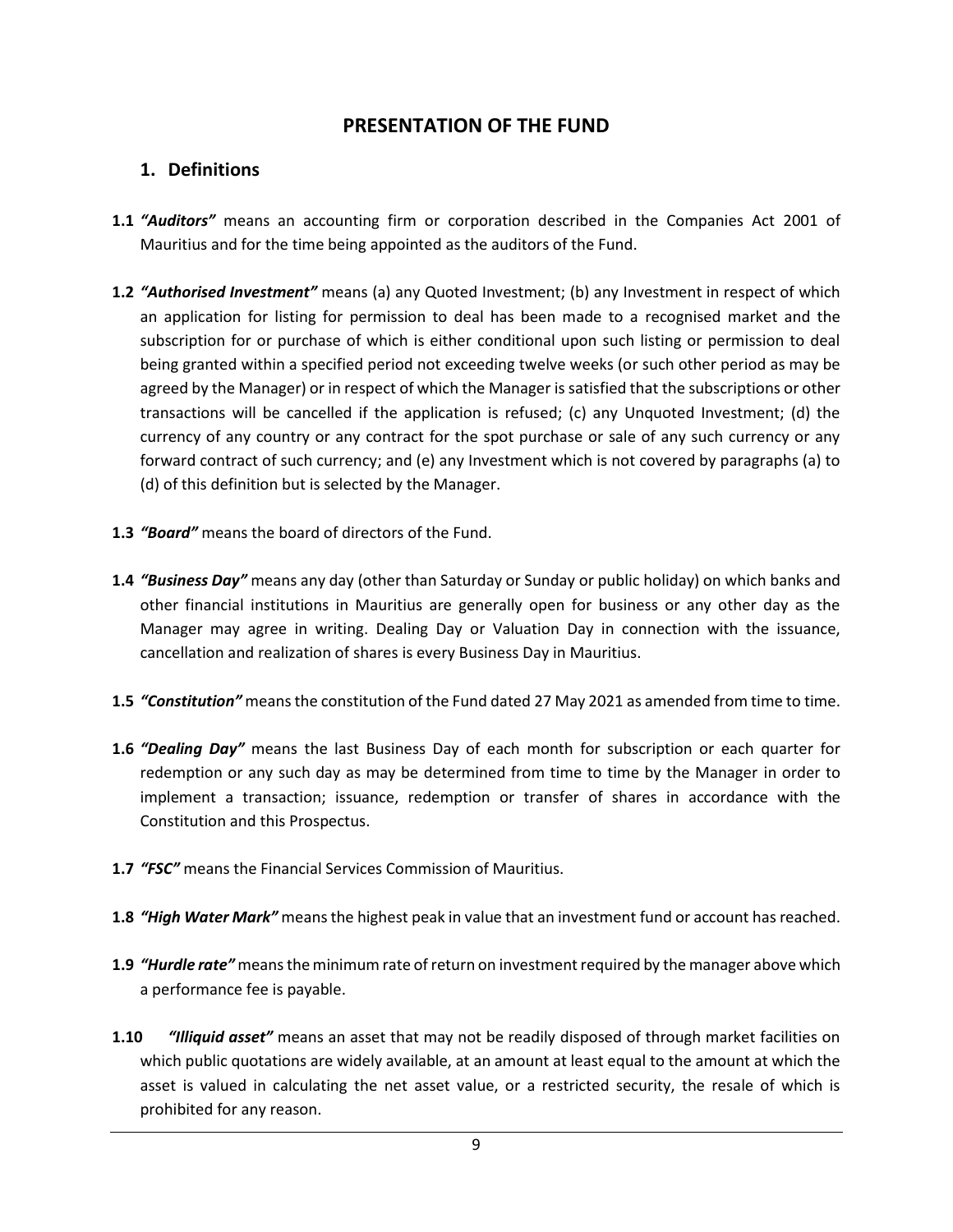- **1.11** *"Initial Charge"* means a charge upon the issue of shares of such amount as the Manager may from time to time determine generally or in relation to any specific transaction or class of transactions, but not exceeding the maximum stipulated in this Prospectus.
- **1.12** *"Investment"* means any share, stock, bond, note, debenture, debenture stock and any other tradable securities.
- **1.13** *"Investor or Investors"* means any person acquiring the Participating Shares and registered in the register of shareholders of the Company as being the holder of one or more Participating Shares.
- **1.14** *"Issue Price"* means the price per Participating Share on any Dealing Day ascertained by the Manager by:-

*1.14.1* determining the Net Asset Value at the latest Valuation Day preceding or on the Dealing Day of the Fund;

### *1.14.2* adding thereto:-

- (a) any Transactions Adjustment; and
- (b) any Initial Charge.
- **1.15** *"Key Persons"* means any person responsible for the management of the Fund, including the persons employed as portfolio managers by the Manager.
- **1.16** *"Management Fee"* means the remuneration of the Manager which shall not exceed the maximum fee stipulated in this Prospectus, payable out of the capital or income of the Fund as the Manager in its discretion may decide on each calendar month of the year.
- **1.17** *"Net Asset Value"* has the meaning ascribed to that term in section 15 of this Prospectus.
- **1.18** *"OTC Market"* means any "over-the-counter" market in any part of the world.
- **1.19** *"Participating Share"* means a redeemable participating share of the Fund, which shall be redeemable at the sole option of the holder thereof, and includes a fraction of a Participating Share (truncated to two decimal points). Participating Shares also include any such class as may be created by the Fund.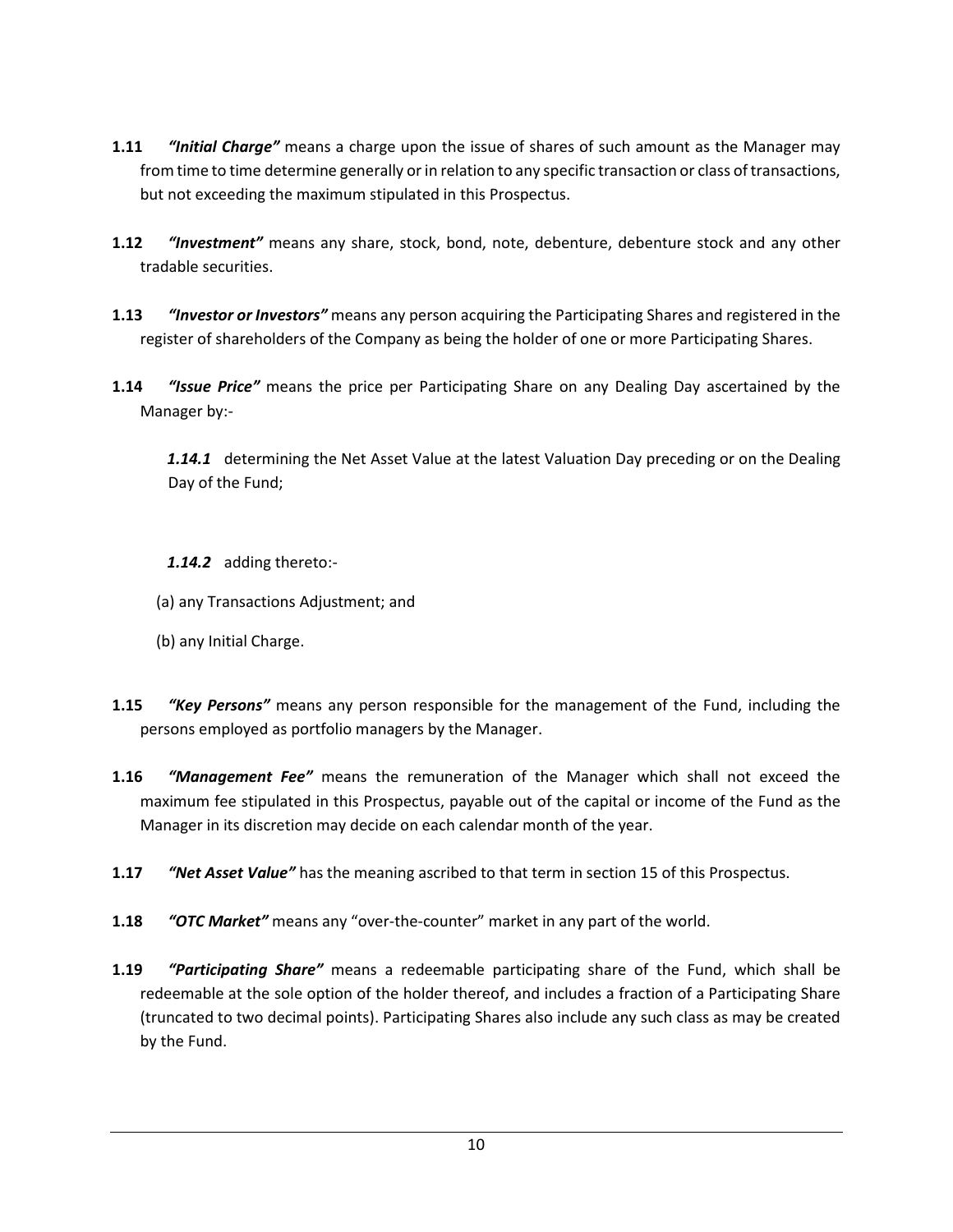- **1.20** *"Performance Fee"* means the remuneration of the Manager linked to the performance which shall not exceed the maximum fee stipulated in this Prospectus, payable out of the capital or income of the Fund as the Manager in its discretion may decide on each calendar month of the year.
- **1.21** *"Performance Period"* means the period of time selected by the Manager over which the attainment of one or more Performance Goals will be measured for the purpose of determining the management right to and the payment of a Performance Fee.
- **1.22** *"Quoted Investment"* means any Investment which is for the time being quoted, listed or dealt in on a recognised market or on an OTC Market established by any such recognised market.
- **1.23** *"Redemption Charge"* is the charge upon the redemption of a Participating Share, of such amount as may from time to time be fixed by the Manager generally or in relation to any specific transaction or class of transaction, but not exceeding the maximum stipulated in this Prospectus.
- **1.24** *"Redemption Day"* is the last Business Day of March, June, September and December of any calendar year or such other day as the Directors may determine in their sole discretion, as being a day on which Participating shares may be redeemed, subject to due and timely notice from the Participating Shareholders.
- **1.25** *"Redemption Price"* is the price per Participating Share ascertained by the Manager by:-

(i) determining the Net Asset Value, as at the latest Valuation Day preceding or on the Dealing Day on which a redemption request is received, of the Fund;

- (ii) deducting there from:-
	- (a) the Redemption Charge; and
	- (b) the Transactions Adjustment.
- **1.26** *"Securities Act"* means the Securities Act 2005 of Mauritius as the same may be modified, amended, supplemented, re-enacted or reconstituted from time to time.
- **1.27** *"SEM"* means the Stock Exchange of Mauritius.
- **1.28** *"Subscription Day"* the first Business Day following the Valuation Day, or such other day as the Directors may determine as being a day on which Participating Shares may be subscribed for.

# **1.29** *"Transactions Adjustment"* means: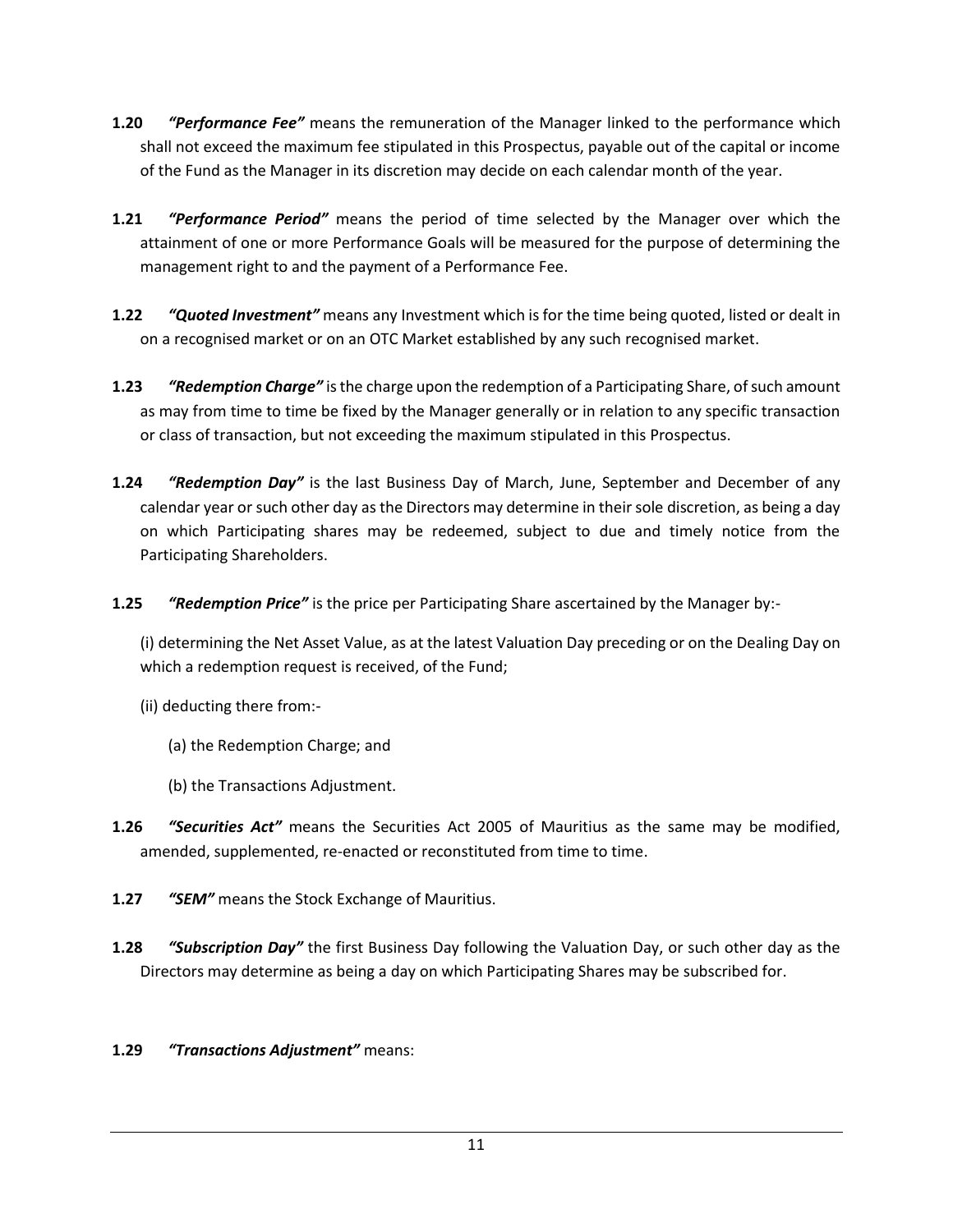- 1.29.1 in relation to the issue of a Participating Share, an adjustment of up to such amount (if any) as the Manager determines represents the duties and charges which would have been payable in purchasing the Investments for the account of the Fund divided by the number of Participating Shares issued and deemed to be in issue as at that time and such amount shall not exceed such percentage as the Manager may from time to time agree; and
- 1.29.2 in relation to the cancellation and redemption of a Participating Share, an adjustment of up to such amount (if any) as the Manager determine represents the duties and charges which would have been payable in selling the Investments for the account of the Fund divided by the number of Participating Shares in issue and deemed to be in issue as at that time which amount shall not exceed such percentage as the Manager may from time to time agree.

Such expression when used in the context of a given date shall refer to the amount or amounts so determined by the Manager and applicable on that date.

- **1.30** *"Valuation Day"* means the last Business Day of each month, or any such day as may be determined from time to time by the Manager in order to implement a transaction; issuance, redemption or transfer of shares in accordance with the Constitution and this Prospectus.
- **1.31** *"Year"* is defined as a calendar year.

# <span id="page-11-0"></span>**2. Basic Information**

# *2.1 Name and structure of the Fund*

The collective investment scheme offered in this prospectus is known as the AXIOM PATRIMOINE LTD ("the Fund").

The Fund is an open-ended Collective Investment Scheme denominated in Mauritian Rupees and established under the laws of Mauritius as a public limited liability company.

# *2.2 Authorisation of the Fund*

All consents, approvals, authorisations or other permissions of the Fund as well as of all regulatory authorities required by the Fund under the laws of Mauritius have been obtained for the establishment of this Prospectus and the issue of shares and for the Fund to undertake and perform its obligations under this Prospectus.

A copy of this Prospectus was submitted to the FSC on xxxxxxx and the FSC has on xxxxxxxx authorized the Fund to offer the Participating Shares to the public pursuant to this Prospectus.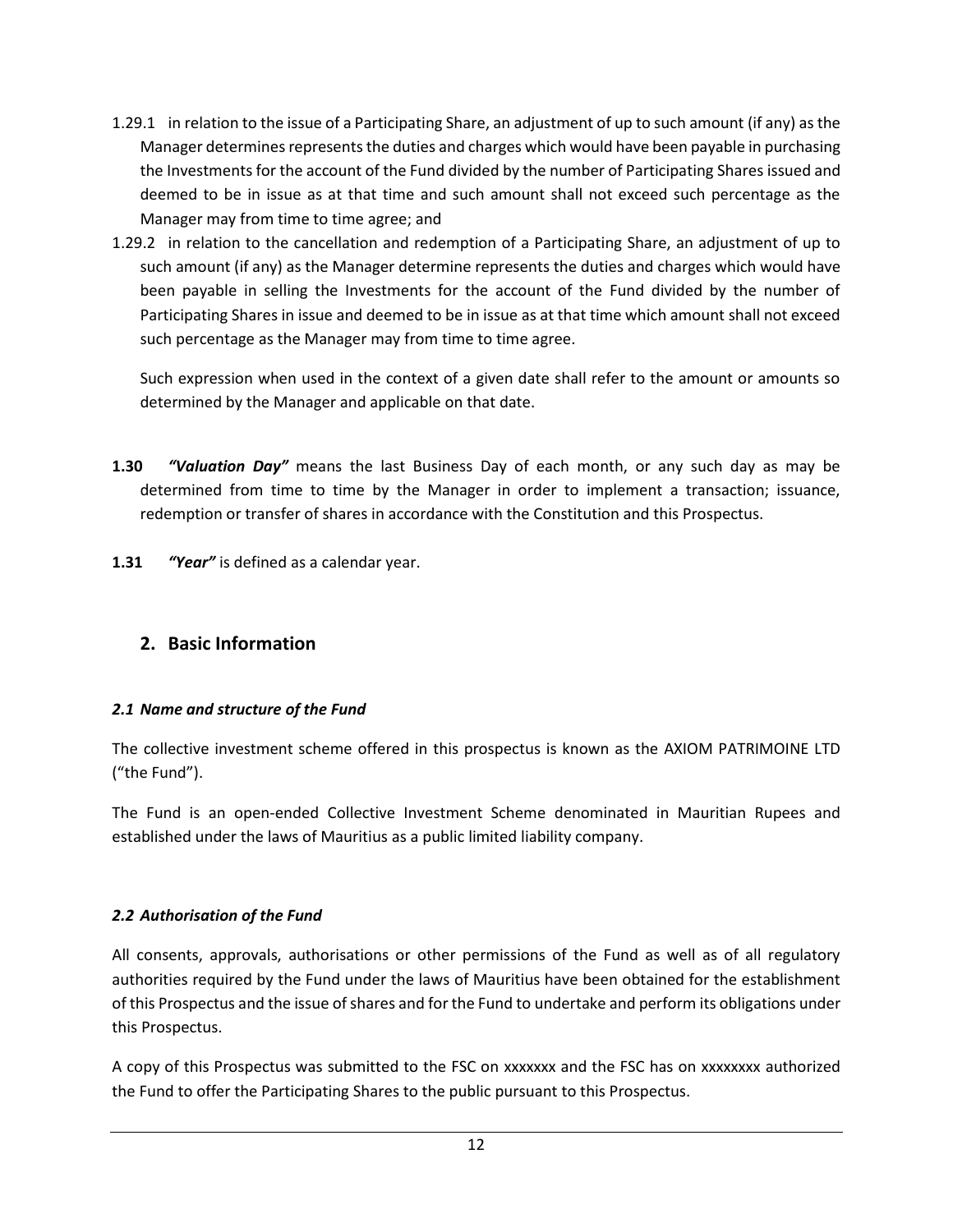# *2.3 Investment objective*

The investment objective of the Fund is to deliver an absolute and a stable attractive rate of relative return through both income and capital appreciation by investing in a diversified portfolio. The Manager seeks to achieve the Fund's objective by selecting a focused portfolio of local and global securities.

# *2.4 Disclaimers and Other Important Information*

(a) The Fund is an authorized collective investment scheme under the Securities Act 2005. The FSC assumes no responsibility for the contents of this Prospectus. Authorisation of this Prospectus by the FSC does not imply that the FSC or any other relevant legal or regulatory requirements have been complied with. The FSC has not, in any way, considered the investment merits of the Fund.

(b) The Manager accepts full responsibility for the accuracy of the information set out in this Prospectus and confirm, having made all reasonable enquiries that to the best of their knowledge and belief, there are no other facts the omission of which would make any statement in this prospectus misleading.

(c) This Prospectus does not constitute an offer or solicitation for the purchase of shares to anyone in any jurisdiction in which such offer or solicitation is not authorized or to any person to whom it is unlawful to make such offer or solicitation and may be used only in connection with this offering of Participating Shares by the Fund or its approved distributors.

(d) Investment in the Fund requires consideration of the normal risks involved in investment and participation in securities. Details of the risks involved are set out in the section titled "Risk Factors" of this Prospectus. Investors should consider these risks carefully before making an investment decision.

(e) Investors should seek independent professional advice to ascertain:

- (i) the possible tax consequences,
- (ii) the legal requirements; and
- (iii) any foreign exchange restrictions or exchange control requirements which they may encounter under the laws of the countries of their citizenship, residence or domicile, and which may be relevant to the subscription, holding or disposal of shares.

(f) No application has been made for the Fund to be listed on any stock exchange. Investors may purchase or sell shares through the Manager or their approved distributors in accordance with the provisions of this Prospectus and the Constitution.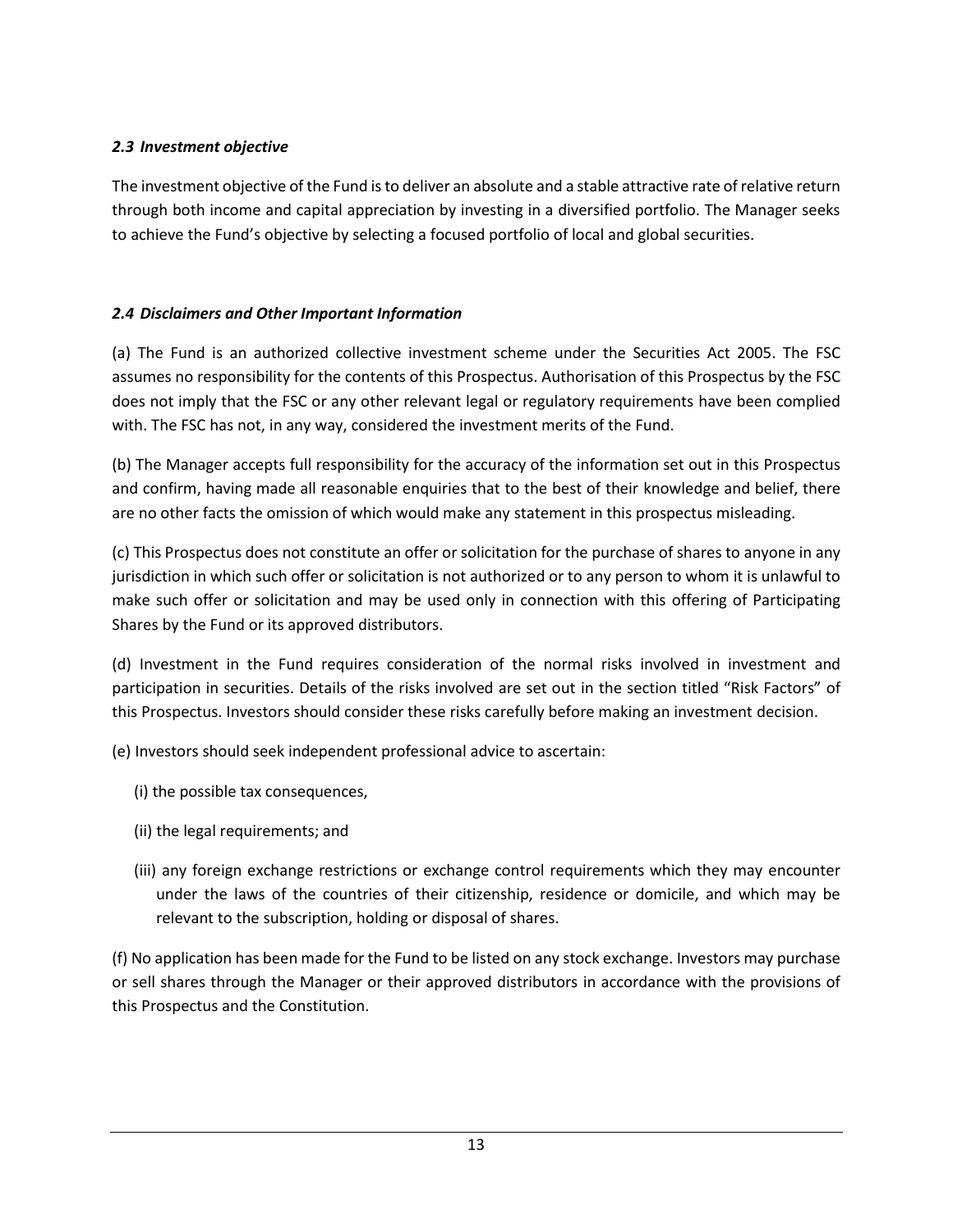# **ORGANISATION & MANAGEMENT OF THE FUND**

# <span id="page-13-1"></span><span id="page-13-0"></span>**3. The Manager**

### **3.1 Name and address**

The Manager of the Fund is AXYS INVESTMENT PARTNERS LTD ("AIP" or the "Manager") having its registered address at 6<sup>th</sup>/ 7<sup>th</sup> Floor, Dias Pier Building, Le Caudan Waterfront, Caudan Port Louis 11307 Mauritius. AIP comprises a team of professionals with an extended experience in asset, wealth and financial management. It provides investment management services to both institutional clients such as pension funds, insurance companies, investment companies and high net worth individuals. It has built its reputation over the years on delivering performance to its clients throughout all major asset classes. AIP holds a CIS Manager license issued by the FSC.

### **3.2 Main functions of the Manager**

The Fund has appointed AIP as Manager to manage the Fund under the terms and conditions of an investment management agreement between the Manager and the Fund. Under the said agreement, the Manager shall manage the investment and re-investment of the Fund's money with a view to achieving the investment objectives of the Fund.

# <span id="page-13-2"></span>**4. The Custodian**

# **4.1 Name and address**

The custodian for the Fund is The Mauritius Commercial Bank Limited ("MCB" or the "Custodian"), having its registered address at Sir William Newton Street, Port Louis, Mauritius.

# **4.2 Main functions of the Custodian**

The Custodian will hold the properties of the Fund on its account for safekeeping purposes. The Custodian will upon receipt of instructions, receive and hold securities delivered to it. Furthermore, it will under receipt of appropriate instructions and pursuant to steps and procedures required by local settlement and market practice or otherwise effect such instructions, transfer, exchange or deliver the properties in the required form and manner.

# <span id="page-13-3"></span>**5. The Company Secretary**

### **5.1 Name and address**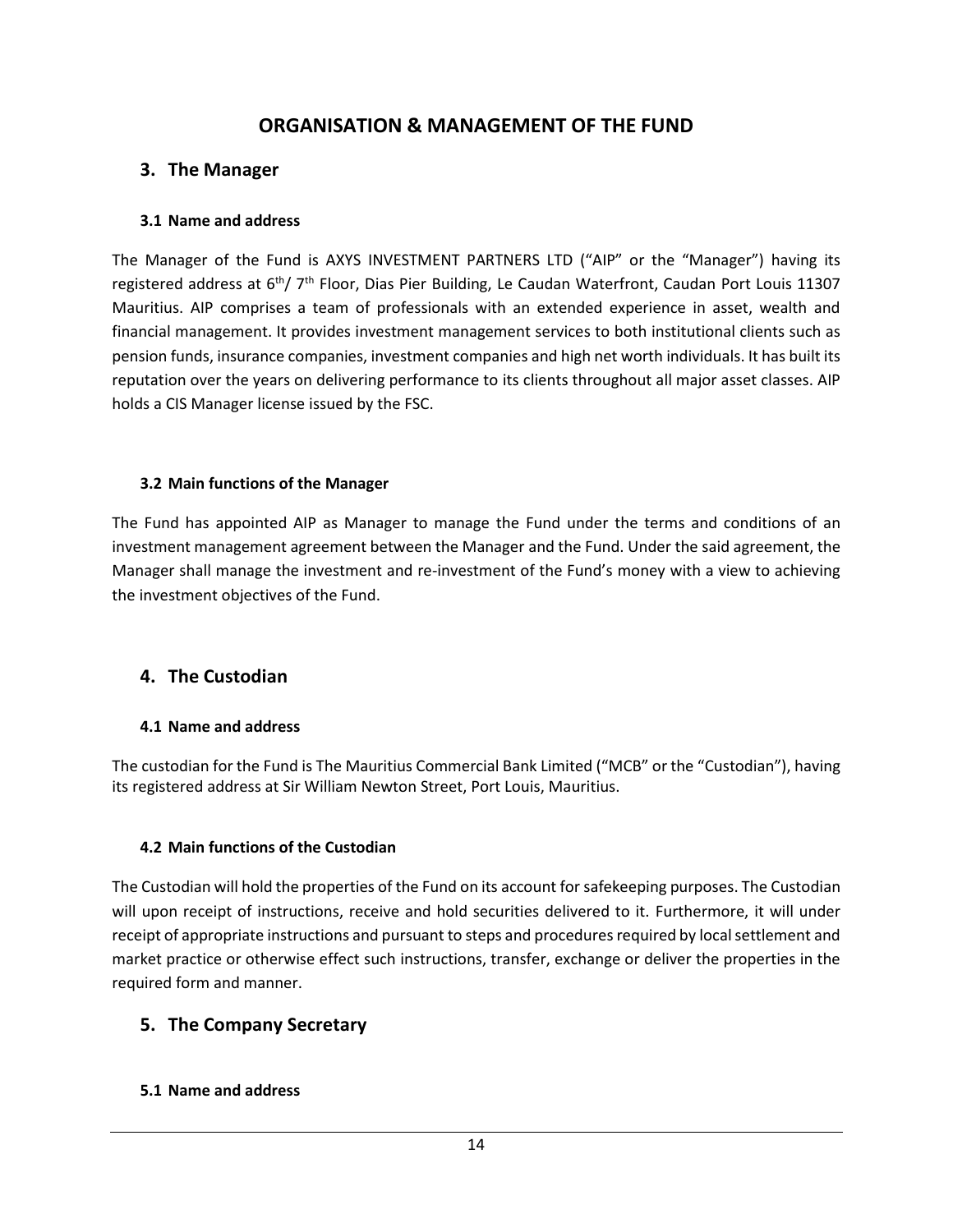The Company Secretary of the Fund is NWT Secretarial Services Ltd, having its registered address at  $6<sup>th</sup>$ Floor, Dias Pier Building, Le Caudan Waterfront, Caudan Port Louis 11307, Mauritius.

# **5.2 Main functions of the Company Secretary**

The Fund has appointed NWT Secretarial Services Ltd as Company Secretary to carry out the general secretarial services of the Fund in Mauritius under the terms and conditions of an agreement between the Company Secretary and the Fund.

# <span id="page-14-0"></span>**6. The Fund Administrator**

# **6.1 Name and address**

The Fund Administrator for the Fund is NWT (MAURITIUS) LIMITED ("NWT" or the "Fund Administrator"), having its registered address at 6/7th Floor, Dias Pier Building, Le Caudan Waterfront, Caudan, Port Louis 11307, Mauritius. NWT specializes in the incorporation and administration of global business companies and investment funds. They also provide comprehensive global business solutions to foreign companies and high net worth individuals.

# **6.2 Main functions of the Fund Administrator**

The Fund has appointed NWT as Fund Administrator to carry out the general administration of the Fund in Mauritius under the terms and conditions of a Fund Administration Agreement between the Fund Administrator and the Fund. Under the said agreement, the Fund Administrator will monitor the antimoney laundering and regulatory compliance programs of the Fund; monitor the Fund's compliance with international standards of good corporate governance; carry out the general administration of the Fund including processing of applications, redemptions and notices; maintain the share register; ensure the safekeeping of the seal of the Fund; compute the Net Asset Value of the Fund; and maintain the accounts of the Fund.

# <span id="page-14-1"></span>**7. Other Parties**

# **7.1 Distributor of the Fund**

The principal distributor of the Fund is AXYS INVESTMENT PARTNERS LTD, having its registered address at 6/7th Floor, Dias Pier Building, Le Caudan Waterfront, Caudan, Port Louis 11307, Mauritius. AIP holds both a CIS Manager license and a distribution of financial product license. It has a broad network of private and institutional clients and has been in the sector for over the last 25 years.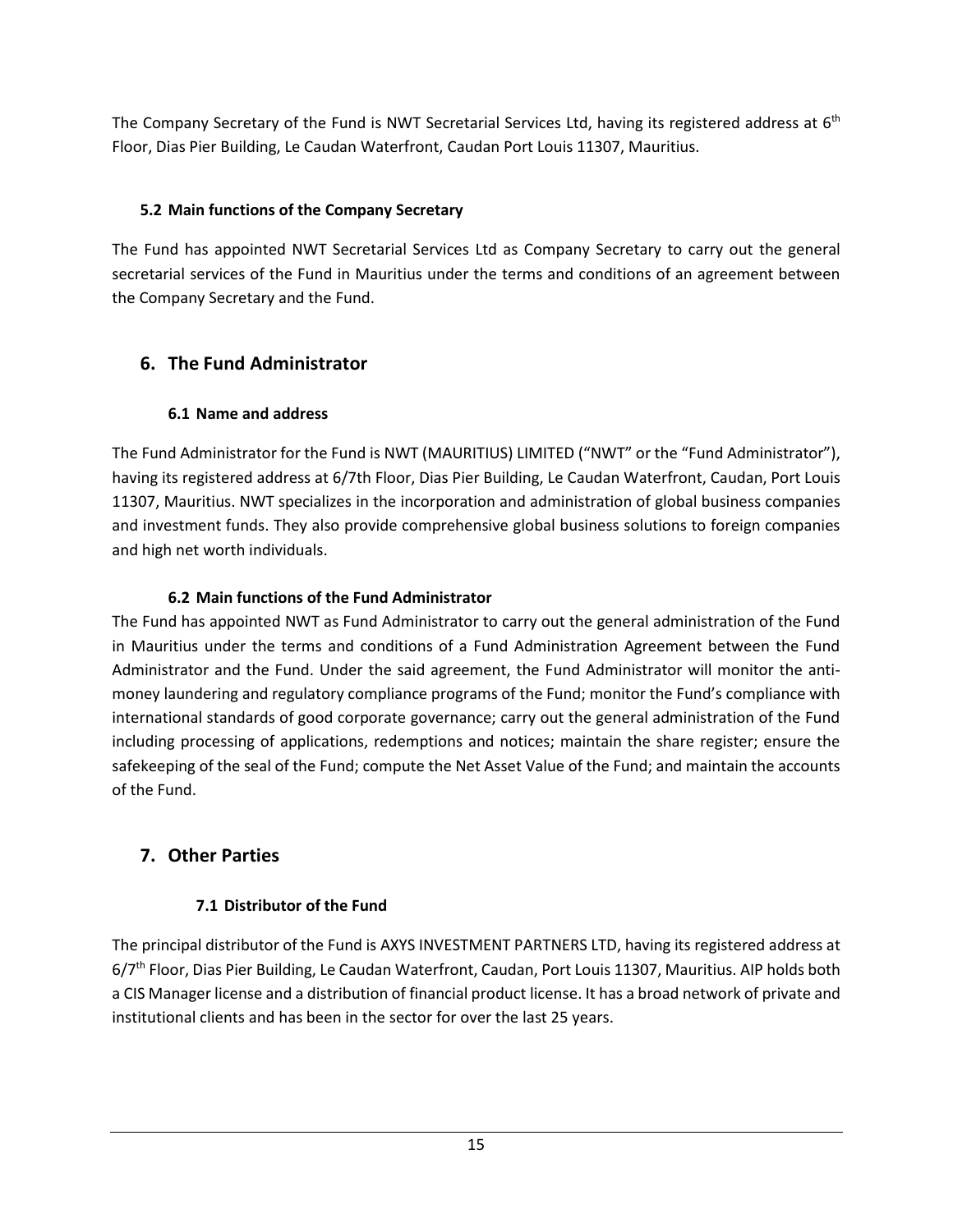### **7.2 The Auditors**

The Auditors for the Fund are Nexia Baker & Arenson, having its registered address at 5<sup>th</sup> floor C&R Court, 49 Labourdonnais Street, Port Louis, Mauritius.

### **Termination of agreement – CIS Manager, Custodian and Administrator**

The Board of Directors has the power to terminate and replace the CIS manager, Custodian or Fund Administrator if they find it to be in the interests of Investors.

# **7. The Board of Directors**

### **a. List of directors and profile**

The Board of Directors of the Fund consists of 4 members which are as follows:

| <b>Name</b>          | <b>Position</b> |
|----------------------|-----------------|
| DE GRIVEL Constantin | Director        |
| <b>KOENIG Roger</b>  | Director        |
| <b>LALLIA Louis</b>  | Director        |
| SABABADY lan         | Director        |

# **Constantin DE GRIVEL**

Constantin holds a MSc in Civil Engineering from Ecole Speciale des Travaux Publics in Paris and a M.A in Finance from Ecole Superieure de Commerce de Paris. As from 2006, he spent 4 years with JPMorgan in London in the European Derivatives Corporate Group where he was responsible for structuring and marketing derivative products for both European corporates and High Net Worth individuals. Constantin joined AIP in 2010 for the development of the business within the region and for the structuring of new financial products. He is currently the Managing Director of AIP.

# **Roger KOENIG**

Roger is a Chartered Accountant (SA) and holds a certificate in Theory of Accountancy and Bachelor of Commerce from the University of Cape Town. He is also a member of the Society of Chartered Accountants Mauritius (ICAEW) and member of the Mauritius Institute of Directors (MioD). After ten years of financial management, he has spent the last fifteen years in senior general management positions, of which the last twelve years in the capacity of Chief Executive Officer of a well-diversified local company and regional group. He has strong managerial background with local/regional experience and cross sector exposure and has acquired valuable experience serving as Board, Audit Committee and investment committee member of several companies during his career.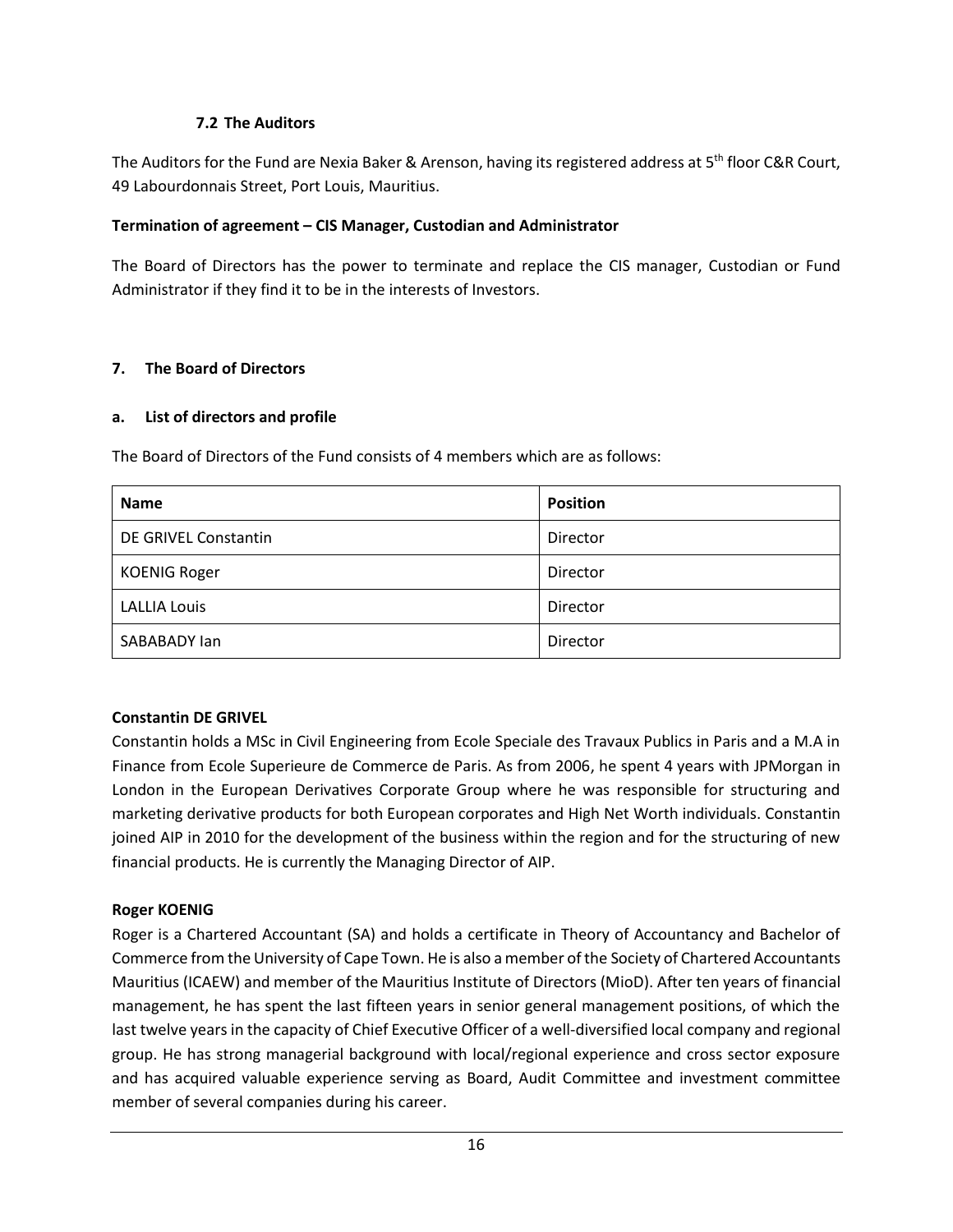### **Louis LALLIA**

Louis is Managing Director, Head of Client Coverage and Sustainability. Holder of a B.A. in Modern Literature (Université de la Sorbonne-Nouvelle), Louis is an Alumni of l'Institut des Etudes Politiques de Paris from which he holds an M.A in Finance and Strategy. Louis joined AXYS in 2012, and spearheaded AXYS Group's international development. In April 2019, he was appointed Managing Director of AXYS Private. He now occupies the position of Managing Director, Head of Client Coverage and Sustainability.

### **Ian SABABADY**

Ian is Managing Director AXYS Private. He holds an LLB (Hons) from the University of London and has been working in the Mauritian Financial Sector for the last 24. Ian joined AXYS Group in December 2015 with the responsibility to develop the Asset Management for UHNWI segment. He subsequently became the Managing Director of AXYS Private, which brings together all the services of AXYS with a focused approach to create a lasting legacy for Private customers.

# **b. Change of Directors**

The Board has the power at any time and from time to time to replace any director as it may deem necessary.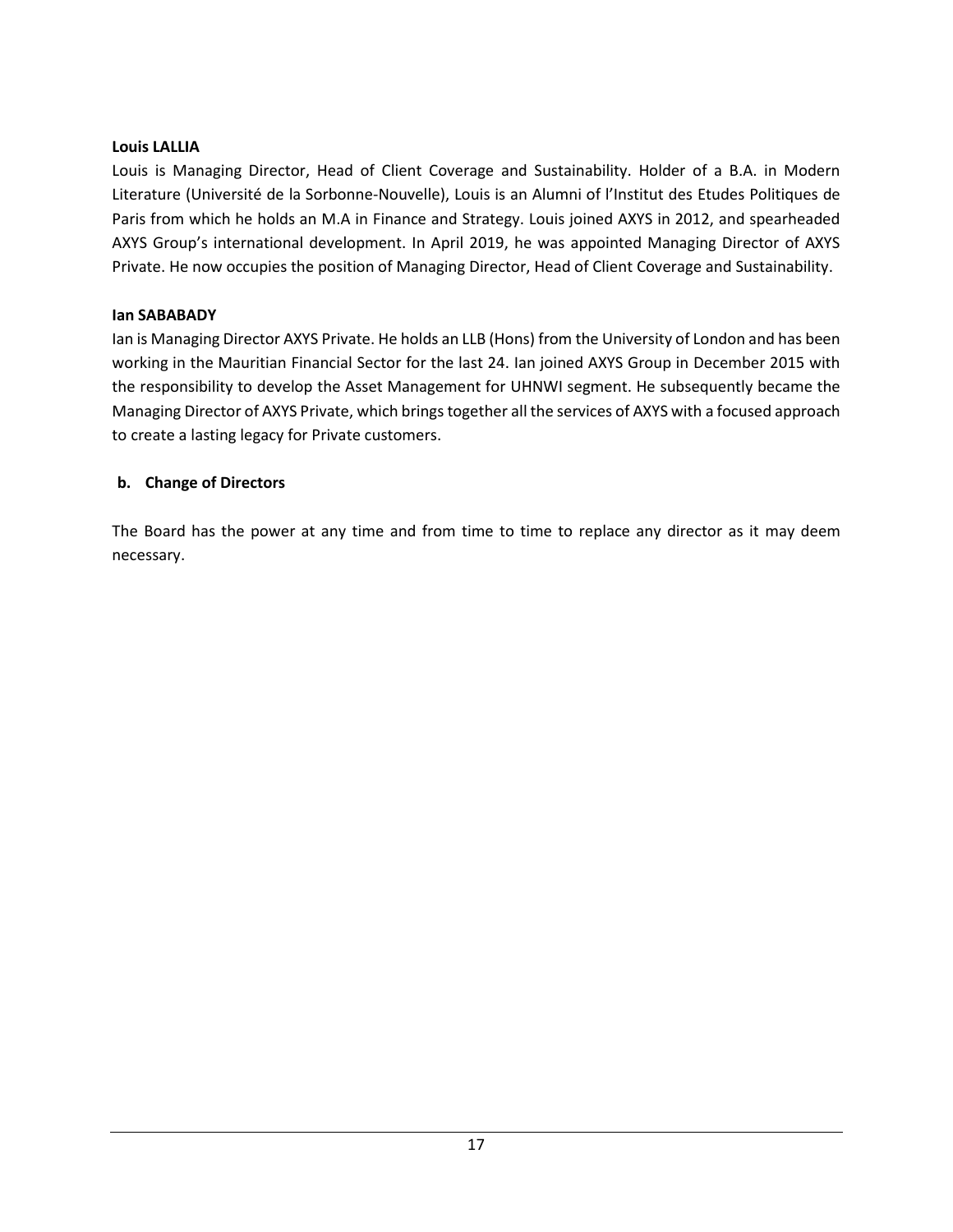# **THE MANAGER**

### <span id="page-17-0"></span>**8. Name, Address and Credentials**

#### **a. Name, address and profile**

The Manager of the Fund is AXYS INVESTMENT PARTNERS LTD, having its registered address at 6/7<sup>th</sup> Floor, Dias Pier Building, Le Caudan Waterfront, Caudan Port Louis 11307, Mauritius.

AIP consists of a team of professionals with an extended experience in asset, wealth and financial management. The company provides investment and fund management services to both corporates such as pension funds, insurance companies, investment companies and High Net Worth individuals. AIP has built a solid reputation for delivering performance across major asset classes and investment regions.

AIP is licensed by the FSC as Investment Advisor, CIS Manager and Distributor of Financial Products.

#### **b. Board of directors**

The Board of Directors of AIP consists of 4 members, which are as follows:

| <b>Name</b>               | <b>Position</b> |
|---------------------------|-----------------|
| RIVALLAND Michel Guy      | Group CEO       |
| <b>MERVEN Jean Didier</b> | Director        |
| DE GRIVEL Constantin      | Director        |
| <b>LALLIA Louis</b>       | Director        |

### **c. Team of portfolio managers**

AIP has a dynamic team of investment professionals to assist them in delivering quality service to their clients. The two main specialists who will be dedicated to the Fund are:

### **Ismaïl Pomiès**

Ismaïl is Managing Director AXYS Fund Management. He holds an MSc in Finance and holds a Magistere of Economist-Statistician from the University of Toulouse in France. He started his career as an Emerging & Frontier Markets Equity Portfolio Manager at State Street Global Advisors where he led several active equity strategies. Ismail joined AXYS Investment Partners in 2019 as portfolio manager focused on International and African Equities. He is now Managing Director, Fund Management and a member of the Investment Committee and Risk Management Committee.

### **Girish Peerthy**

Girish is Investment Associate at AXYS. Girish is responsible for quantitative and fundamental research for our in-house Funds. His coverage includes South Africa, European Markets, Stocks, Derivatives and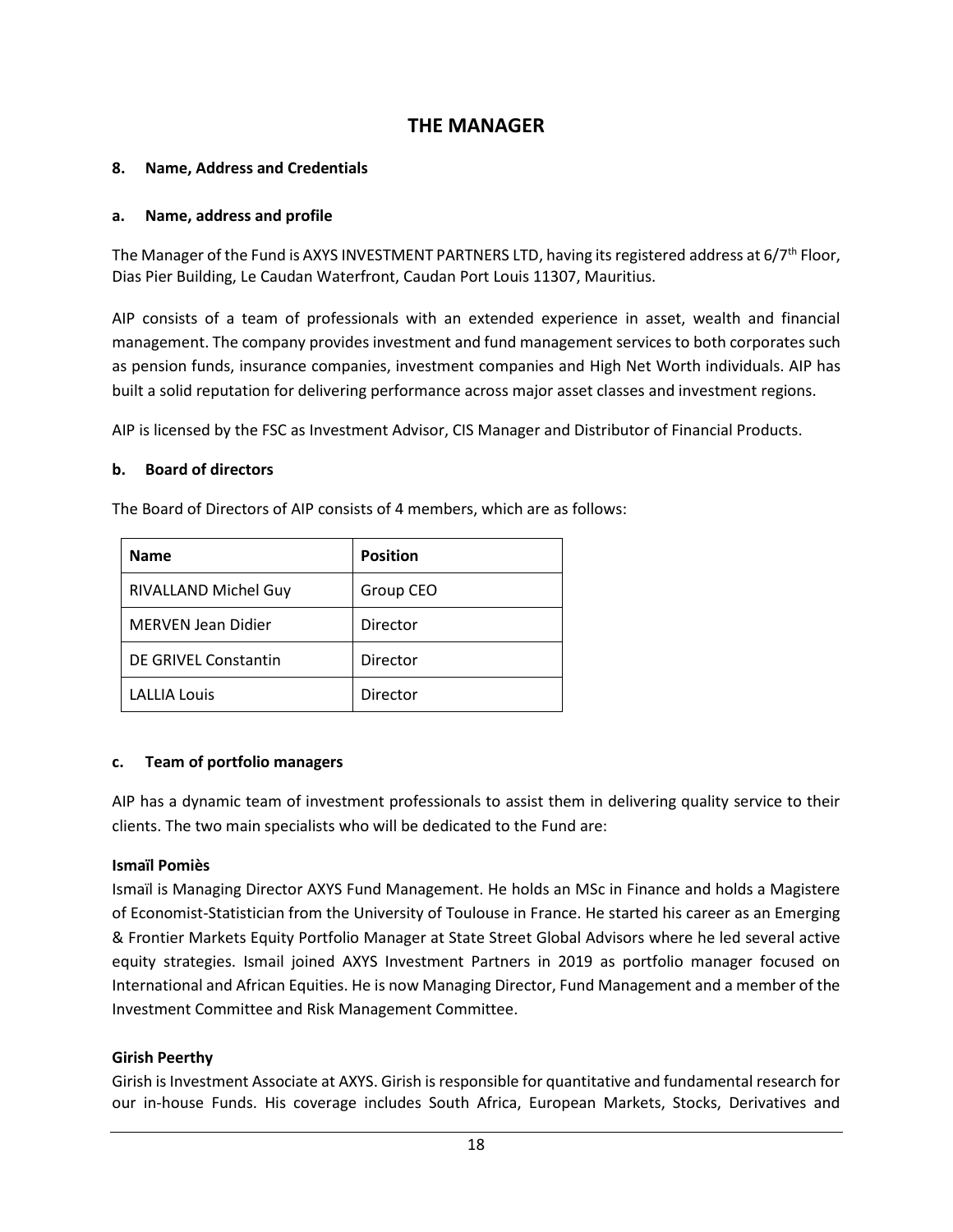Commodities. Girish holds a B. Com (Honours) in Financial Analysis & Portfolio Management as well as a B. Com in Economics and Statistics which were both obtained at the University of Cape Town. Girish joined AXYS Investment Partners in 2018.

# **Shyam Chittoo**

Shyam is Investment Analyst at AXYS. Shyam Chittoo is responsible for fundamental and quantitative research of Funds managed by AXYS Investment Partners. His coverage includes Ghana, Tanzania, European Markets, Stocks and Derivatives. Shyam graduated from Imperial College with an MSc in Investment and Wealth Management. He holds a BSc in Finance and Investment Banking from the Henley Business School at the University of Reading. Shyam joined the firm in 2020.

# **d. Termination of agreement**

Under the terms and conditions of the investment management agreement between the Manager and the Fund, the Fund may terminate the appointment of the Manager under the following conditions:

- (i) with the approval of the Board of directors of the Fund provided the required notice period as expressed in the investment management agreement is given;
- (ii) with the approval of the board of directors of the Fund in the event of breach of its obligations provided the required notice period as expressed in the investment management agreement is given;
- (iii) at any time without any notice period if the Manager goes into liquidation (as per conditions in the investment management agreement) or if the operation of the Fund becomes illegal or in the event of fraud or gross negligence by the Manager.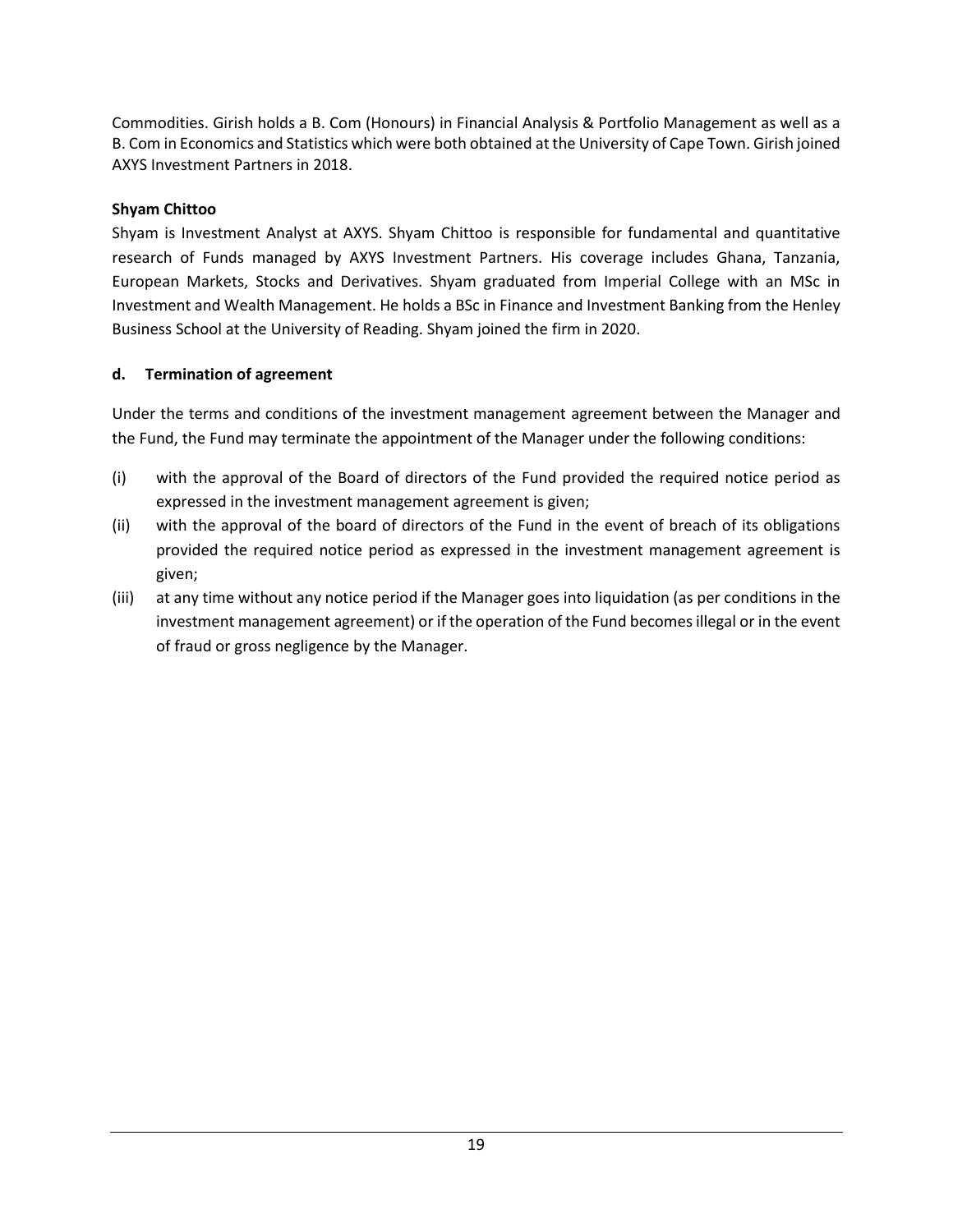# <span id="page-19-0"></span>**INVESTMENT OBJECTIVES, PRACTICES AND FINANCIAL CHARACTERISTICS**

### **9. Investment Objectives and Practices**

### **a. Investment objective**

The investment objective is to earn to deliver an absolute and a stable attractive rate of relative return through both income and capital appreciation by investing in a diversified portfolio. The Manager seeks to achieve the Fund's objective by selecting a focused portfolio of local and global securities.

### **b. Investment approach and allocation**

The Manager seeks to achieve the Fund's investment objective by selecting a focused portfolio of yield debt securities, which include corporate and government debt obligations (such as bonds, debentures, notes and commercial paper, treasury bill, treasury notes, government bonds and Mauritius Development Loan Scheme). The Fund does not have any portfolio maturity limitation and may invest its assets in instruments with short-term, medium-term, or long-term maturities. The Fund also may invest in equity securities that the Manager believes will yield dividends or are otherwise consistent with the Fund's investment objective.

In selecting securities for the Fund's portfolio, the Manager, performs an independent investment analysis of each issuer to determine its creditworthiness. The portfolio will be constructed of securities that provide exposure to industries believed to offer the most value to the Fund.

### **c. Asset Allocation Pattern**

| <b>Instruments</b>             | Indicative Allocations (% of total assets) |         |
|--------------------------------|--------------------------------------------|---------|
|                                | Minimum                                    | Maximum |
| <b>Equity Securities</b>       | 0%                                         | 75%     |
| <b>Fixed Income Securities</b> | 10%                                        | 100%    |
| Cash                           | 1%                                         | 40%     |

# **d. Investment Restrictions.**

The Fund shall not:

(a) purchase a security, other than a debt security issued by the Government of Mauritius or the government of any other country, if, immediately after the purchase, more than 5% of its net assets, taken at market value at the time of purchase, would be invested in securities of that issuer;

(b) purchase a security of an issuer where, immediately after the purchase, the collective investment scheme would hold more than 10% of a class of securities of that issuer;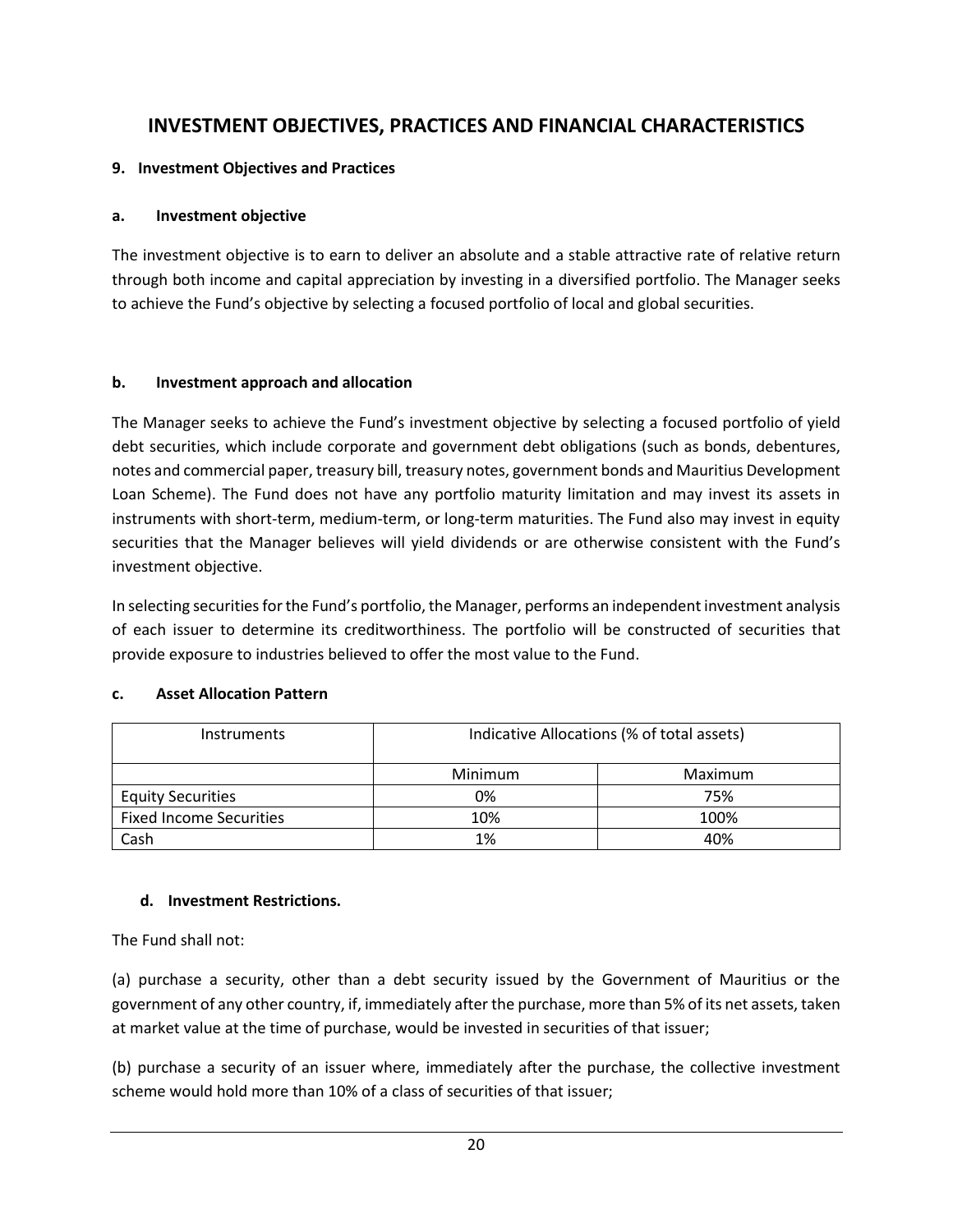(c) purchase real estate;

(d) purchase a mortgage;

(e) purchase a security for the purpose of exercising control or management of the issuer of the security;

(f) purchase an illiquid asset if, immediately after the purchase more than 10% of the net assets of the collective investment scheme, taken at market value at the time of the purchase, would consist of illiquid assets;

(g) except within the limits established by the FSC, purchase or sell derivatives;

(h) purchase or sell a physical commodity, including precious metals;

(i) subscribe securities offered by a company under formation;

(j) engage in the business of underwriting or marketing securities of any other issuer;

- (k) lend money, securities or other assets;
- (l) guarantee securities or obligation of another person;

(m) purchase or sell securities other than through market facilities where these securities are normally bought and sold unless the transaction price approximates the prevailing market price or is negotiated on an arm's length basis;

(n) borrow money or provide for the creation of any encumbrance on its assets except in the two following situations –

- (i) the transaction is a temporary measure to accommodate requests for the redemption of securities of the collective investment scheme while the collective investment scheme effects an orderly liquidation of its assets, and, after giving effect to the transaction, the outstanding amount of all borrowings of the collective investment scheme does not exceed 5% of the net assets of the collective investment scheme taken at market value at the time of the borrowing;
- (ii) the encumbrance secures a claim for the fees and expenses of the Custodian or a sub-custodian for services rendered in that capacity;

(o) purchase a security from, or sell a security to, one of the following persons-

- (a) the CIS manager or the Custodian.
- (b) an officer of the CIS manager or the Custodian.
- (c) an affiliate of a person referred to in subparagraphs m(a) and m(b), unless the purchase from or sale to the affiliate is carried out at arm's length.
- **e. Minimum Funding**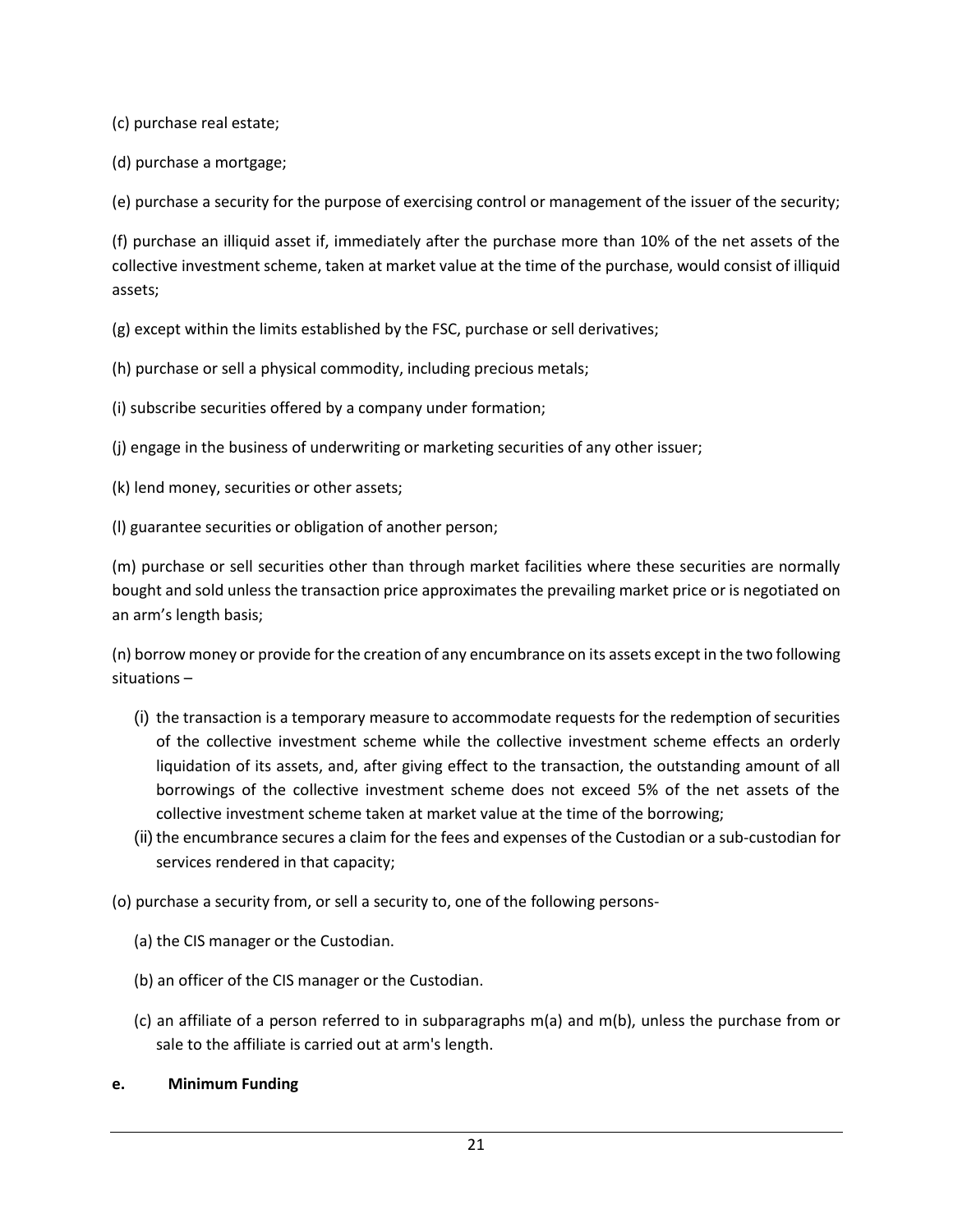(i) The scheme must receive a minimum subscription of MUR 10,000,000 from investors so as to begin operating the scheme.

(ii) If the minimum amount of subscriptions referred in (i) is not reached during the first 6 months of offering period, the funds shall be returned to the investors together with any interest earned thereon, unless the collective investment scheme can justify a request for extension and the FSC agrees to such an extension, which shall not exceed a further 6 months.

(iii) All funds collected from investors will be kept in the custodian account with MCB Bank and will be returned with all interest earned to investors if necessary.

# **10. Benchmark**

The benchmark for the Fund is based on a hurdle rate of 6% p.a.

The Manager may from time to time change the benchmark with the approval of the Board of directors of the Fund.

# **11. Investment Horizon and Risk Profile**

The Fund's investment strategy has an investment horizon of 3 to 5 years and is targeted towards investors with low to high-risk profiles.

# **12. Dividend Policy**

The Fund retains the right to declare and pay dividends to holders of Participating Shares in accordance with this Prospectus, the Constitution and with the terms of issue of, and rights attached to, shares of the Fund in issue.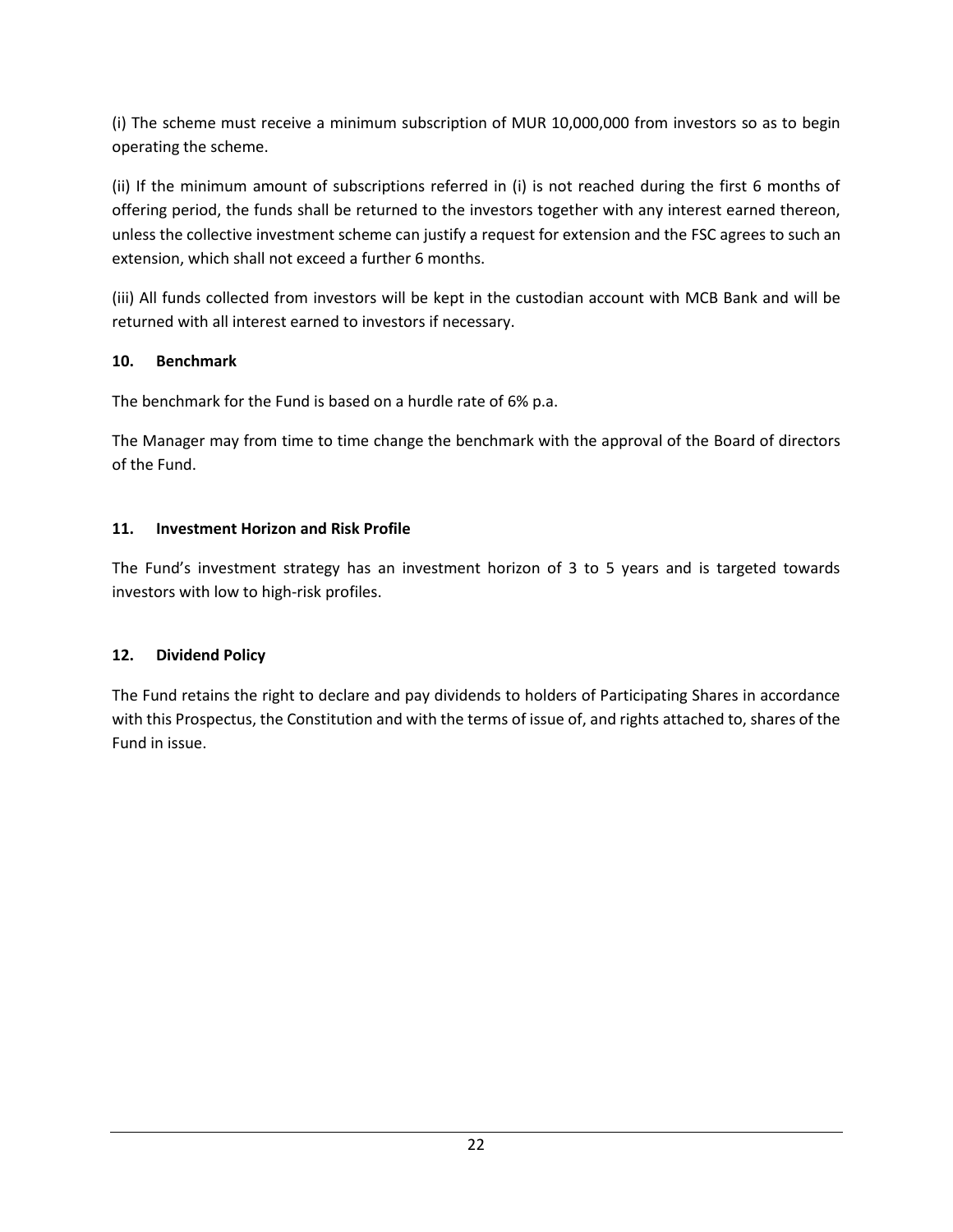# **CONDITIONS OF OPERATION**

### <span id="page-22-0"></span>**13. Share Capital**

### **a. Allotment and issue of shares**

The Board will issue Participating Shares and Management Shares as it may determine from time to time in accordance with the Constitution.

### **b. Participating Shares**

The Participating Shares shall be issued at Issue Price and shall confer upon the Investors in such Participating Shares the rights set out in section 14(c) of this Prospectus and the rights of Participating Shares shall otherwise be in accordance with the provisions of the Constitution. No Shares shall be issued unless they are fully paid up.

The holders of Participating Shares shall not have day-to-day control over the management of the assets or property of the Fund.

### **c. Rights of holders of Participating Shares**

A Participating Share issued by the Fund shall confer on the holder thereof the right to:

- (i) request the Fund to (and the Fund shall, subject to this Prospectus or the Constitution, be obliged to) redeem the Participating Shares at the Redemption Price in accordance with this Prospectus and the Constitution;
- (ii) request to receive accounts of the Company; and
- (iii) vote on a proposal to wind up the Company.

# **d. Management Shares**

Management Shares shall be issued to the Manager and shall have the rights set out in the Constitution. No Management Shares shall at any time be held otherwise than by the Manager or such other person nominated by the Manager and approved by the Board.

### **14. Calculation of Net Asset Value**

(a) The net asset value of the Fund (the "Net Asset Value" or "NAV") shall be determined on every Valuation Day and, in any case, not less than once every month. The NAV is calculated weekly. However, the CIS team will keep track of the Fund evolution on a daily basis. The Net Asset Value shall be based on the gross asset value as defined in section 15(c) (the "Gross Asset Value") less gross liabilities as defined in section 15(e) (the "Gross Liabilities") less expenses which would consist of charges or claims of any and every kind and nature, fixed, accrued, unmatured or contingent, including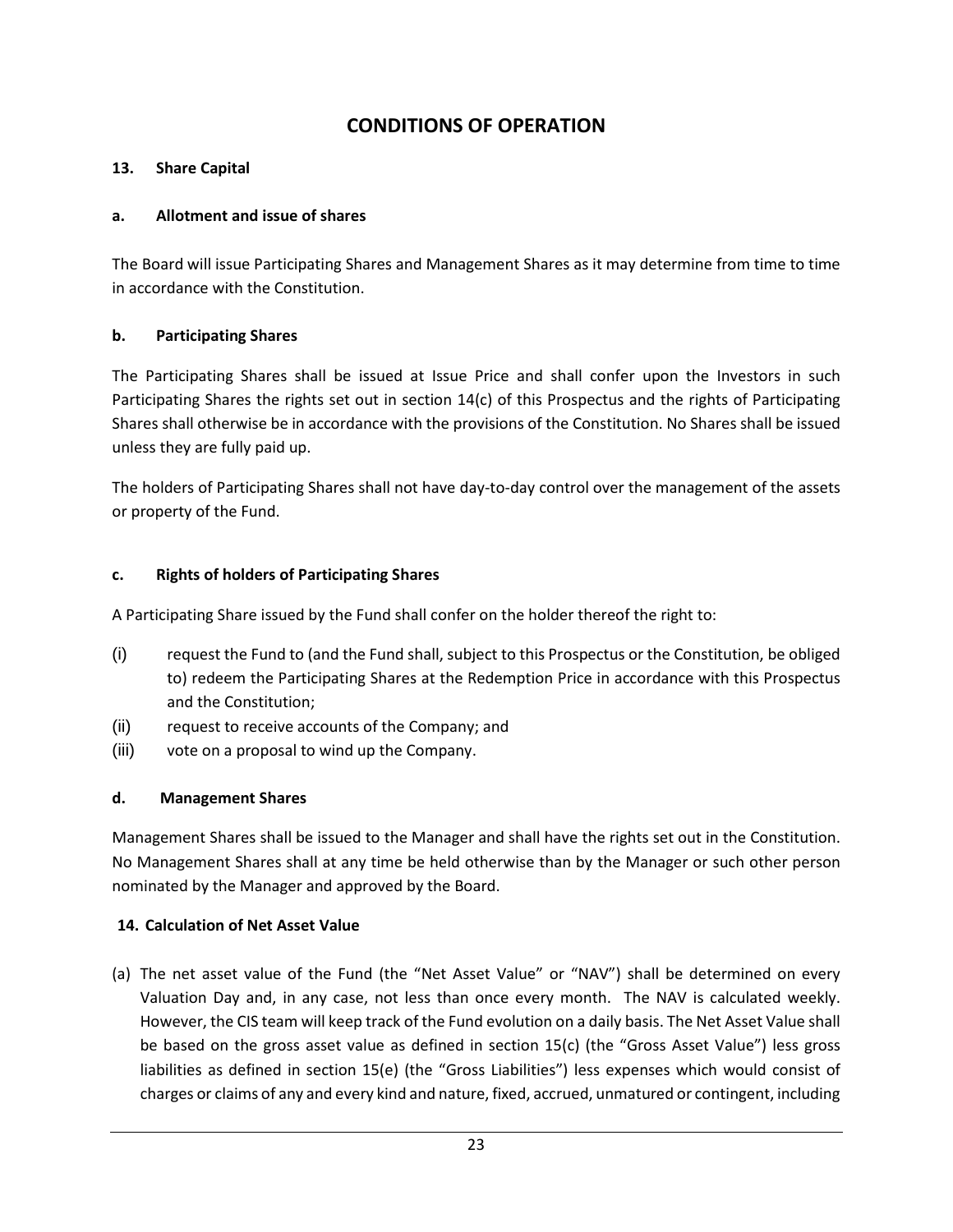without limitation, the estimated accrued expenses of the Manager, the Fund Administrator and the Custodian and any provisions or charges for any or all of the foregoing, whether for taxes, expenses, contingencies or otherwise.

- (b) The assets of the Company shall be deemed to include:
	- i. all cash in hand, on loan or on deposit, or on call including any interest accrued thereon;
	- ii. all bills, demand notes, promissory notes and accounts receivable;
	- iii. all bonds, time notes, shares, stocks, debentures, debenture stock, subscription rights, warrants, options and other investments and securities owned or contracted for by the Fund other than rights and securities issued by it;
	- iv. all stock and cash dividends and cash distributions to be received by the Fund and not yet received by it but declared payable to stockholders of record on a date on or before the day as of which the Net Asset Value is being determined;
	- v. all interest accrued on any interest-bearing securities owned by the Fund except to the extent that the same is included or reflected in the principal value of such security;
	- vi. all other Investments;
	- vii. all expenses relating to the Fund in so far as the same have not been written off, except for management and performance fees; and
	- viii. all other assets of every kind and nature including prepaid expenses as valued and defined from time to time by the Board.
- (c) The Gross Asset Value shall be valued as follows:
	- i. securities traded on a stock exchange or other regulated market are to be valued generally at the latest closing price quoted on the relevant exchange or market on or before the day preceding the relevant Valuation Day;
	- ii. unlisted equity securities will be valued initially at cost and thereafter with any reduction or increase in value (as the case may be) as the Board shall in its absolute discretion deem appropriate in the light of the circumstances;
	- iii. unlisted securities (other than equities) for which there is an ascertainable market value are to be valued generally at the last known price dealt on the market on which the securities are traded on or before the day preceding the relevant Valuation Day;
	- iv. unlisted securities (other than equities) for which there is no ascertainable market value will be valued at cost plus interest (if any) accrued from purchase to (but excluding) the relevant Valuation Day plus or minus the premium or discount (if any) from par value written off over the life of the security;
	- v. any value otherwise than in MUR shall be converted into MUR at the market rate;
	- vi. the value of any cash in hand or on deposit, bills and demand notes and accounts receivable, prepaid expenses, cash dividends and interest accrued and not yet received shall be deemed to be the full amount thereof, unless it is unlikely to be paid or received in full, in which case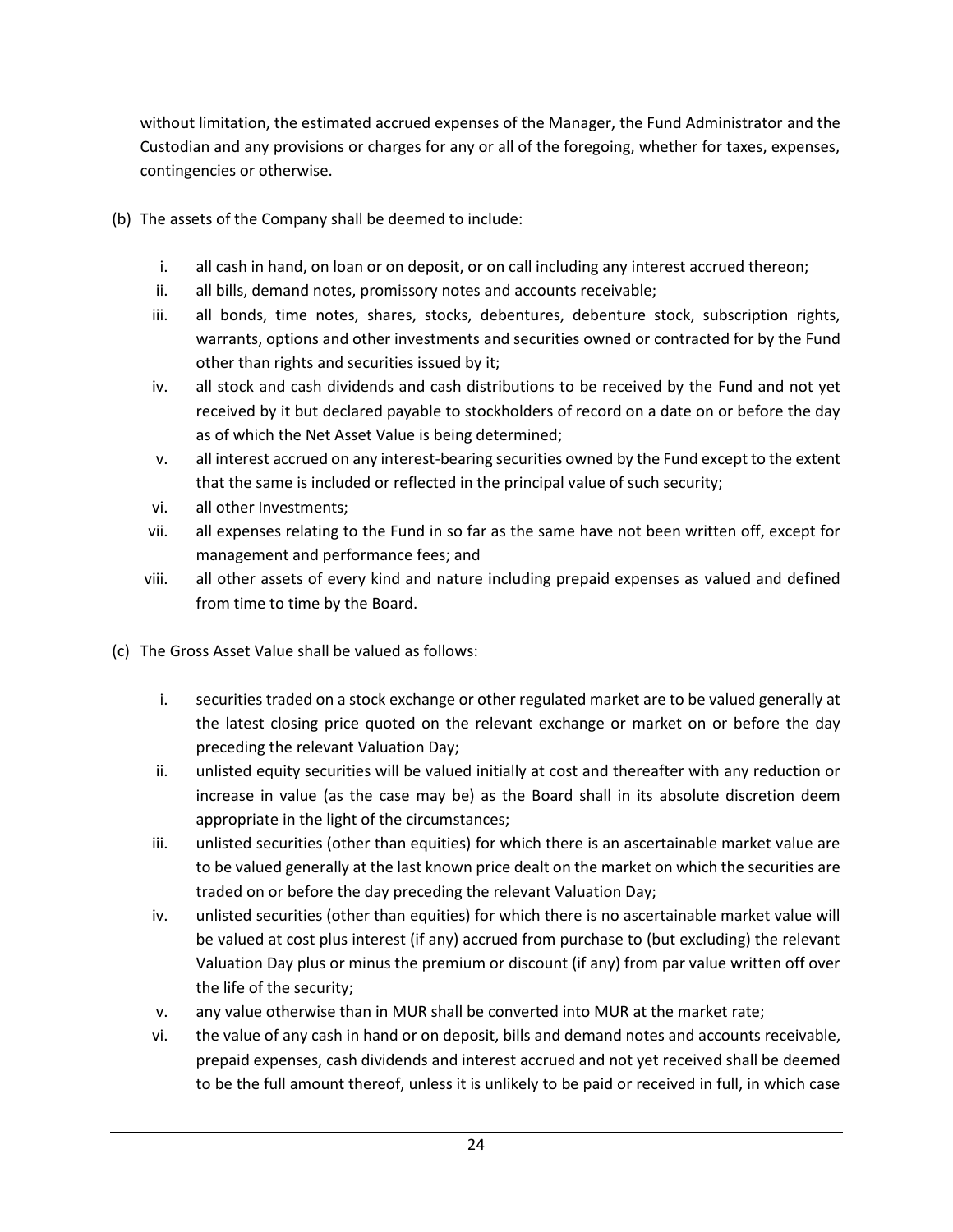the value thereof shall be arrived at after making such deduction or discount as the Board may consider appropriate to reflect the true value thereof;

vii. the value of preference shares or other security in any preference share trust, mutual fund, investment corporation, or other similar investment vehicle or collective investment scheme shall be derived from the last prices published by the managers thereof on or before the day preceding the relevant Valuation Day;

Notwithstanding the foregoing, the Board may, in its absolute discretion, permit some other method of valuation to be used if they consider that such valuation better reflects the fair value, and for the purpose of valuing the Fund's assets as aforesaid the Board may rely upon the opinions of any persons who appear to them to be competent to value assets of the Fund by reason of any appropriate professional qualification or of experience of any relevant market.

- (d) Notwithstanding the foregoing, where at the time of any valuation any asset of the Fund has been realised or contracted to be realised, there shall be included in the assets of the Fund in place of such asset the net amount receivable by the Fund in respect hereof PROVIDED THAT if such amount receivable is not payable until some future time after the time of any valuation the Board may make such allowance as it considers appropriate.
- (e) The gross liabilities of the Fund shall be deemed to include all its liabilities and such provisions and allowances for contingencies (including tax) payable by the Fund but not liabilities represented by Participating Shares in the Fund. In determining the amount of such liabilities, the Board may calculate any liabilities of a regular or recurring nature on an estimated figure for yearly or other periods in advance and accrue the same in equal proportions over any such period.
- (f) The Net Asset Value per Participating Share shall be calculated by dividing the Net Asset Value by the number of Participating Shares in issue.
- (g) Any calculations made pursuant to this Prospectus shall be made by or on behalf of the Board and shall (except in the case of manifest error) be binding on all persons.

### **15. Fees and Charges**

The following are the fees and charges payable in relation to the Fund:

### **Fees payable by Investors**

| Initial Charge:           | up to a maximum of 2.00% of the subscription amount.                 |
|---------------------------|----------------------------------------------------------------------|
| <b>Redemption Charge:</b> | up to a maximum of 2.00% of the redemption amount for any investment |
|                           | held for a period less than 1 year. Up to a maximum of 1.00% of the  |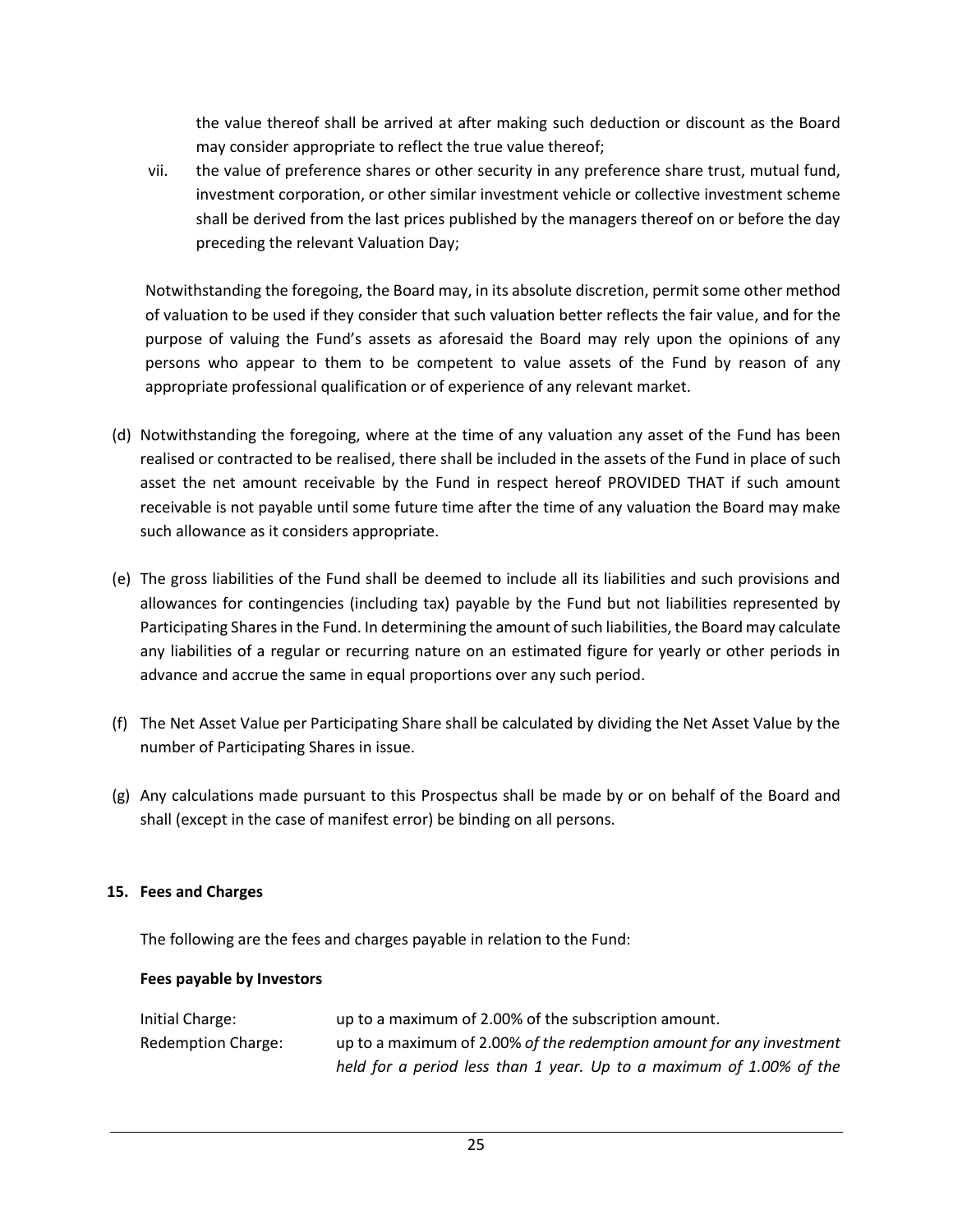*redemption amount for any investment held for a period less than three years. 0% otherwise.*

### **Fees payable by the Fund**

Fund Management Fee as a percentage of the Net Asset Value: Currently 2.00% of the Net Asset Value of the Fund per annum for Class R Participating Shares and 1.00% per annum for Class I Participating Shares, with a maximum of 2.00% per annum for both classes of shares.

The performance fee as a percentage currently 20% of any amount by which the fund outperforms the hurdle rate, provided the NAV price at the end of the performance period is higher than the previous high-water mark *for Class R and Class I Participating Shares.*

Fund Administration Fee as a percentage of the Net Asset Value: *0.15% of the Net Asset Value of the Fund per annum, with a minimum of MUR 125,000 per annum*

Custodian Fee as a percentage of the Net Asset Value: *Currently 0.10% of the Net Asset Value of the Fund per annum, with maximum of 0.25% per annum*

- a. The Initial Charge and the Redemption Charge (if any) will be retained by the Manager for their own benefit. Any rounding adjustments arising from calculating the price of Participating Shares will be credited to the Fund. Any commission, remuneration or other sum payable to agents in respect of the issue or sale of any Participating Shares will not be added to the price of such Participating Shares but will be paid by the Manager.
- b. The Manager may at any time differentiate between investors as to the amount of the Initial Charge and the Redemption Charge payable or allow discounts on such basis or on such scale as the Manager may deem fit.
- c. All marketing, promotional and advertising expenses in relation to the Fund will be borne by the Manager and will not be charged to the Fund.
- d. The Manager may charge for any additional expenses incurred where investors are resident outside Mauritius and to deduct such additional amounts from the subscription money paid by such investors or the realization proceeds due to them, as the case may be.
- e. Expense ratio

The following expenses are excluded from the calculation of the expense ratio:

- (a) brokerage and other transaction costs associated with the purchase and sales of investments;
- (b) foreign exchange gains and losses, whether realised or unrealised;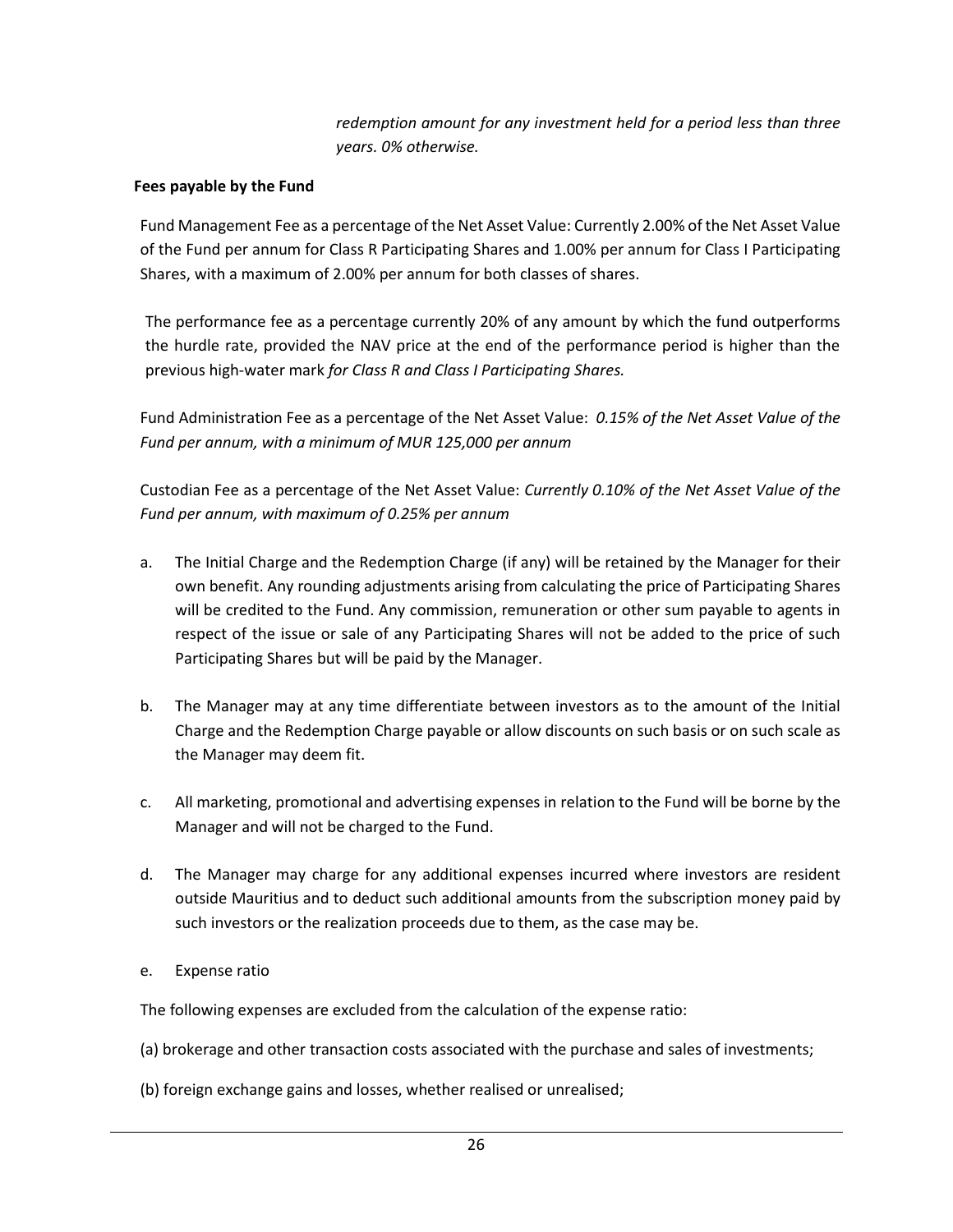(c) front or back-end loads arising from the purchase or sale of a foreign preference share trust or a mutual fund of underlying investments;

- (d) tax deducted at source or arising from Income received, including withholding tax;
- (e) interest expense;
- (f) dividends and other distributions paid to shareholders (where applicable);
- (g) set-up fee spread over a period of 3 years.

# **16. Trading Cycle**

Participating Shares in the Fund may be purchased and redeemed on the first Business Day Following the Valuation Day at the Issue or Redemption Price respectively as defined in this Prospectus.

# **17. Subscription and Issue of Shares**

# **a. Application for Shares**

Investors may apply for Participating Shares by completing an application form obtainable from the Manager or their authorized distributors and submitting the completed application form to the Manager at their address stated at paragraph 4.1 or through their distributors. The application for Participating Shares must be accompanied by such documents as may be required by the Manager set out in the notes to the application form, and the subscription monies in full. Investors may pay for Participating Shares by cheque, cashier's order, TT, Swift transfer, or bank draft.

# **b. The Minimum Initial Investment Sum and Minimum Subsequent Investment Sum**

The minimum initial investment sum for Class R Participating Shares is MUR 10,000 (or such other amount as the Manager may determine). There is no minimum amount for subsequent investment unless agreed otherwise by the Manager.

The minimum initial investment sum for Class I Participating Shares is MUR 50,000,000 (or such other amount as the Manager may determine). There is no minimum amount for subsequent investment unless agreed otherwise by the Manager.

# **c. Dealing Deadline and Basis for Pricing**

The subscription dealing deadline is 04:00 pm Mauritian Time on the day prior to each Valuation Day or such other cut off time as may be determined by the Manager.

# **d. Allotment of Participating Shares to an Investor**

The number of Participating Shares allotted to an Investor will be calculated once the Issue Price has been ascertained.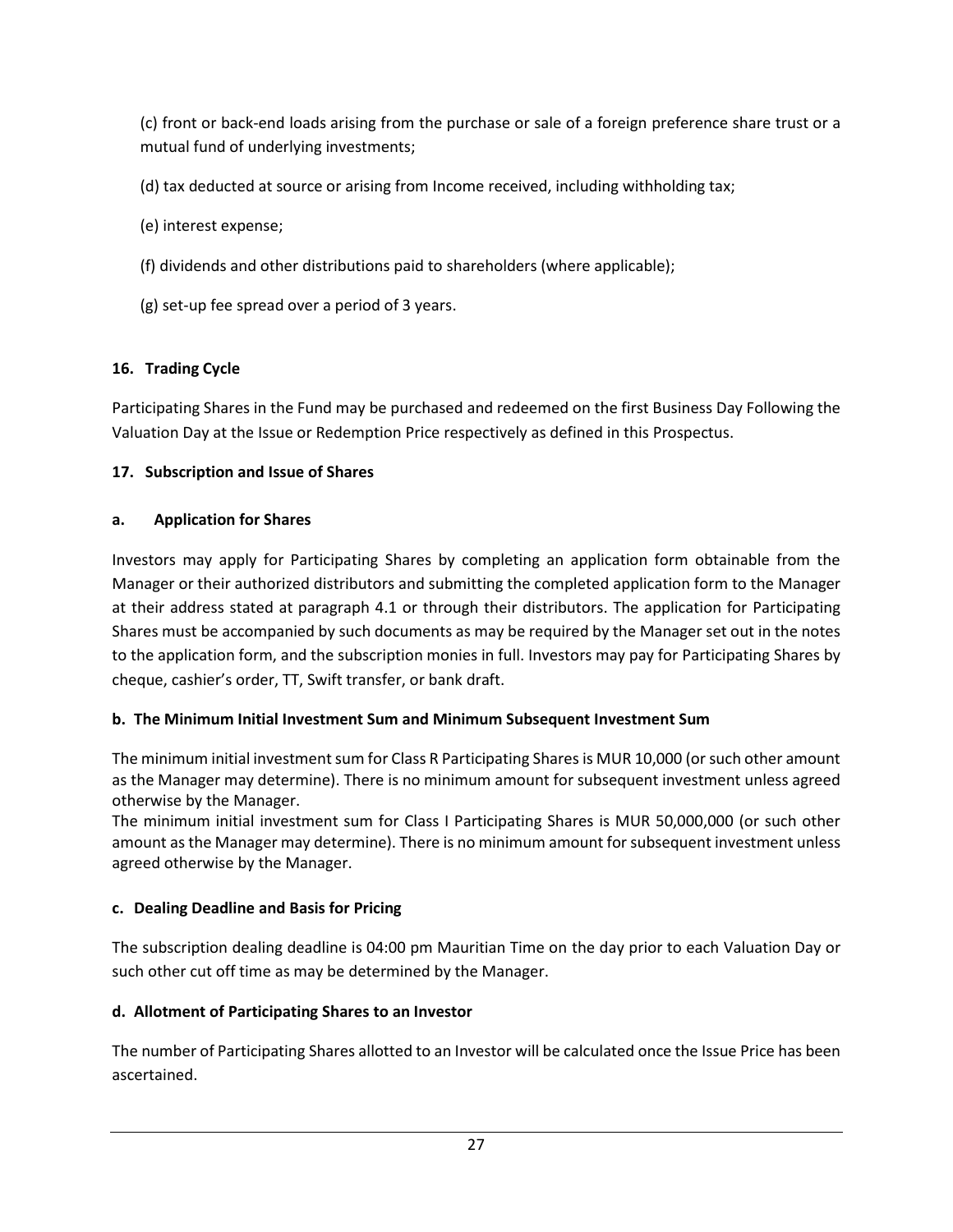The Manager may from time to time give a discount or discounts on the Issue Price payable by an investor by varying the amount of the Initial Charge. The Manager reserves the right to differentiate between investors as to the quantum of discount or discounts given to them provided that no such discount shall exceed the Initial Charge.

# **e. Confirmation of purchase**

A subscription contract note will be sent to investors within 15 Business Days of the receipt of the application by the Manager.

# **f. Minimum Fund Size**

If on any date the Net Asset Value of the Fund is less than MUR 2,000,000, the Board may terminate the Fund by giving at least 6 months' written notice to Investors.

# **g. Discretion of the Board of Directors**

The Board shall have the exclusive right to effect the creation and issue of shares of the Fund as provided in this Prospectus and the acceptance and non-acceptance of applications for shares shall be at the absolute discretion of the Board acting in consultation with the Manager and in the best interests of the Fund. If any application is rejected by the Board, the subscription monies will be refunded (without interest) to the applicant within a reasonable period of time and in such manner as the Manager, in their absolute discretion, may determine.

# **18. Regular Investment Plan (RIP)**

# **a. Minimum Contribution**

An investor may apply to the Manager to participate in a Regular Investment Plan ("RIP") with a minimum contribution of MUR 1,000 on a monthly basis (or such other amount as the Manager may determine) or at periodic intervals as the Manager may from time to time determine.

# **b. Direct Debit Authorisation for RIP**

Investors who wish to participate in the RIP must complete a Direct Debit Authorisation ("DDA") form authorising the payment for the RIP and submit the DDA form together with the application form.

The monthly contribution for the RIP will be deducted from the Investor's relevant bank account as authorised in the DDA. The debit date will be on the dealing deadline pertaining to each Dealing Day and the investment will be made on the corresponding Dealing Day.

# **c. Termination of RIP Arrangements**

An Investor may cease his/her/its participation in the RIP without penalty by giving not less than one month's prior written notice to the Manager. The investor may choose to leave his/her/its existing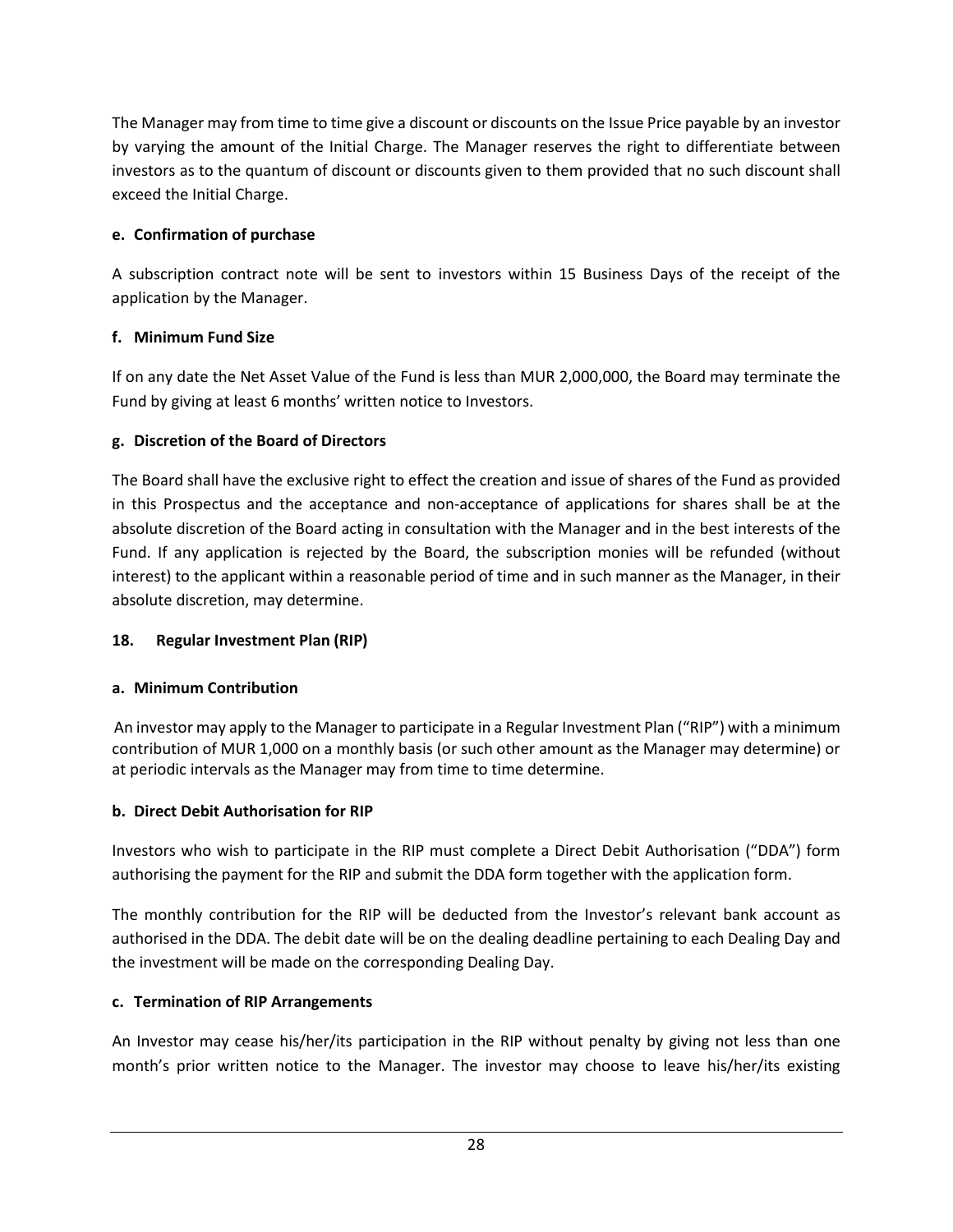investment and redeem at a later period at that market NAV or redeem his/her/its investment at the time of termination of RIP at the prevailing NAV.

# **19. Redemption of Shares**

# **a. Redemption Procedure**

Subject to the minimum holding requirement set forth in section 20(c) hereof, any holder of Participating Shares may in writing request the Fund to (and the Fund shall, subject to this Prospectus or the Constitution, be obliged to redeem all or any of the Participating Shares which he/she/it holds by completing and submitting to the Manager a redemption notice form (the "Redemption Notice") to that effect.

With a view to protecting the interest of Investors, the Fund or the Manager may, in certain instances as stipulated in the Constitution, limit the total number of Participating Shares which Investors may redeem on any Redemption Dealing Day to ten (10) per cent of the total number of Participating Shares then in issue. If so, requests for redemption of Participating Shares on such Redemption Dealing Day will be reduced ratably and be treated as if made in respect of each subsequent Redemption Dealing Day until all Participating Shares to which the original request related have been redeemed.

# **b. Effective Redemption Dealing Day and Redemption Notice**

The redemption of Participating Shares shall be made in accordance with such procedures as the Board may determine PROVIDED THAT the Company shall not in any event be required to redeem any Participating Shares on any Redemption Dealing Day unless the Redemption Notice has been received by the Company or its duly authorised agent thirty (30) Business Days prior the Dealing Day or by such time and day as the Board shall specify PROVIDED ALWAYS that the Fund shall not give effect to a Redemption Notice where the redemption of Participating Shares has been suspended in accordance with section 24 of this Prospectus or with the Constitution.

# **c. Minimum Holding**

The minimum holding (the "Minimum Holding") is the number of shares which may be purchased for MUR 1,000 at then applicable Issue Price. An Investor will not be entitled to redeem his/her/its Participating Shares without the approval of the Manager if due to such redemption his/her/its holding will be reduced to less than the Minimum Holding. There is no minimum redemption amount.

# **d. Basis for Pricing**

As Participating Shares are priced on a forward pricing basis, the Redemption Price of Participating Shares will not be available at the time of submission of the Redemption Notice. The Redemption Price as at the date of the Redemption Notice shall apply.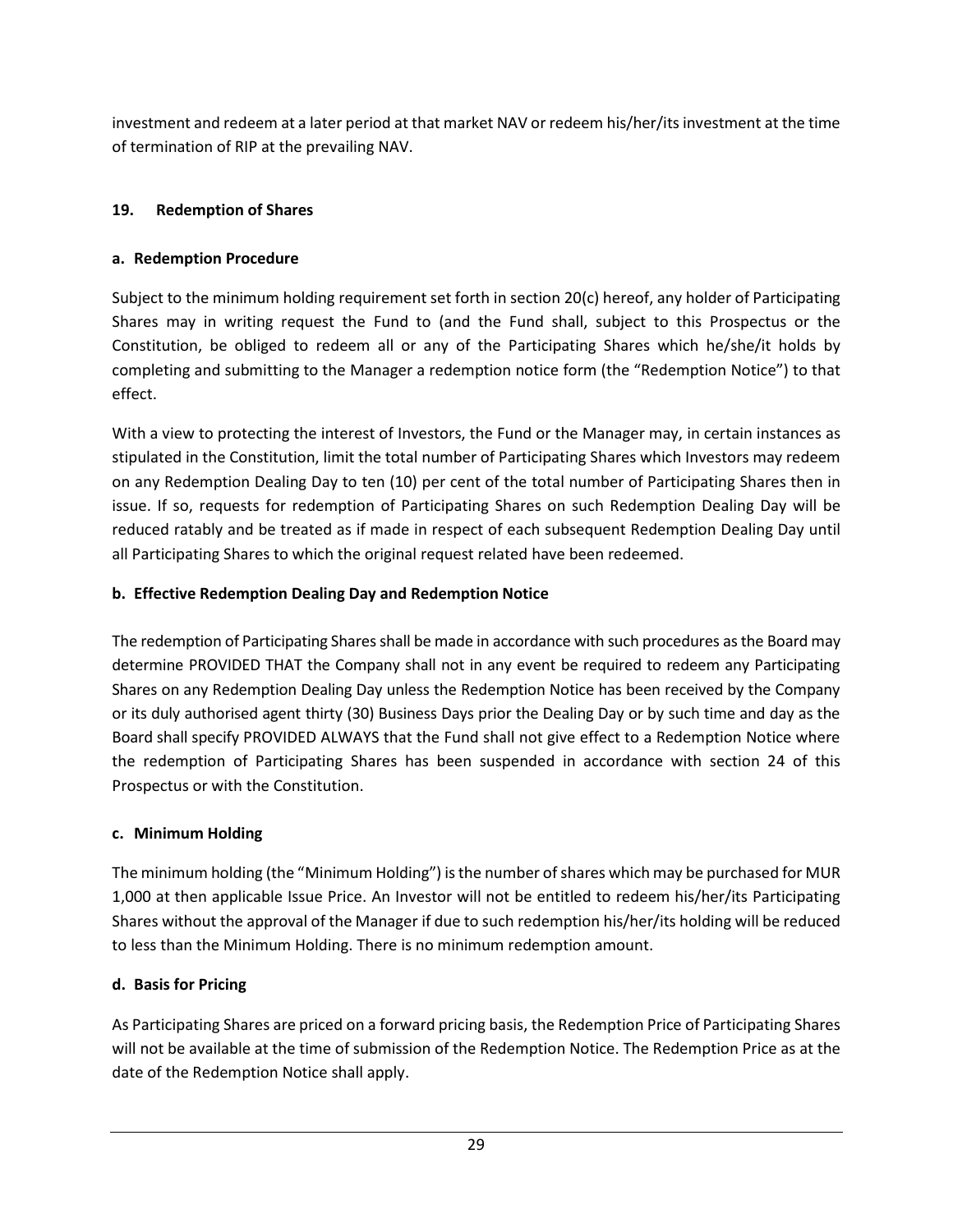### **e. Redemption Proceeds**

Redemption proceeds (the "Redemption Proceeds") will be calculated to be the product of the number of Participating Shares redeemed and the Redemption Price.

# **f. Payment of Redemption Proceeds**

(a) The Manager shall within 30 Business Days of the relevant Redemption Dealing Day on which the request for redemption has been effected pay to Investors the Redemption Proceeds.

(b) Redemption Proceeds will be paid by telegraphic transfer to a nominated bank account, or by crossed cheque sent by ordinary post.

(c) If an Investor is resident outside Mauritius, the Manager may deduct an amount equal to the excess of the expenses actually incurred over the amount of expenses which would have been incurred if the Investor had been resident in Mauritius.

(d) The Fund strategy of keeping one percent (1.00%) of the Fund in cash together with its RIP will ensure liquidity to meet its redemption requests and its exit option. In case this does not meet its redemption request, the Fund may decide to redeem part of its investment from its diversified portfolio.

# **20. Transfer of Shares**

All transfer of shares of the Fund shall be effected in accordance with the provisions of the Constitution. According to these provisions, no shares may be transferred without the prior written consent of the Board. The transfer form should be sent to the Fund and should contain all necessary information concerning the transferor and transferee. The transferee should abide by the rules and conditions of subscription in the Fund and any other conditions as the Fund may impose.

### **21. Pledging of Shares**

No shares may be pledged without the prior written consent of the Board. An Investor shall inform the Fund of its intention to pledge its shares and seek approval accordingly. Upon approval, the Fund Administrator shall inform the Registrar of such pledge.

# **22. Obtaining Prices of Participating Shares**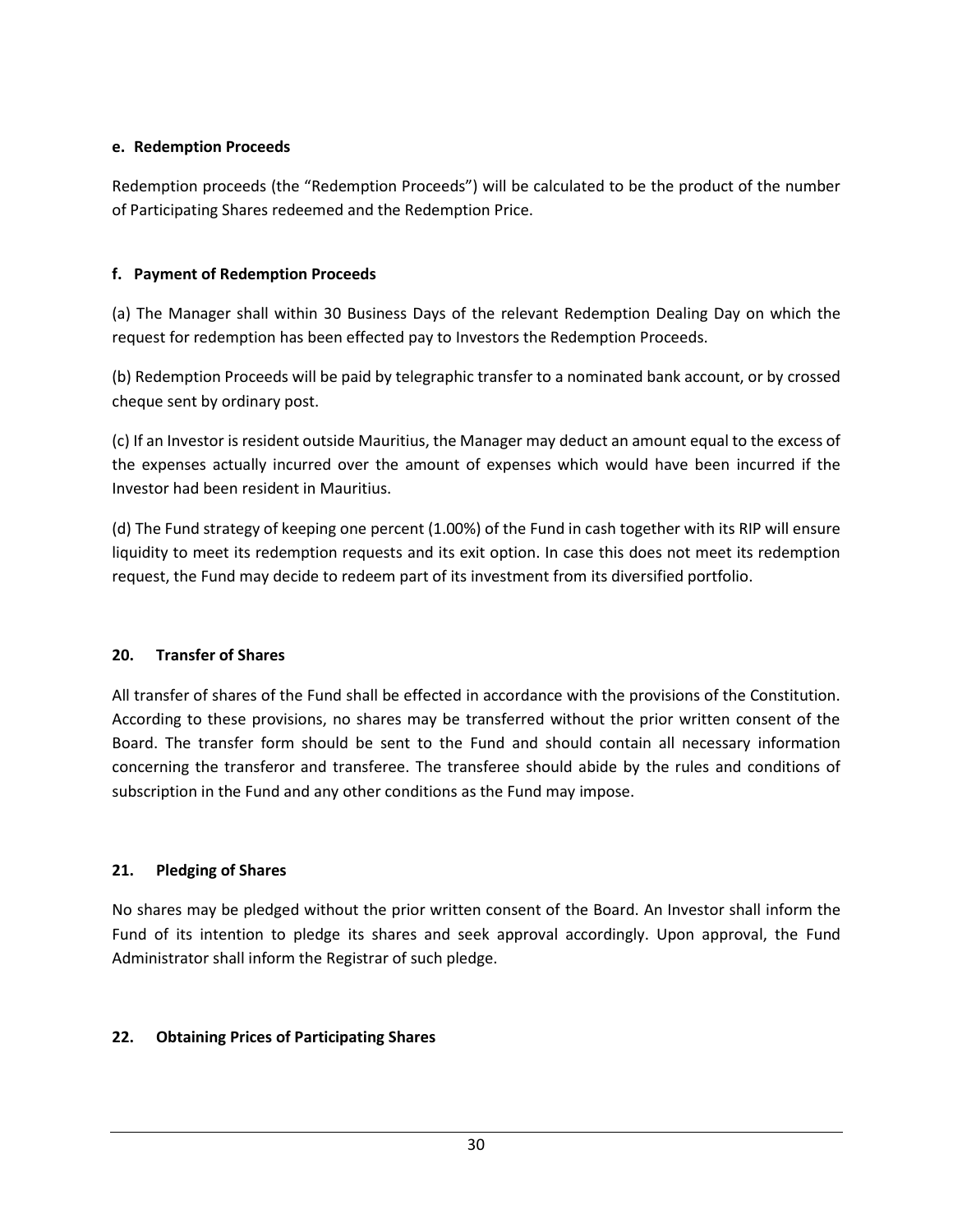The Net Asset Value of a Participating Share, the Issue Price and the Redemption Price will be published within 5 Business Days after the relevant Valuation Day at the precinct of the Manager and are also obtainable from the Manager.

# **23. Suspension of Valuation/Dealings**

a. The Manager may at any time, suspend the calculation of the Net Asset Value of the Fund, the issue of any shares, or the right of Investors to require the redemption of Participating Shares:

(i) during any period when any market in which a material proportion of the investments for the time being constituting the Fund are listed or dealt in is closed otherwise than for ordinary holidays;

(ii) during any period when dealings on any such market are restricted or suspended;

(iii) during any period when, in the opinion of the Manager, there exists any state of affairs as a result of which withdrawal of deposits held for the account of the Fund or the realisation of any material proportion of the Investments for the time being held for the account of the Fund cannot be effected normally or without seriously prejudicing the interests of Investors as a whole;

(iv) during any period where there is, in the opinion of the Manager, any breakdown in the means of communication normally employed in determining the value of any of the Investments or the amount of any cash for the time being held for the account of the Fund, or the amount of any liability of the Custodian for the account of the Fund or when for any other reason the value of any such Investment or the amount of any such cash or liability cannot be promptly and accurately ascertained;

(v) during any period when, in the opinion of the Manager, the transfer of funds which will or may be involved in the redemption of any material proportion of the Investments for the time being held for the account of the Fund cannot be effected promptly at normal rates of exchange;

(vi) for 48 hours (or such longer period as the Manager may agree) prior to the date of any annual or special meeting of Investors, as shareholders of the Fund, (or any adjourned meeting thereof) convened in accordance with the Constitution; or

(vii) for any period pursuant to an order or direction by the FSC.

For the purposes of this paragraph, "material proportion" means such proportion of the Investments which when sold would in the opinion of the Manager cause the Net Asset Value of the Fund to be significantly reduced.

b. Any payment for any Participating Shares redeemed before the commencement of any suspension but for which payment has not been made before its commencement may, if the Manager agrees, be deferred until immediately after the end of the suspension. A suspension will take effect immediately upon the declaration in writing to the Fund Administrator by the Manager and shall terminate on the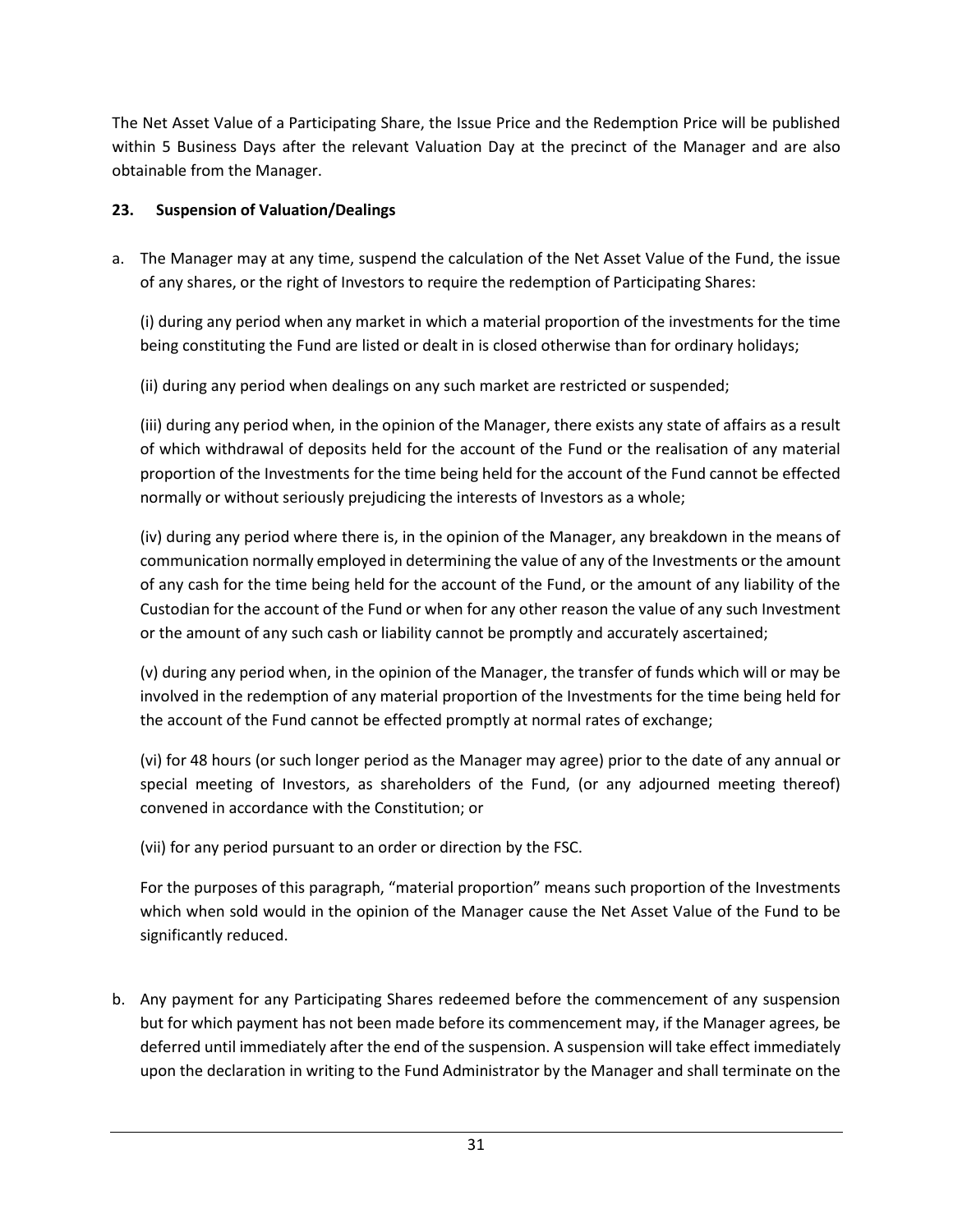first Business Day following the day on which the Manager have by a declaration in writing confirmed that the condition giving rise to the suspension has ceased to exist.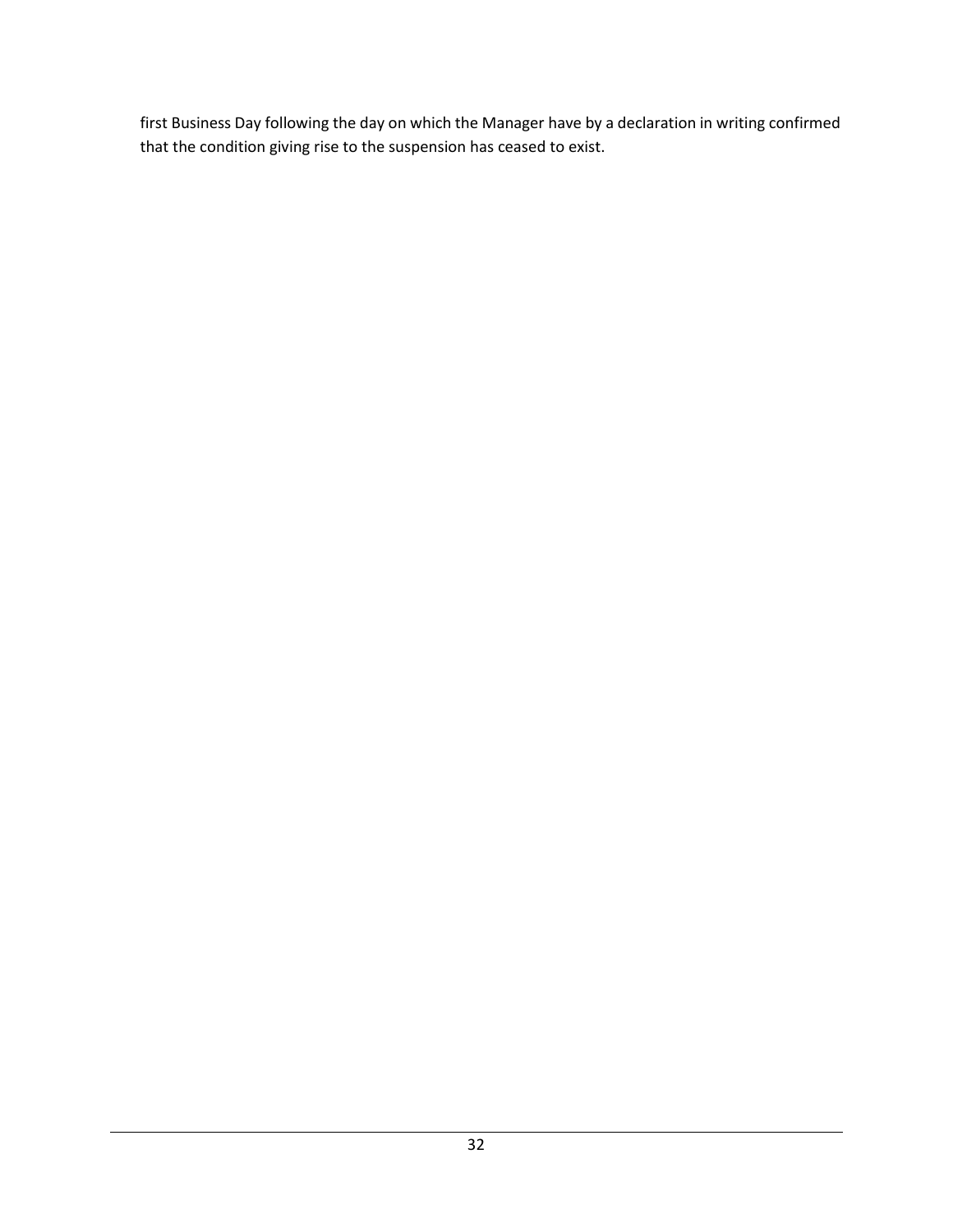# **RISK FACTORS**

### <span id="page-32-0"></span>**24. General**

a. The Fund and the Manager cannot, and do not guarantee the accuracy of facts, forecasts and other statistics with respect to Mauritius, the Mauritian economy, the Mauritian securities industry and the selected regional and international data contained in this Prospectus.

Facts, forecasts and other statistics in this Prospectus relating to Mauritius, the Mauritian economy, Mauritian security industry and the selected regional and international data have been derived from various official or other publications available in Mauritius and may not be consistent with other information compiled within or outside Mauritius. We cannot guarantee the quality or reliability of such source materials. They have not been prepared or independently verified by us, the Manager or any of our or their affiliates or advisors (including legal advisors), or other participants in this offering and, therefore, we make no representation as to the accuracy of such facts, forecasts and statistics. We have, however, taken reasonable care in the reproduction and/or extraction of the official and other publications for the purpose of disclosure in this Prospectus. Due to possibly flawed or ineffective collection methods or discrepancies between published information and market practice, these facts, forecasts and statistics in this Prospectus may be inaccurate or may not be comparable to facts, forecasts and statistics produced with respect to other economies. Further, there can be no assurance that they are stated or compiled on the same basis or with the same degree of accuracy as in other jurisdictions. Therefore, you should not unduly rely upon the facts, forecasts and statistics with respect to Mauritius, the Mauritian economy, the Mauritian securities industry and the selected regional and international data contained in this Prospectus.

### **b. This Investment may not be a suitable for all investors**

Each potential investor in the Participating Shares must determine the suitability of that investment in the light of his/her/its own circumstances. In particular, each potential investor should:

- (i) have sufficient knowledge and expertise to make a meaningful evaluation of the Participating Shares, the merit and risks of investing in the Participating Shares and the information contained or incorporated by reference in this Prospectus;
- (ii) have access to, and knowledge of, appropriate analytical tools to evaluate, in the context of its particular financial situation, an investment in the Participating Shares and the impact the Participating Shares will have on its overall investment portfolio;
- (iii) have sufficient financial resources and liquidity to bear all the risks of an investment in the Participating Shares, including Participating Shares with principal or return payable in one or more currencies, or where the currency for principal or interest payments is different from the potential investor's currency;
- (iv) understand thoroughly the terms of the Participating Shares and be familiar with the behaviour of any relevant indices and financial markets;
- (v) be able to evaluate (either alone or with the help of a financial adviser) possible scenarios for economic, interest rate and other factors that may affect its investment and its ability to bear the applicable risks.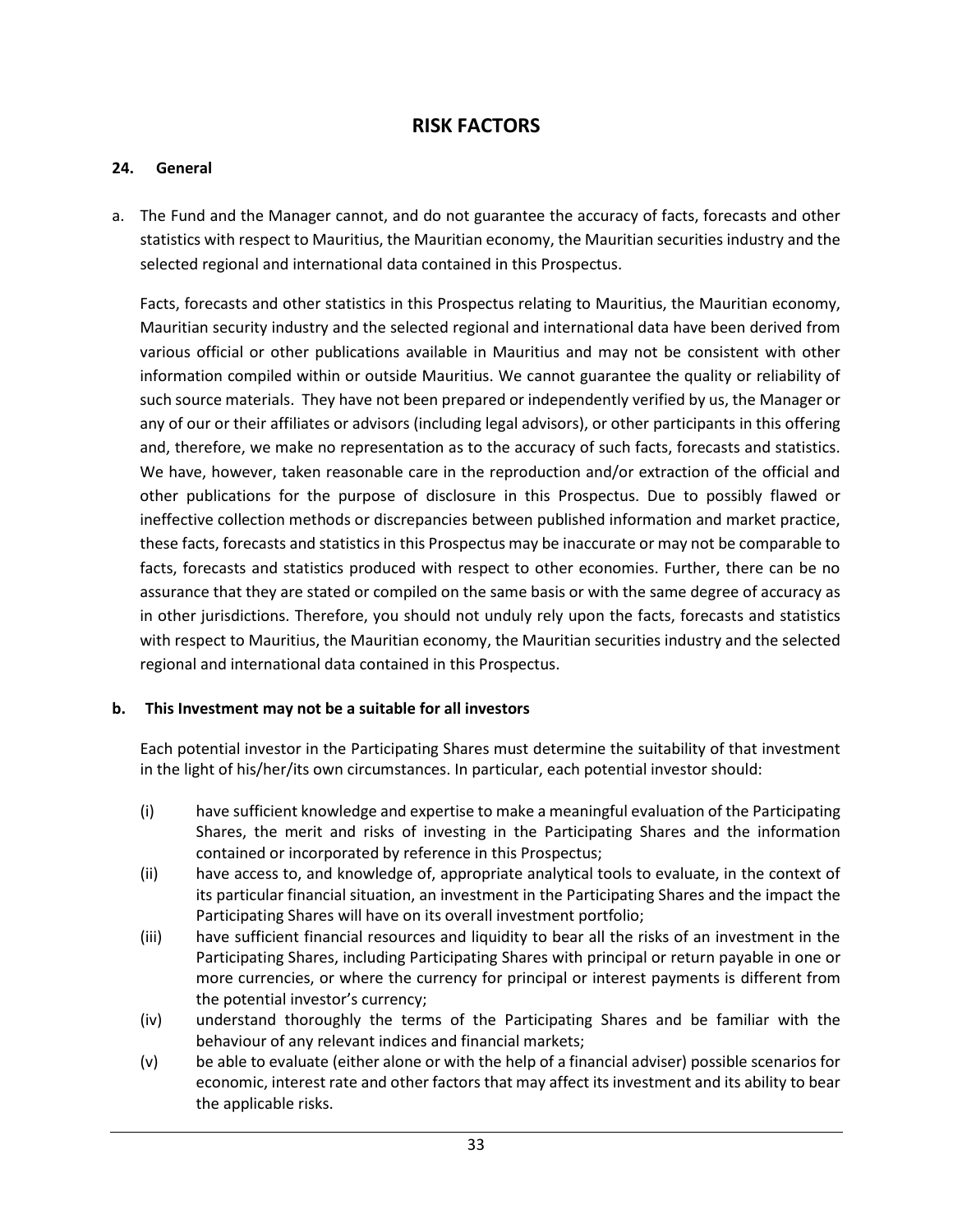### **c. The Fund may not be able to redeem the Participating Shares.**

Investors have the right to redeem the Participating Shares under this Prospectus. The source of funds for any such redemption would be the Fund's available cash or third-party financing. However, we may not have sufficient available funds at the time of the occurrence of any request for redemption to make such redemptions.

### **d. Investing Risk**

The type of investments that the Fund anticipates making involves a high degree of risk. In general, financial and operating risks confronting portfolio companies can be significant. While targeted returns should reflect the perceived level of risk in any investment situation, there can be no assurance that the Fund will be adequately compensated for risks taken. A loss of principal is possible. The timing of profit realization is highly uncertain. Losses are likely to occur early, while successes often require a long maturation. Investments in fast growing companies involve substantial risks. These companies typically have obtained capital in the form of debt and/or equity to expand rapidly, reorganize operations, acquire a business or develop new products and markets. These activities by definition involve a substantial amount of change in a company and could give rise to significant problems in sales, manufacturing and general management of these activities. Early-stage and development-stage companies often experience unexpected problems in the areas of product development, manufacturing, marketing, financing and general management, which, in some cases, cannot be adequately solved. In addition, such companies may require substantial amounts of financing which may not be available through institutional private placements or the public markets. The percentage of companies that survive and prosper may be small.

# **e. General Economic Risks**

General macro-economic conditions, such as interest rates, the availability of alternate sources of financing and participation by other categories of investors may impact the Fund's level of success, including the value and the number of investments made by the Fund. The securities of a portfolio company may be affected by uncertainties such as changes in governmental policies, taxation, restrictions on foreign investment, other laws and regulations and currency fluctuations.

### **f. Difficulty of Locating Suitable Investments**

The Fund has not committed to specific investment opportunities, and prospective investors will not have an opportunity to review the Fund's proposed investments before deciding whether to invest in the Fund. A purchaser of Participating Shares in the Fund must rely upon the ability of the Manager to identify structure and implement investments consistent with the Fund's investment objectives and strategies. There can be no assurance that there will be a sufficient number of suitable investment opportunities to enable the Fund to invest all of its committed capital in opportunities that satisfy the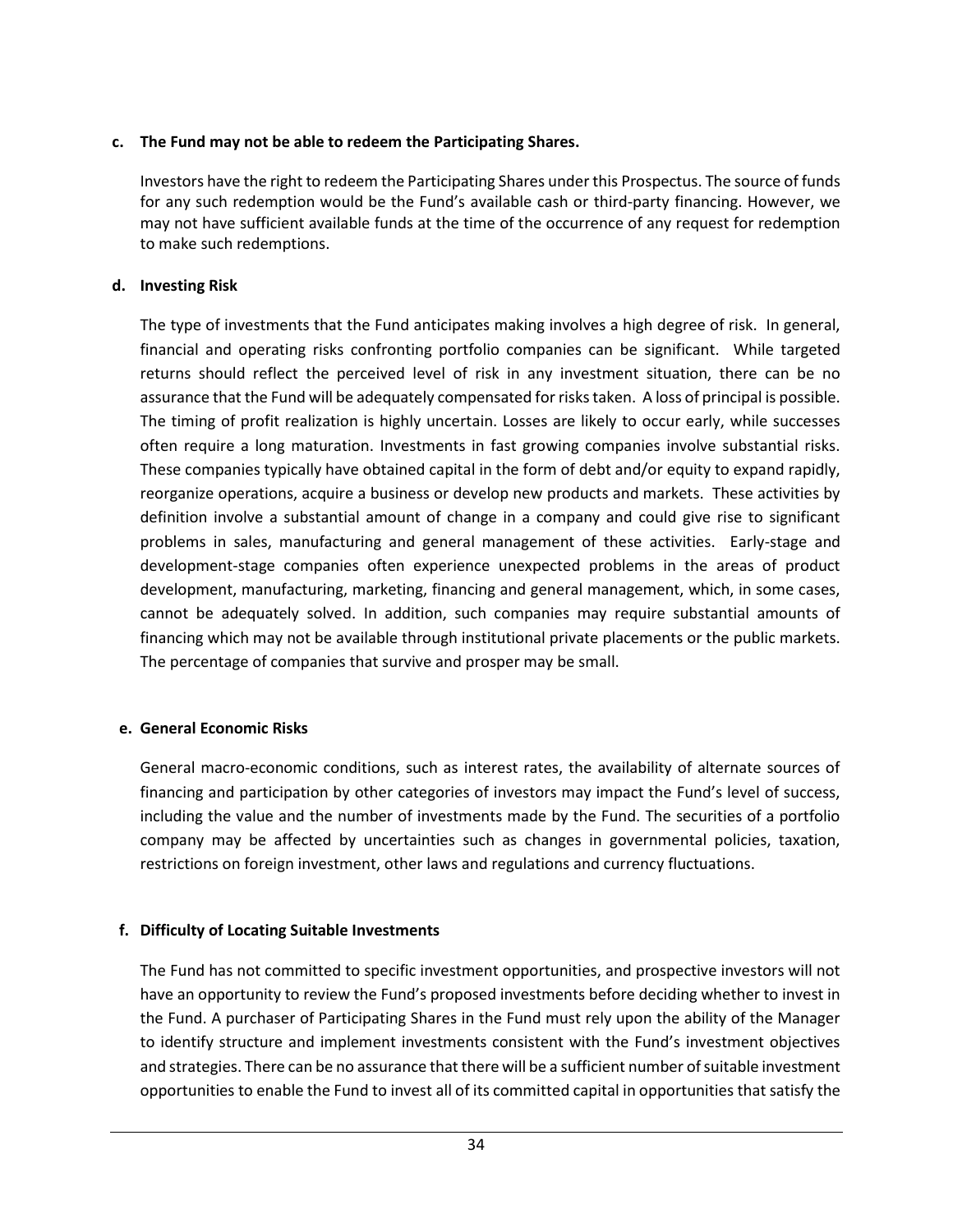Fund's investment objectives, or that such investment opportunities will lead to completed investments by the Fund. Identification of attractive investment opportunities is difficult and involves a high degree of uncertainty. The Fund will compete for the acquisition of investments with many other investors, some of which will have greater resources than the Fund. Such competitors may include other investment funds, as well as individuals, financial institutions and other institutional and strategic investors. As a result of this competition, there may be fewer attractively priced investment opportunities than anticipated and the Manager might not be able to identify and successfully close a sufficient number of high-quality investments to utilize all of the Fund's capital. Such competition may adversely impact the length of time required to fully invest the Fund's capital. No assurance can be given that the Fund will be successful in identifying or consummating economically attractive investments.

### **g. Expedited Transactions**

Investment analyses and decisions by the Manager may be undertaken on an expedited basis in order for the Fund to take advantage of available investment opportunities. In such cases, the information available to the Manager at the time of an investment decision may be limited, and the Manager may not have access to the detailed information necessary for a full evaluation of the investment opportunity. Further, the Fund may conduct its due diligence activities in a very brief period and may assume the risks of obtaining certain consents or waivers under contractual obligations. While the Fund expects to negotiate purchase price adjustments, termination rights and other protections, such rights may not be available or, if available, the Fund may elect not to exercise them.

### **h. Political, Legal, Social and Economic Considerations**

The value of Fund investments may be adversely affected by potential political and social uncertainties in Mauritius and internationally. Certain developments, beyond the control of the Fund, such as the possibility of nationalization, expropriations, confiscatory taxation, political changes, government regulation, economic or social instability, economic depression, downgrading in the rating of certain investments or countries, diplomatic disputes or other similar developments, could adversely affect Fund investments.

# **i. Accounting, Disclosure and Regulatory Standards**

Accounting, financial and other reporting standards in Mauritius are not equivalent to those in more developed countries. Differences may arise in areas such as valuation of shares and other assets, accounting for depreciation, deferred taxation, inventory obsolescence, contingent liabilities and foreign exchange transactions. Accordingly, less information may be available to investors.

### **j. Governmental action**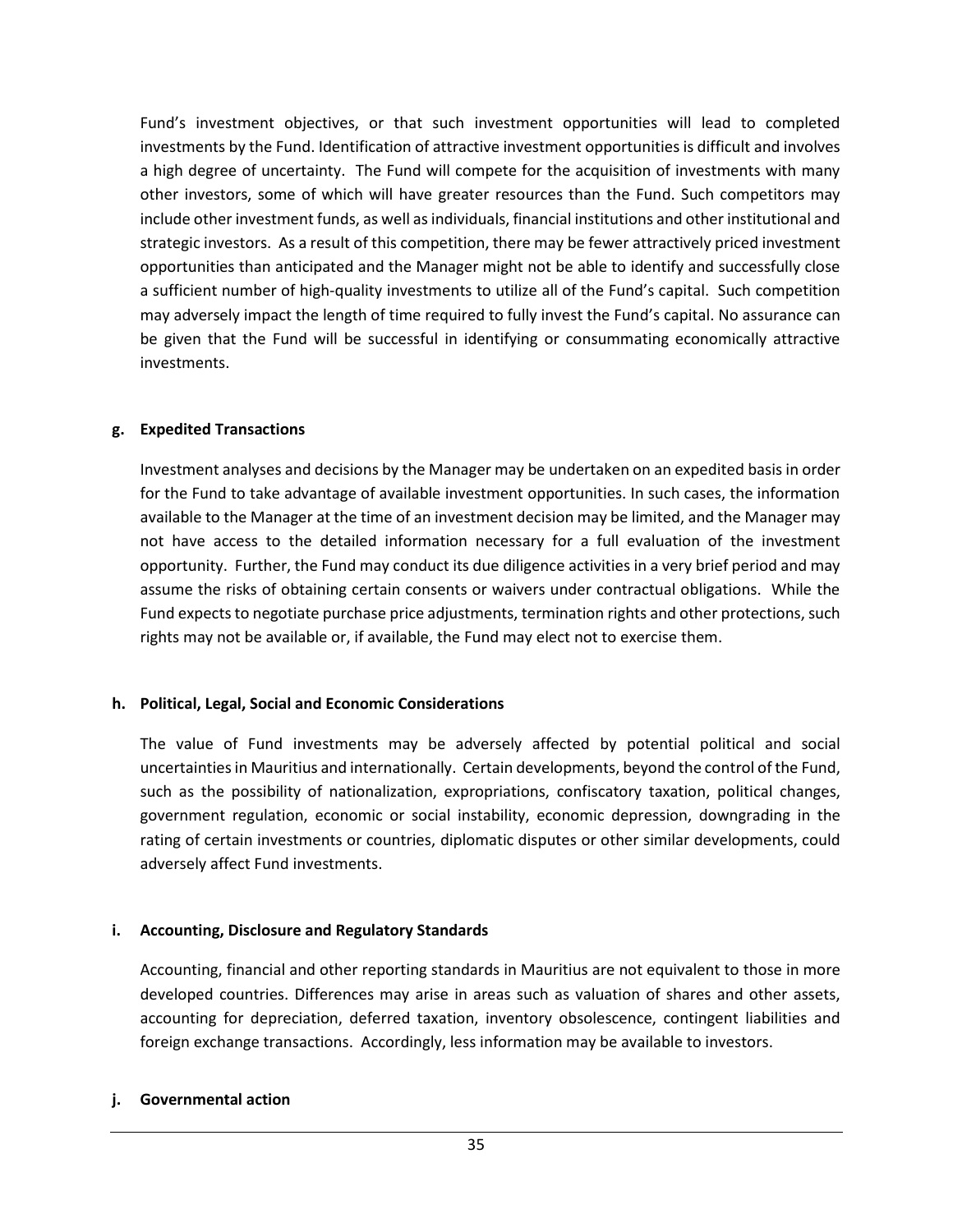Governmental actions to control inflation and other regulations and policies have often involved, among other measures, increases in interest rates, changes in tax policies, price controls, currency devaluations, capital controls, limits on imports, import duties and other actions. The Fund's business, financial condition and results of operations may be adversely affected by changes in governmental policies or regulations involving or affecting:

- interest rates;
- monetary policy;
- exchange controls and restrictions on remittances of payments outside of the countries of operation;
- foreign direct investment;
- currency exchange rate fluctuations;
- inflation;
- social and political stability;
- price stability;
- liquidity of capital and financial markets;
- energy shortages;
- insurance and healthcare entitlement programs;
- environmental matters;
- fiscal and tax policies; and
- other political, social and economic developments.

Uncertainty over whether the government in any jurisdiction will implement changes in policies or regulations affecting the above or other factors in the future may adversely affect the Fund's business and results of operations.

# **25. Potential Conflicts of Interest**

The Fund will be subject to various potential conflicts of interest arising from its relationship with the Manager, the Key Persons and their respective affiliates, which may result in decisions that do not fully reflect the Investors' best interests, including the following:

(i) Other Activities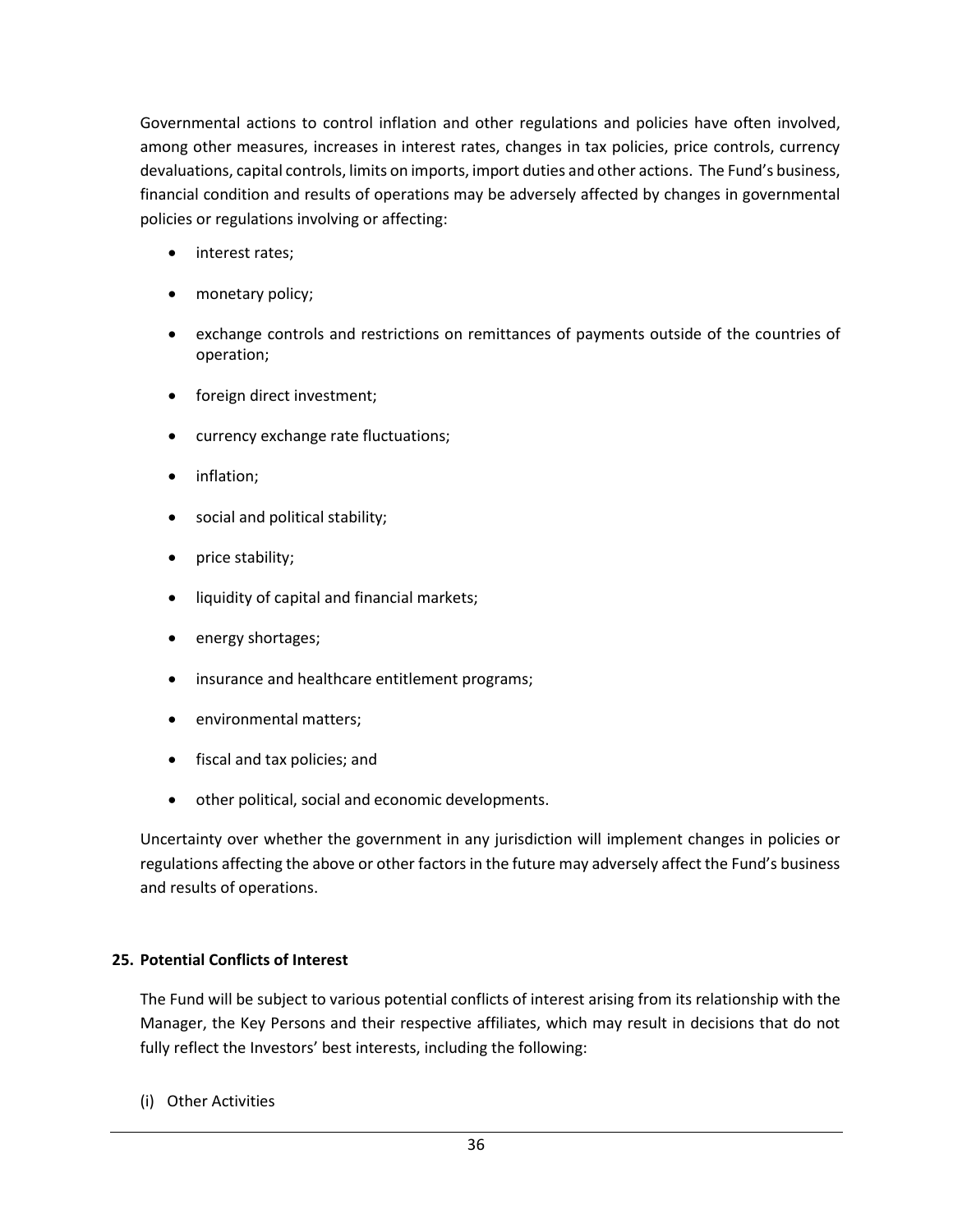Although the Key Persons will commit a significant amount of their business efforts to the Manager, the Key Persons are not required to devote all of their time to the Fund's affairs.

# (ii) Allocation of Investment Opportunities

Any investment opportunity suitable for the Fund that is presented to the Manager or the Key Persons will be offered to the Fund, except for: (i) investment opportunities related to current holdings of the Manager or the Key Persons; (ii) investment opportunities required to be presented to any other investment fund promoted, managed or organised by the Manager, the Key Persons or their affiliates; (iii) investment opportunities presented to the Key Persons in their capacity as directors of public or private companies and in similar circumstances where pre-existing duties apply; and (iv) investments intended to protect or enhance the value of investments included in clauses (i) through (iii) above.

# (iii) Other Similar Funds

The Manager or the Key Persons may act as the manager or the primary source of transactions on behalf of another pooled investment fund with overall objectives substantially similar to those of the Fund, provided that such pooled investment fund does not invest a substantial part of its funds in the same geographical region as that of the Fund.

# (iv) Lack of Separate Representation

The Manager or the Key Persons may be represented from time to time by the same legal counsel as the Fund and may retain the same accountants and other experts. Legal counsel for the Fund does not represent the Investors. In the event that a dispute arises between the Fund and the Manager or the Key Persons, the Manager anticipates that it will retain separate counsel for the Fund.

# **26. Standard risk factors**

- (i) Investment in the Fund or by the Fund in collective investment schemes involves investment risks such as trading volumes, settlement risk, liquidity risk, default risk including the possible loss of capital;
- (ii) As price/value/interest rates of the securities in which the Fund or collective investment schemes invest fluctuates, the value of your investment in the Fund may go up or down;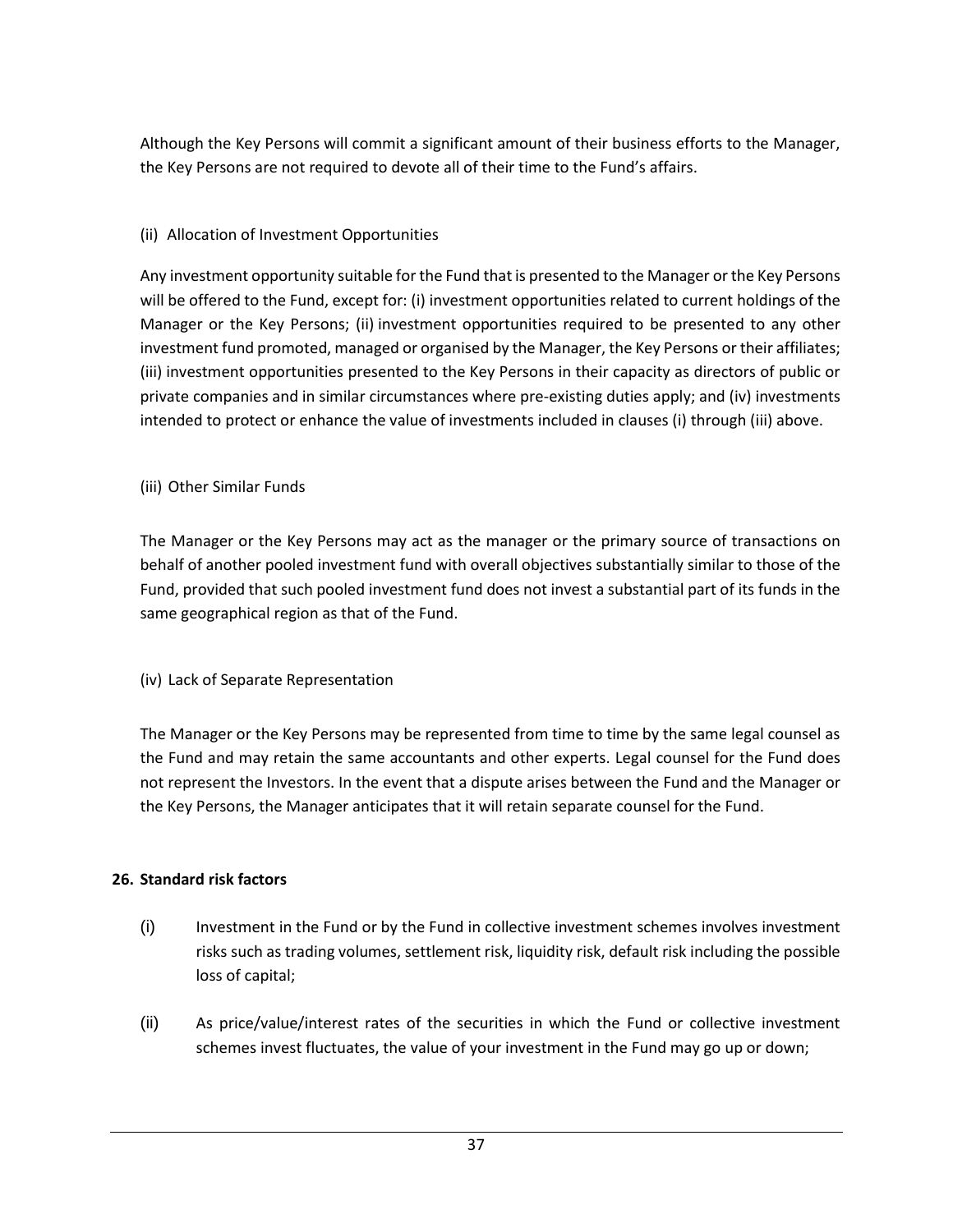- (iii) Past performance of the Manager or the Key persons or sponsors/investment manager of a particular collective investment scheme does not guarantee future performance of the Fund or that scheme;
- (iv) Neither the Fund or a collective investment scheme in which the Fund invests will be a guaranteed or assured return scheme;
- (v) The Net Asset Value of the Fund or of a collective investment scheme in which the Fund invests may be affected by changes in the general market conditions, factors and forces affecting capital markets, in particular, level of interest rates, various market related factors and trading volumes, settlement periods and transfer procedures. Such Net Asset Value may go up as well as down.

### **27. Liquidity Risk**

Trading volumes, settlement periods and transfer procedures may restrict the liquidity of equity and equity related investments made by Fund. This would cause the Fund to miss certain investments and, in some cases, suffer losses while disposing some of its assets. Further investment in unquoted bonds, debentures and equity may be highly illiquid.

### **28. Reliance on the Investment Manager**

The Fund will be advised as to its investments and divestments, exclusively by the Manager, and the investors will not be able to make investment or other decisions regarding the business of the Fund. The performance of the Fund will be dependent on the business and financial skills of the Manager and certain advisors that the Manager may appoint from time to time to solicit, originate and recommend appropriate investment opportunities. Although the Manager's personnel may enter into employment arrangements with it, these employment arrangements or contracts do not ensure that these people will continue to work for the Manager, and consequent loss of their services might adversely affect the business/activities of the Fund. Thus, each Investor must consider in making an investment decision that personnel associated with the Manager or its affiliates may leave at anytime, or, in the case of personnel associated with the Manager, may be terminated at anytime, with or without cause, thus potentially adversely affecting the business/ activities of the Fund. In addition, under the terms of the investment management agreement, both the Fund and the Investment Manager have the right to terminate the investment management agreement.

### **29. Interest rate risk**

The risk that fixed income securities and other instruments in a Fund's portfolio will decline in value because of an increase in interest rates. As nominal interest rates rise, the value of certain fixed income securities held by a Fund is likely to decrease. A nominal interest rate can be described as the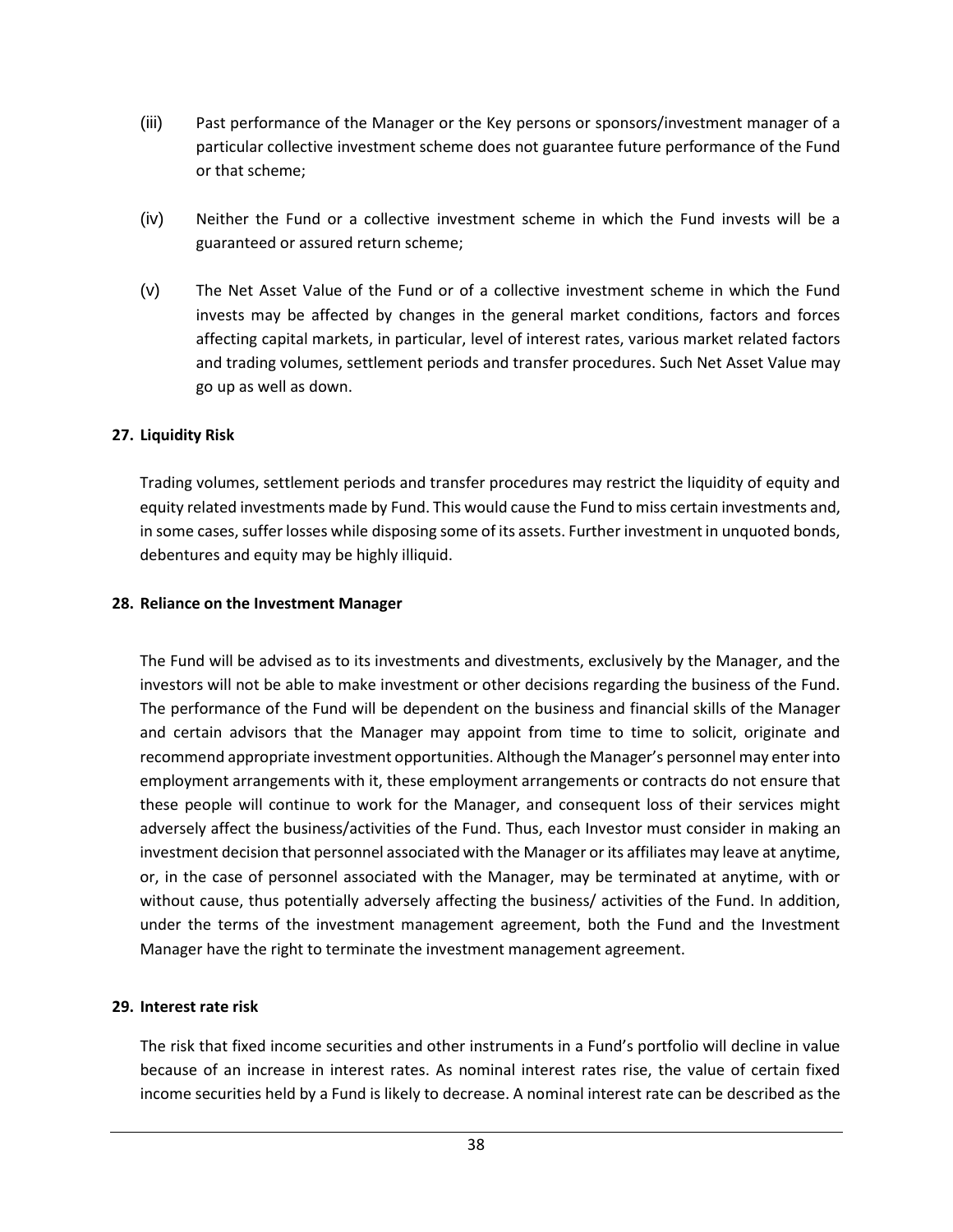sum of a real interest rate and an expected inflation rate. Fixed income securities with longer durations tend to be more sensitive to changes in interest rates, usually making them more volatile than securities with shorter durations. Inflation-indexed bonds, including Treasury Inflation-Protected Securities ("TIPS"), decline in value when real interest rates rise. In certain interest rate environments, such as when real interest rates are rising faster than nominal interest rates, inflation-indexed bonds may experience greater losses than other fixed income securities with similar durations.

### **30. Credit Risk**

A Fund could lose money if the issuer or guarantor of a fixed income security (including a security purchased with securities lending collateral), or the counterparty to a derivatives contract, repurchase agreement or a loan of portfolio securities, is unable or unwilling, or is perceived (whether by market participants, rating agencies, pricing services or otherwise) as unable or unwilling, to make timely principal and/or interest payments, or to otherwise honor its obligations. The downgrade of the credit of a security held by the Fund may decrease its value. Securities are subject to varying degrees of credit risk, which are often reflected in credit ratings. Municipal Bonds are subject to the risk that litigation, legislation or other political events, local business or economic conditions, or the bankruptcy of the issuer could have a significant effect on an issuer's ability to make payments of principal and/or interest.

### **31. High Yield Risk**

Funds that invest in high yield securities and unrated securities of similar credit quality (commonly known as "junk bonds") may be subject to greater levels of credit and liquidity risk than funds that do not invest in such securities. These securities are considered predominately speculative with respect to the issuer's continuing ability to make principal and interest payments. An economic downturn or period of rising interest rates could adversely affect the market for these securities and reduce the Fund's ability to sell these securities (liquidity risk). If the issuer of a security is in default with respect to interest or principal payments, a Fund may lose its entire investment. Because of the risks involved in investing in high yield securities, an investment in a Fund that invests in such securities should be considered speculative.

### **32. Market risk**

The market price of securities owned by the Fund may go up or down, sometimes rapidly or unpredictably. Securities may decline in value due to factors affecting securities markets generally or particular industries represented in the securities markets. The value of a security may decline due to general market conditions which are not specifically related to a particular company, such as real or perceived adverse economic conditions, changes in the general outlook for corporate earnings,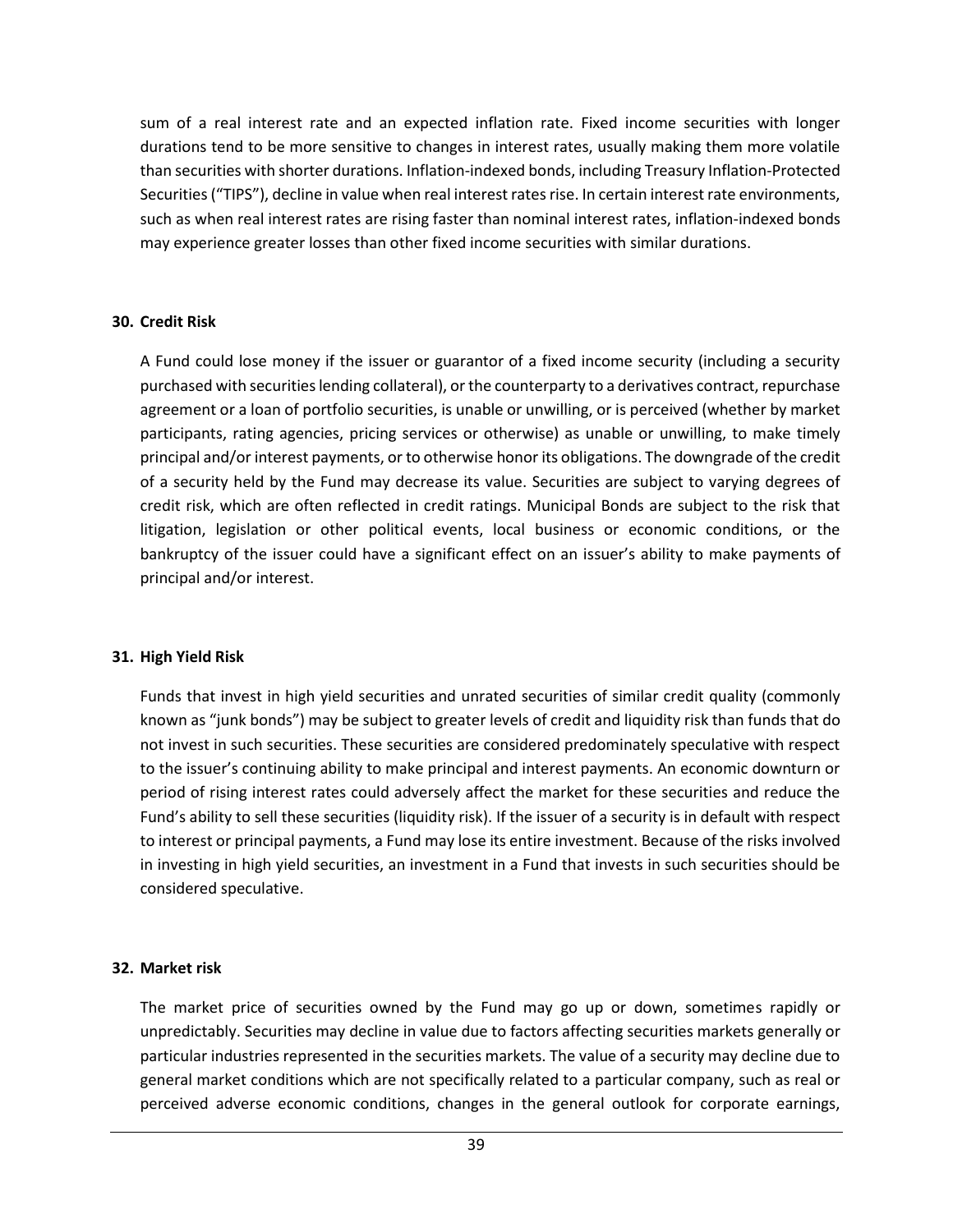changes in interest or currency rates or adverse investor sentiment generally. The value of a security may also decline due to factors which affect a particular industry or industries, such as labor shortages or increased production costs and competitive conditions within an industry. During a general downturn in the securities markets, multiple asset classes may decline in value simultaneously. Equity securities generally have greater price volatility than fixed income securities.

#### **33. Issuer Risk**

The value of a security may decline for a number of reasons which directly relate to the issuer, such as management performance, financial leverage and reduced demand for the issuer's goods or services, as well as the historical and prospective earnings of the issuer and the value of its assets.

#### **34. Derivatives Risk**

Derivatives are financial contracts whose value depend on, or are derived from, the value of an underlying asset, reference rate or index. The Fund may typically use derivatives as a substitute for taking a position in the underlying asset and/or as part of a strategy designed to reduce exposure to other risks, such as interest rate or currency risk. Derivatives are subject to a number of risks described elsewhere in this section, such as liquidity risk, interest rate risk, market risk, credit risk and management risk. They also involve the risk of mispricing or improper valuation and the risk that changes in the value of the derivative may not correlate perfectly with the underlying asset, rate or index.

### **35. Emerging Markets Risk**

Investment risk may be particularly high to the extent the Fund invests in emerging market securities. Emerging market securities may present market, credit, currency, liquidity, legal, political and other risks different from, and potentially greater than, the risks of investing in securities and instruments economically tied to developed foreign countries. To the extent the Fund invests in emerging market securities that are economically tied to a particular region, country or group of countries, the Fund may be more sensitive to adverse political or social events affecting that region, country or group of countries. Economic, business, political, or social instability may affect emerging market securities differently. Accordingly, a fund that invests in a wide range of emerging market securities (e.g., different regions or countries, asset classes, issuers, sectors or credit qualities) may perform differently in response to such instability than a fund investing in a more limited range of emerging market securities. For example, a fund that focuses its investments in multiple asset classes of emerging market securities may have a limited ability to mitigate losses in an environment that is adverse to emerging market securities in general. Emerging market securities may also be more volatile, less liquid and more difficult to value than securities economically tied to developed foreign countries. The systems and procedures for trading and settlement of securities in emerging markets are less developed and less transparent and transactions may take longer to settle. The Fund may not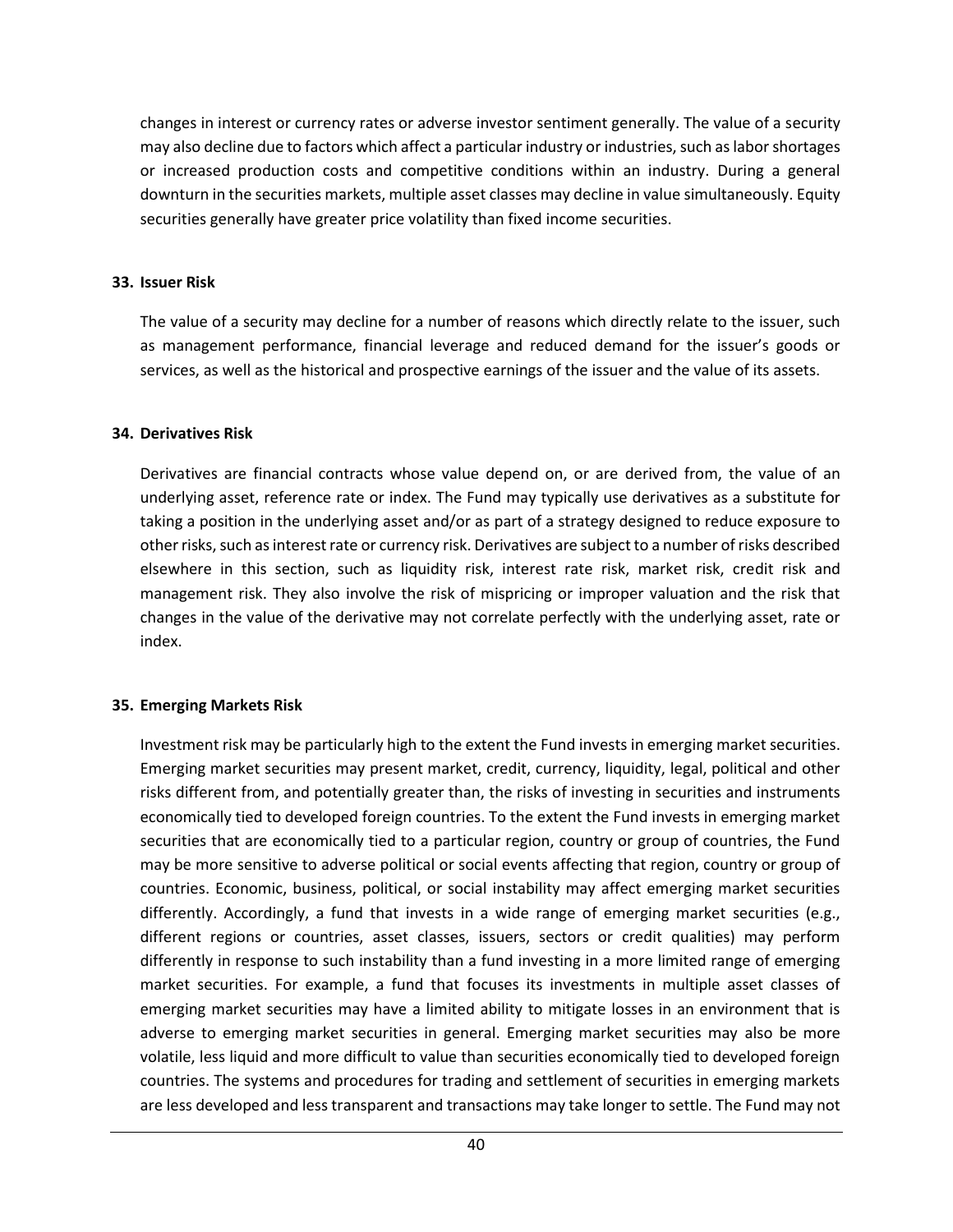know the identity of trading counterparties, which may increase the possibility of the Fund not receiving payment or delivery of securities in a transaction.

### **36. Currency Risk**

If the Fund invests directly in non-Rupee denominated securities or currencies or in securities that trade in, and receive revenues in, non-Rupee denominated currencies, or in derivatives that provide exposure to non-Rupee denominated currencies, it will be subject to the risk that those currencies will decline in value relative to the Rupee, or, in the case of hedging positions, that the Rupee will decline in value relative to the currency being hedged. Currency rates in foreign countries may fluctuate significantly over short periods of time for a number of reasons, including changes in interest rates, intervention (or the failure to intervene) by governments, central banks or supranational entities such as the International Monetary Fund, or by the imposition of currency controls or other political developments in the United States or abroad. As a result, the Fund's investments in non-Rupee denominated securities may reduce the returns of the Fund.

### **37. Issuer Non-Diversification Risk**

Focusing investments in a small number of issuers increases risk. Funds that are "non-diversified" may invest a greater percentage of their assets in the securities of a single issuer (such as bonds issued by a particular state) than funds that are "diversified." Funds that invest in a relatively small number of issuers are more susceptible to risks associated with a single economic, political or regulatory occurrence than a more diversified portfolio might be. Some of those issuers also may present substantial credit or other risks.

# **38. Management Risk**

The Fund is subject to management risk because it is an actively managed investment portfolio. The Fund Manager will apply investment techniques and risk analyses in making investment decisions for the Fund, but there can be no guarantee that these decisions will produce the desired results. Additionally, legislative, regulatory, or tax restrictions, policies or developments may affect the investment techniques available to the Fund Manager in connection with managing the Fund and may also adversely affect the ability of the Fund to achieve its investment objectives.

# **39. Capital risk**

Expenses of the Fund will be paid out in full from its capital account and this may constrain future capital growth.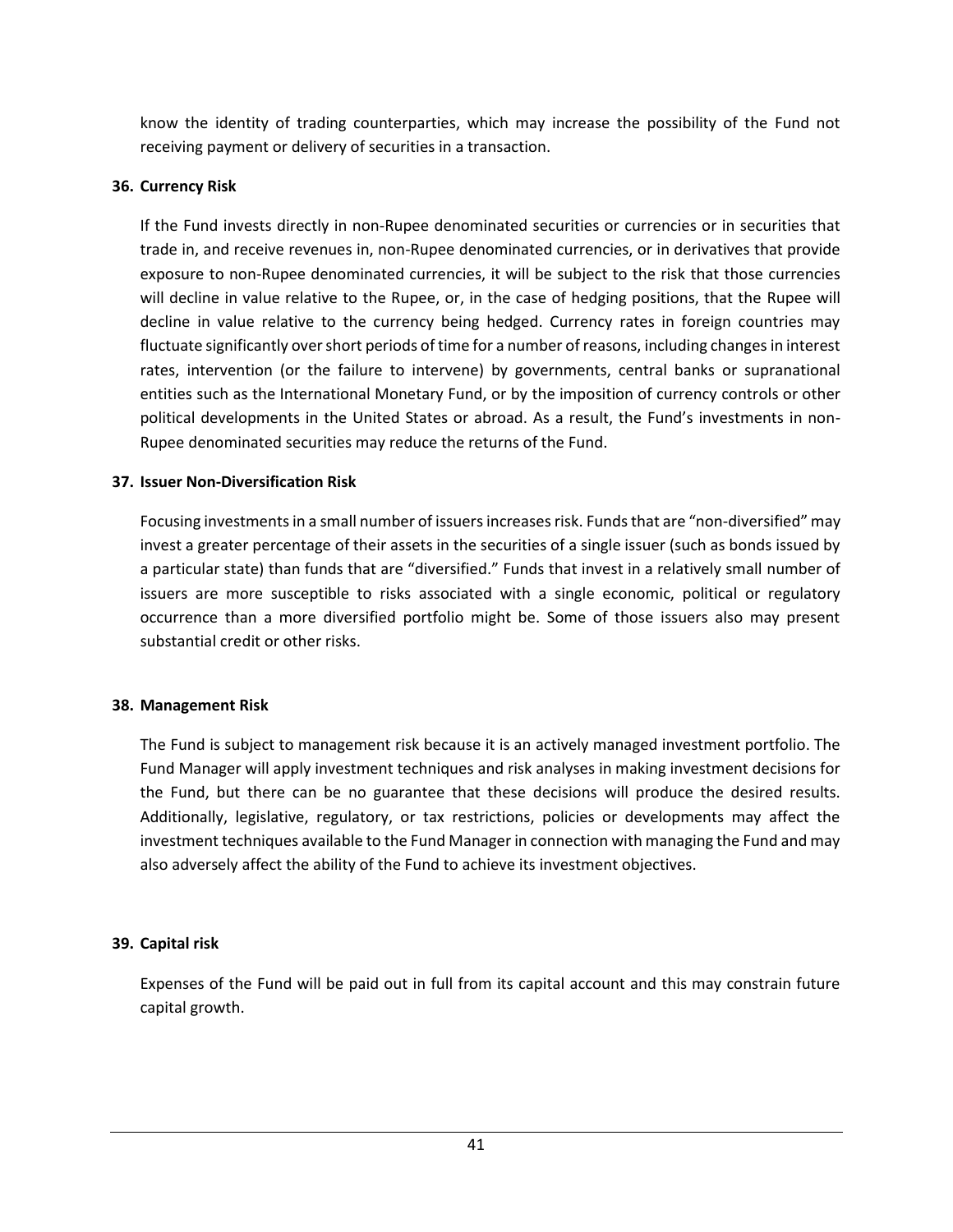### **40. Operational Risks**

The Fund may face increased operational risks as a result of the growth of its business. Operational risk is the risk of direct and indirect loss resulting from inadequate or failed internal processes, people, systems or external events. Operational risks are inherent in the Fund's business, including the risk of loss resulting from inadequate or failed internal and external processes, documentation, people and systems or from external events. The Fund's business is dependent on its ability to process accurately and efficiently a high volume of complex transactions across numerous and diverse products and services, in different currencies and subject to a number of different legal and regulatory regimes. The Fund's systems and processes are designed to ensure that the operational risks associated with its activities are appropriately controlled, but any weakness in these systems could result in a negative impact on the Fund's business, financial condition, results of operations and prospects.

### **41. The Fund's business is subject to competition**

The Fund's business is subject to competition from local investment houses as well as international financial institutions, including competitors that may have greater financial and other resources. Many of the international and local investment houses operating in the Fund's markets compete for substantially the same customers as the Fund. Competition may increase in some or all of the Fund's principal markets and may have an adverse effect on its financial condition and results of operations.

### **42. The Fund may be adversely affected by litigation**

From time to time the Fund may be involved in litigation, receives claims from tax authorities or claims arising from the conduct of its business. The occurrence of potential proceedings, or other claims leading to a substantial legal liability could have a material adverse effect on the Fund's business, results, operations, reputation and financial condition.

### **43. The Fund may be unable to attract and retain highly qualified professional personnel**

The success of the Fund's operations relies on it, and its Functionaries, ability to attract and retain highly qualified professional personnel. The Fund's, or the Functionaries', ability to attract and retain key personnel is dependent on a number of factors, including prevailing market conditions and compensation packages offered by companies competing for the same talent. The loss of the services of key members of its senior management or inability to attract and retain qualified professional staff generally may significantly interfere with the Fund's, the relevant Functionary's, business and could result in a material adverse effect on the Fund's business, results, operations, reputation or financial condition.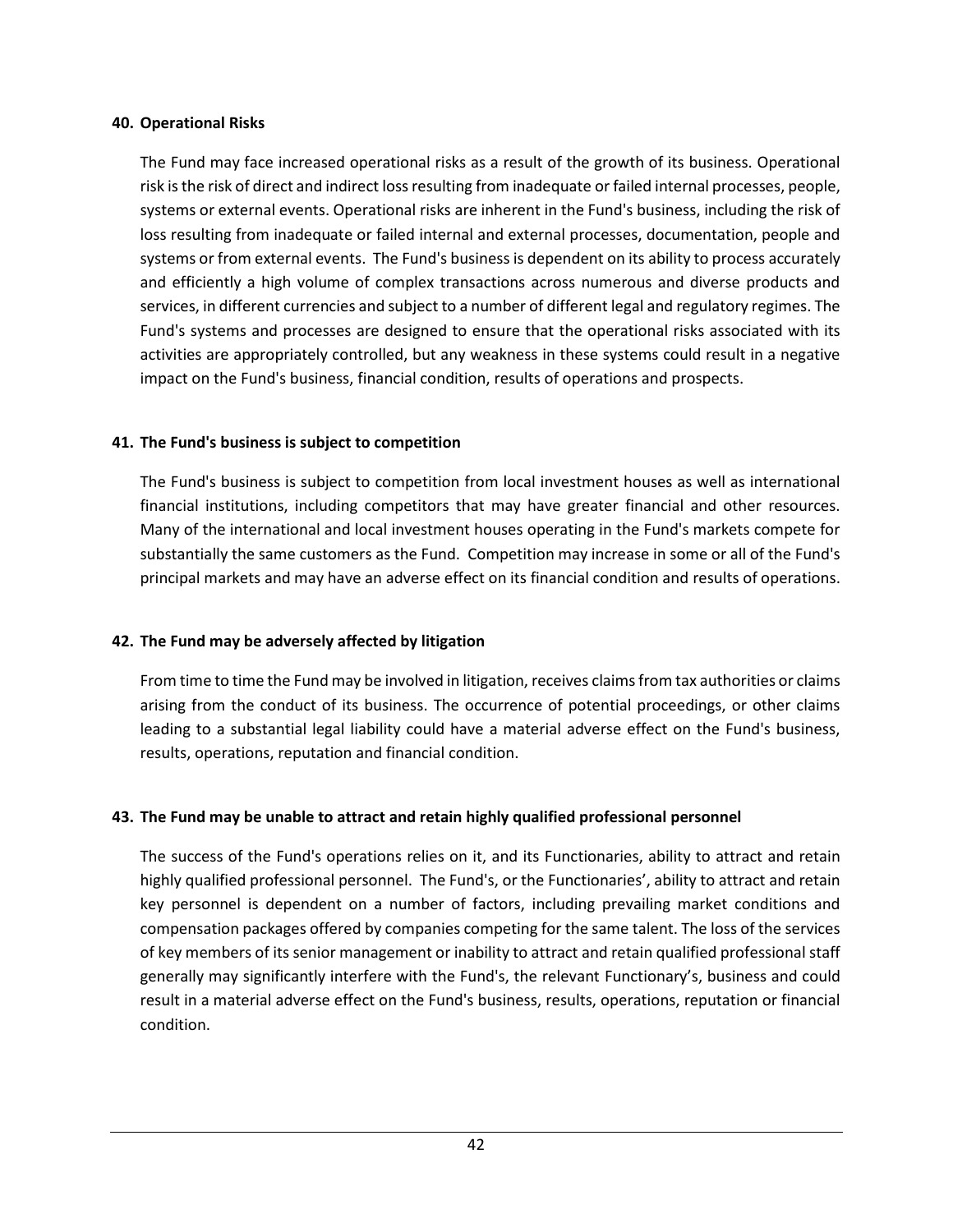### **44. The Fund is subject to the risk of failure of contingency plans**

Various external events beyond the Fund's control and the control of its management could have a major impact on the Fund's business, results, operations, reputation or financial condition. Examples of such events are natural catastrophes, war, riots, political unrest, vandalism and terrorist attacks. The Fund, and its Functionaries have contingency plans, intended to ensure the Fund's capacity to maintain operations. However, the Fund's, and the Functionaries', contingency plans may fail, which could result in a material adverse effect on the Fund's business, results, operations, reputation and financial condition.

### **45. There is no active trading market for the Participating Shares**

Participating Shares issued under this Prospectus will be new securities which may not be widely distributed and for which there is currently no active trading market. If the Participating Shares are traded after their initial issuance, they may trade at a discount to their initial offering price, depending upon prevailing interest rates, the market for similar securities, general economic conditions and the financial condition of the Fund. There is no assurance that any application for any listing of the Fund will be accepted or that an active trading market will develop. Accordingly, there is no assurance as to the development or liquidity of any trading market for the Participating Shares.

### **46. Shares may be subject to compulsory acquisition by the Fund**

A compulsory acquisition feature in the Participating Shares may negatively affect their market value. During any period when the Fund may elect to compulsorily acquire Participating Shares, the market value of those Participating Shares generally will not rise substantially above the price at which they can be acquired.

#### **47. Change of Law**

The conditions of the Participating Shares are based on the laws of Mauritius in effect as at the date of this Prospectus. No assurance can be given as to the impact of any possible judicial decision or change to the laws of Mauritius or administrative practice after the date of this Prospectus.

### **48. Legal investment considerations may restrict certain investments**

The investment activities of certain investors are subject to legal investment laws and regulations, or review or regulation by certain authorities. Each potential investor should consult its legal advisors to determine whether and to what extent (1) Participating Shares are legal investments for it, (2) Participating Shares can be used as collateral for various types of borrowing and (3) other restrictions apply to its purchase or pledge of any Participating Shares. Financial institutions should consult their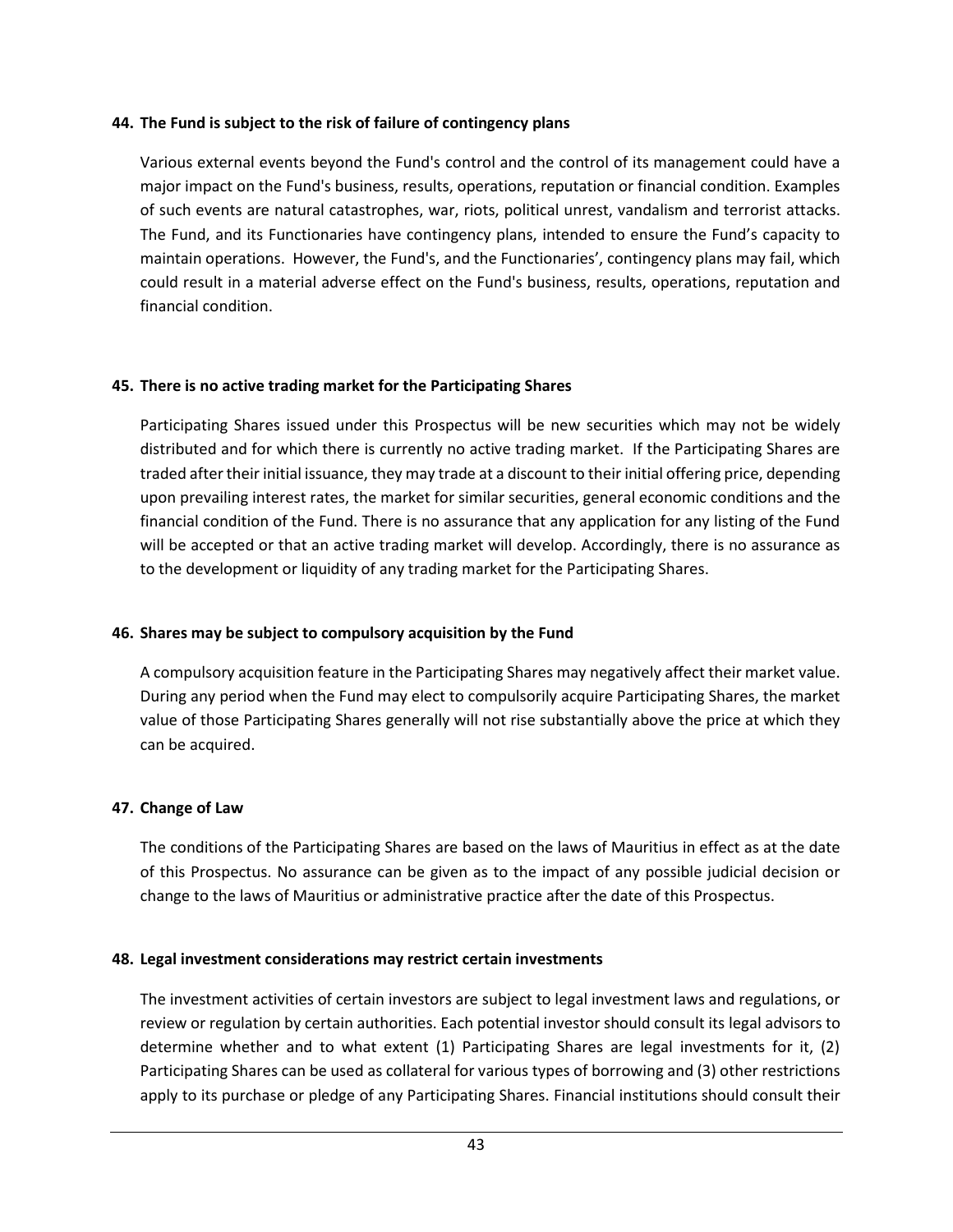legal advisors or the appropriate regulators to determine the appropriate treatment of Participating Shares under any applicable risk-based capital or similar rules.

### **49. Exchange rate risks and exchange controls**

Government and monetary authorities may impose exchange controls that could adversely affect an applicable exchange rate. As a result, the Fund may receive less interest or principal than expected, or no interest or principal.

#### **50. Repatriation restrictions**

The Fund might be subject to foreign exchange controls which may adversely affect the ability to repatriate the income or proceeds of sale arising from the Fund's investments. Repatriation of income, capital and the proceeds of sale by the Fund could require governmental consents. Delays in or a refusal to grant any such approval or a revocation or variation of consents granted prior to investments being made in any particular country or the imposition of new restrictions may adversely affect the Fund's investments.

### **51. Foreign investment and ownership restrictions**

Governments sometimes restrict foreign investment in certain sectors. These restrictions have generally been progressively eased to permit foreign investments. There is no guarantee however that this policy of liberalization will continue. Any reversal could have a retrospective effect and affect existing investments.

### **52. Legal considerations**

Certain countries may not accord equivalent rights (or protection for such rights) to those rights investors might expect in countries with more sophisticated laws and regulations. Furthermore, it may be more difficult for the Fund to obtain effective enforcement of its rights by legal or arbitral proceedings in certain countries than in countries with more mature legal systems. The changes to existing laws and the pre-emption of local regulations by national laws could have an adverse effect on the Fund's investments. Furthermore, enforcement of existing laws may be uncertain, and implementation and interpretation of laws inconsistent.

#### **53. Regulatory risk**

The value of the Fund's assets may be affected by changes in the legal and regulatory climate. Any such changes or developments may affect the value and marketability of the Fund's investments.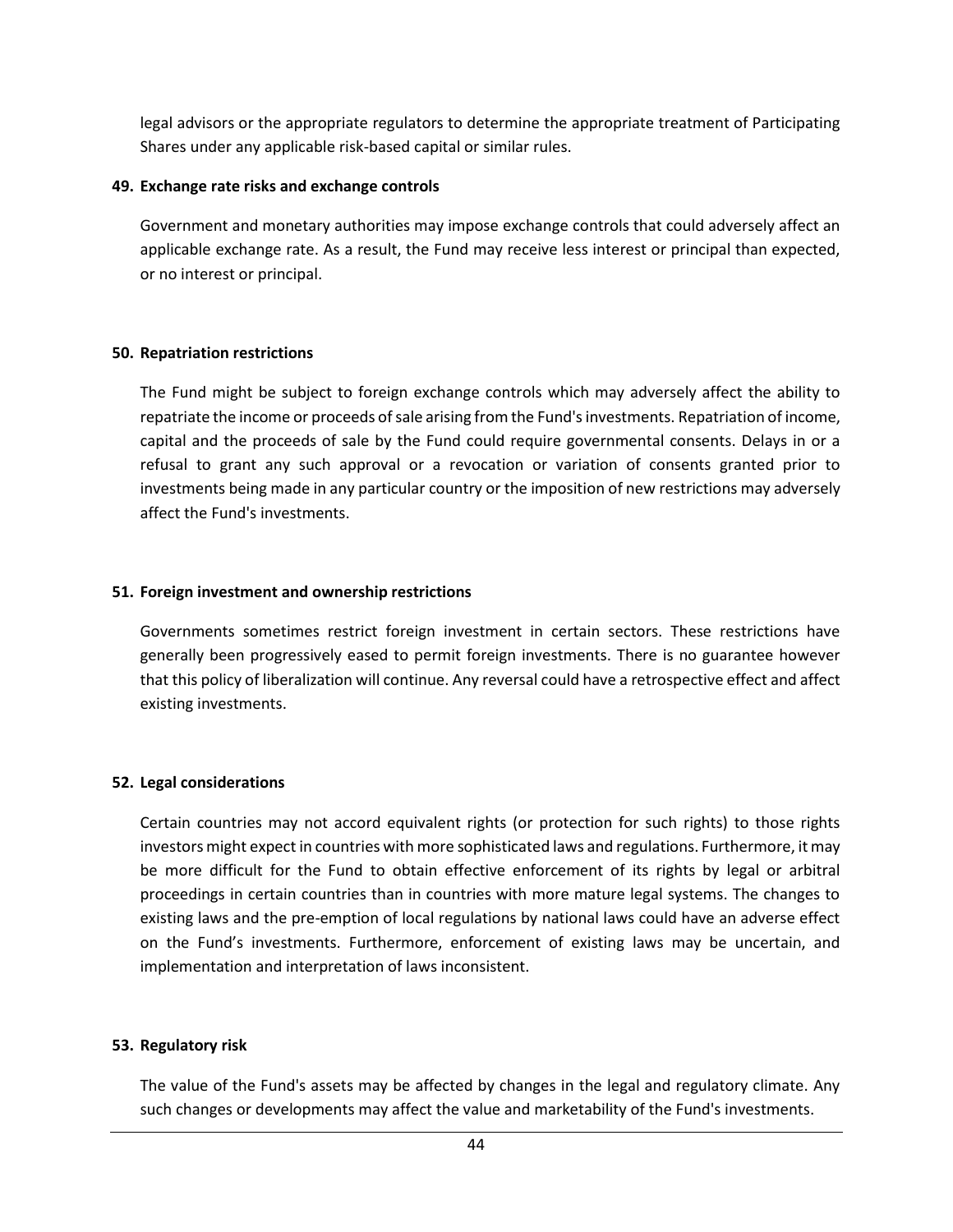#### **54. Default by Investors**

A default by any Investor in respect of its obligations to pay any commitment to subscribe for Participating Shares may result in the Fund lacking the capital necessary to make planned investments in portfolio companies (and, potentially, the ability to meet redemption requests by Investors). Loss of such investment opportunities could result in a material adverse effect on the performance of the Fund. In addition, the lack of the availability of the capital necessary to make the planned investments in the portfolio company could cause the Fund to breach its agreements with the portfolio company, causing the Fund to owe damages to such portfolio company.

#### **55. Inflation**

Inflation may have an adverse effect on the ability of the Fund to make investments and to dispose of investments on attractive economic terms within the term of the Fund. To that extent, the Fund may not be able to generate any returns and the Investors, consequently, may not receive any return on their capital.

#### **56. Contingent Liabilities**

In connection with any disposition of its portfolio investments, the Fund expects to make customary representations to prospective purchasers. The Fund may also be required to indemnify the purchasers of such investments to the extent that any such representations are inaccurate. These arrangements may result in the incurrence of contingent liabilities for which the Fund may establish reserves or escrow accounts. In addition, the Fund may sell investments in public offerings. Such offerings can give rise to liabilities if the disclosure relating to such sales proves to be inaccurate or incomplete. The Investors may also be required to return amounts distributed to them to fund indemnity and other liability obligations incurred by the Fund.

### **57. Illiquidity of Portfolio Investments due to corporate actions**

The profitability of the Fund is largely dependent upon the liquidity of its portfolio investments. The Fund may face potential risks on account of the illiquidity of any of its portfolio investments, which may arise from time to time, on account of various statutory or regulatory restrictions or restrictions pursuant to corporate actions undertaken by the portfolio companies which may include restrictions on transferability of the securities of such portfolio companies pursuant to applicable law. Any such restrictions on the disposition of the portfolio investments may disrupt the profitability and have an adverse effect on the Net Asset Value of the Fund.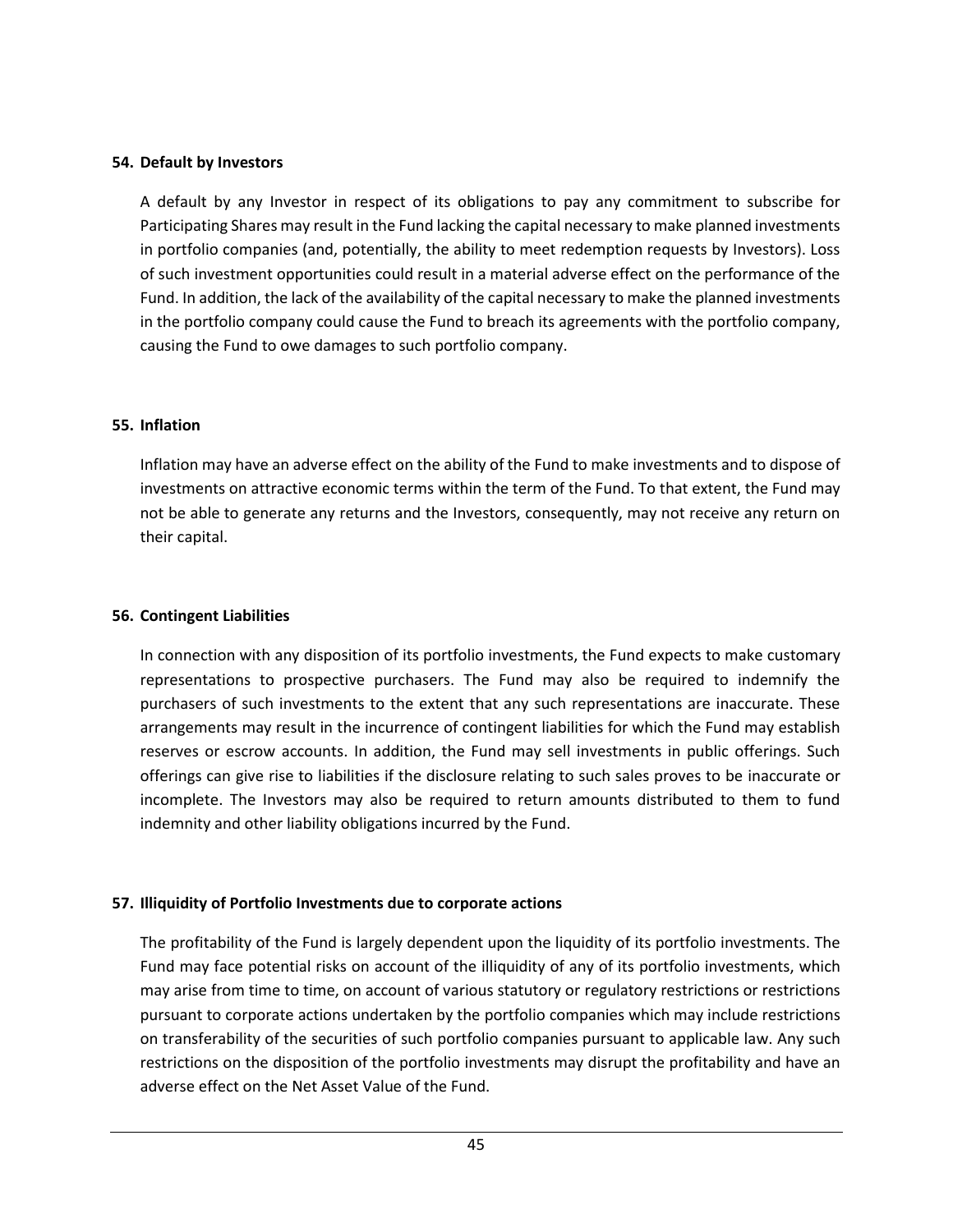### **58. Tax Risks**

Investors of the Fund are subject to a number of risks related to tax matters. In particular, the tax laws relevant to the Fund are subject to change, and tax liabilities could be incurred by investors as a result of such changes. Prospective investors are urged to consult their own tax advisors with respect to their own tax situations and the tax consequences of an investment in the Fund.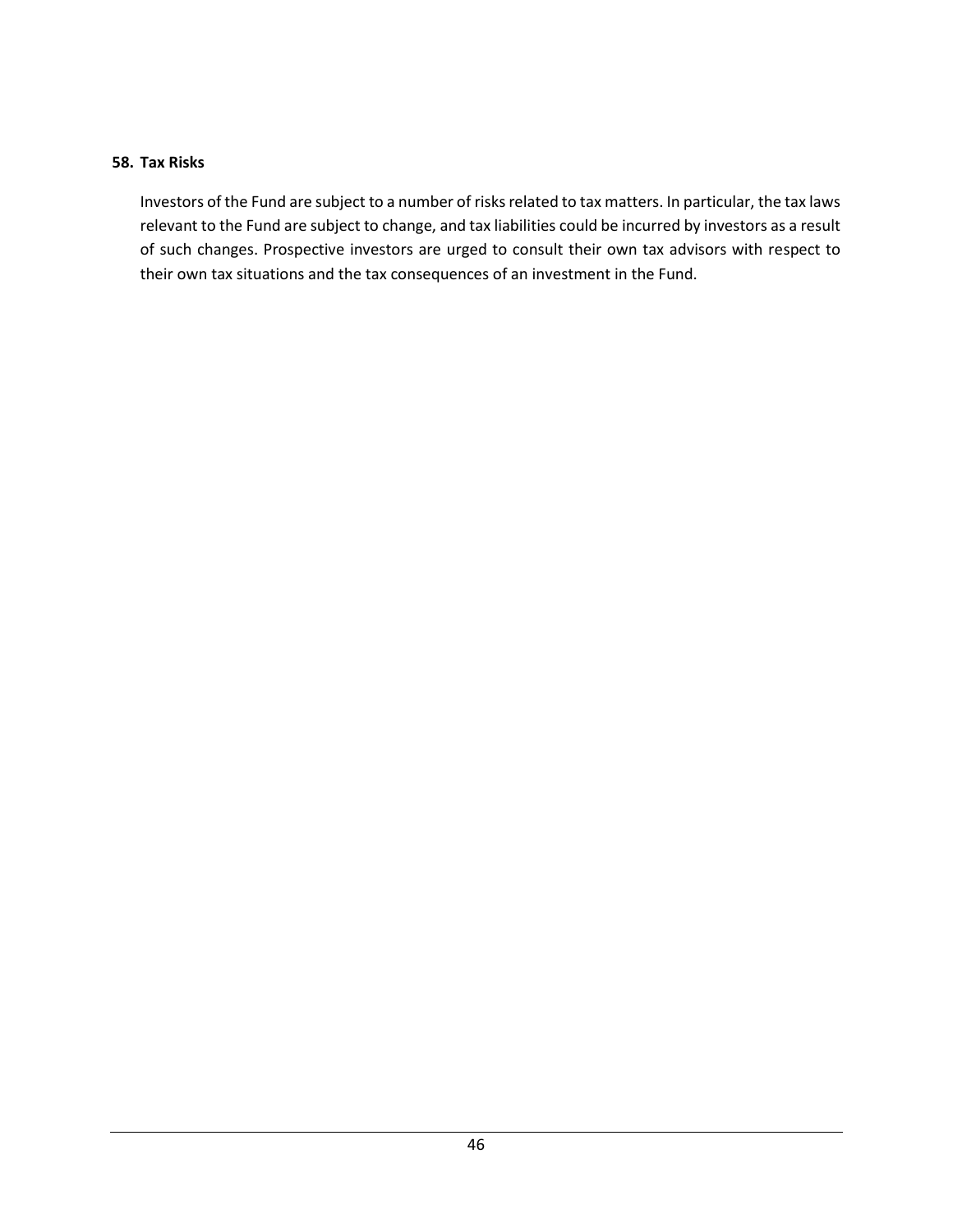# **TAXATION**

### <span id="page-46-0"></span>**59. Taxation**

### **Republic of Mauritius Taxation**

The taxation of income and capital gains of the Fund and of Investors is subject to the fiscal laws and practices of Mauritius, countries where investments are envisaged by the Fund and of the jurisdiction in which Investors are resident or otherwise subject to tax. The provisions under any applicable double taxation treaty may also be relevant.

Prospective investors should consult their own professional advisers on the relevant taxation considerations applicable to acquisition, holding and disposal of Participating Shares and the receipt of distributions. The Fund, its Directors, Administrator, Manager, and their advisers accept no responsibility for any loss suffered by any investor as a result of current, or changes in, taxation law and practice.

The Fund is set up as a public company registered in Mauritius and its taxation is governed by the Income Tax Act 1995. Under the current tax laws, the Fund is liable to tax at the rate of 15% on its net chargeable income. Dividends paid by a Mauritius-resident company are exempt from income tax. Foreign dividends are taxable, but a foreign tax credit can be obtained for any foreign tax suffered. The foreign tax credit is limited to the amount of Mauritius tax on that income.

No tax on capital gains will be payable in Mauritius on disposals (including redemptions) by the Fund of its portfolio investment. There is no withholding tax payable in Mauritius in respect of payments of dividends to Investors or on repayment of capital contributions. However, the recipient may be subject to taxation in the jurisdiction in which he is resident or domiciled for tax purposes.

The foregoing discussion is general in nature and is not intended to be all-inclusive.

EACH INVESTOR SHOULD CONSULT ITS LEGAL AND TAX ADVISOR CONCERNING THE CONSIDERATIONS DISCUSSED ABOVE BEFORE MAKING AN INVESTMENT IN THE FUND.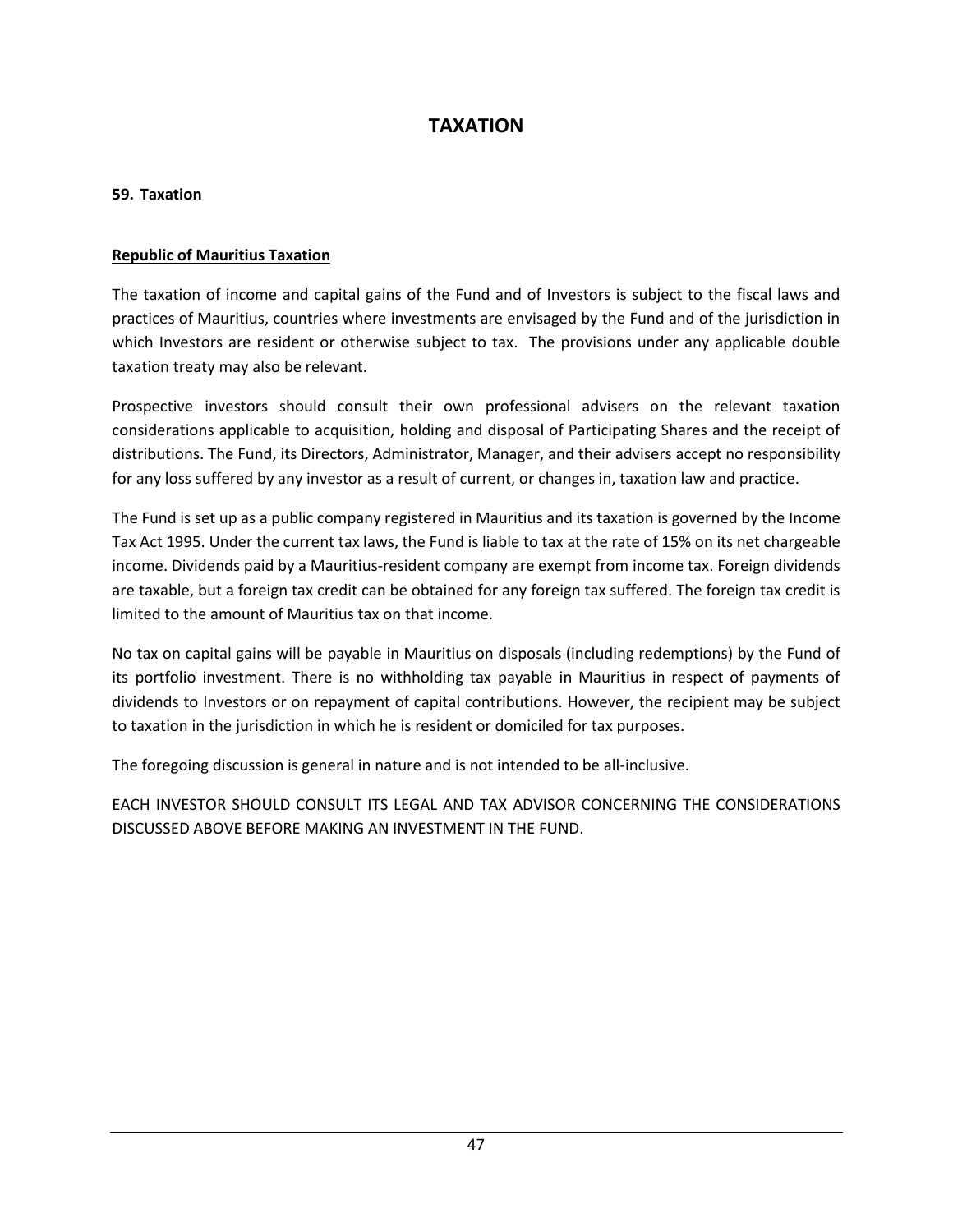# **GENERAL CONDITIONS AND GOOD GOVERNANCE**

### <span id="page-47-0"></span>**60. Conflicts of Interest**

- a. The Manager or the Custodian may own, dispose or otherwise deal with Participating Shares. In the event of any conflict of interest arising as a result of such dealing, the Manager and the Custodian, following prior consultation with each other, will resolve any such conflict in a just and equitable manner as they deem fit.
- b. The Manager and the Custodian will conduct all transactions for the Fund on an arm's length basis.
- c. Associates of the Custodian may be engaged to offer financial, banking and brokerage services to the Fund, but these services will be provided on an arm's length basis.

#### **61. Reports**

#### Annual Accounts, and Auditor's Report on the Annual Accounts

The annual accounts and quarterly management accounts of the Fund will be available at the registered office of the Manager. The audited annual financial statements of a collective investment scheme shall be prepared in accordance with IFRS.

#### **62. Listing**

Initially, the shares of the Fund will not be listed on the SEM or on any other exchange. The Fund may, at a later date, with the approval of the FSC, apply to the SEM or its successor or other exchanges to list the shares issued by the Fund.

#### **63. Queries and Complaints**

For all enquiries and any complaints about the Fund, please contact the Manager at:

#### AXYS INVESTMENT PARTNERS LTD

6/7th Floor, Dias Pier Building, Le Caudan Waterfront,

Caudan, Port Louis 11307, Mauritius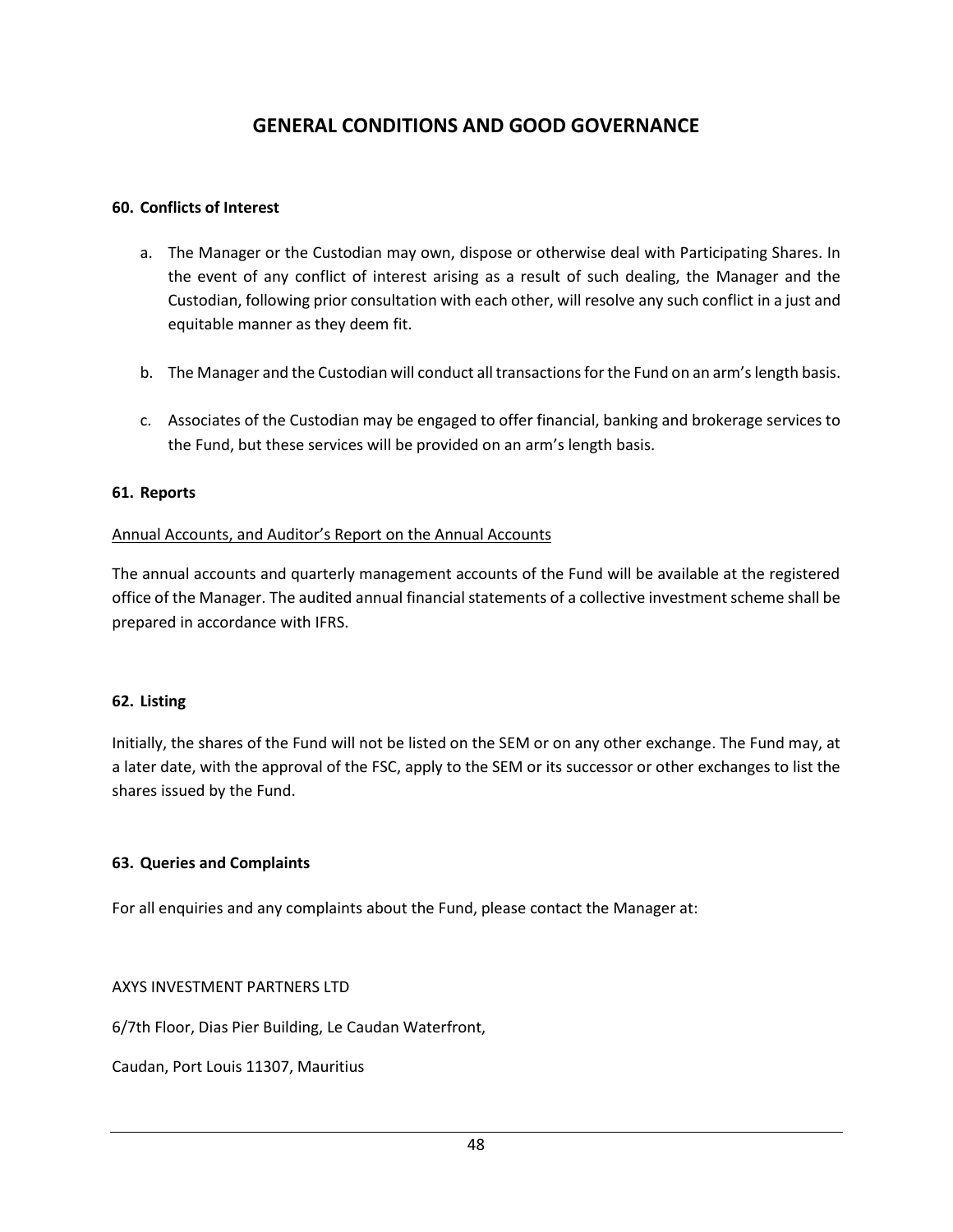### **64. Documents Incorporated by Reference**

The following documents shall be deemed to be incorporated in, and to form part of, this Prospectus:

- (a) all supplements to this Prospectus circulated by the Fund from time to time;
- (b) the Constitution of the Fund dated 27 May 2021: and
- (c) all application forms in connection with the subscription of shares of the Fund.

The above documents shall, where appropriate, modify and supersede the contents of this Prospectus. The Fund will provide copies of the documents incorporated by reference, without any charge.

In the event of a material adverse change in the condition (financial or otherwise) of the Fund which is not reflected in this Prospectus, the Fund will prepare a supplement to this Prospectus or publish a new Prospectus for use in connection with any subsequent issue of Shares. If the terms of the present offering are modified or amended in a manner which would make this Prospectus, as supplemented, inaccurate or misleading, the Fund will prepare a new Prospectus.

Any such new Prospectus or Prospectus as supplemented shall be deemed to have been substituted for the previous Prospectus from the date of its issue.

Copies of all documentation incorporated in this Prospectus by reference are available at:

### AXYS INVESTMENT PARTNERS LTD

6/7th Floor, Dias Pier Building, Le Caudan Waterfront,

Caudan, Port Louis 11307, Mauritius

### **65. Duration and winding up of the Fund**

The Fund will have an indefinite life. The Fund may be wound up in accordance with the applicable insolvency laws of the Republic of Mauritius or upon FSC's exercise of its powers under the applicable legislation. On a winding up, whether as a solvent or an insolvent company, the liquidator will distribute the assets of the Fund in accordance with Mauritian Laws and the Constitution.

The Fund may pass the appropriate resolution to wind up or cause for the winding up of the Fund where the size of the Fund is too small and/or that it becomes uneconomical and/or investment in these assets are no longer, appropriate for or does not provide value to Investors.

### **66. Important information**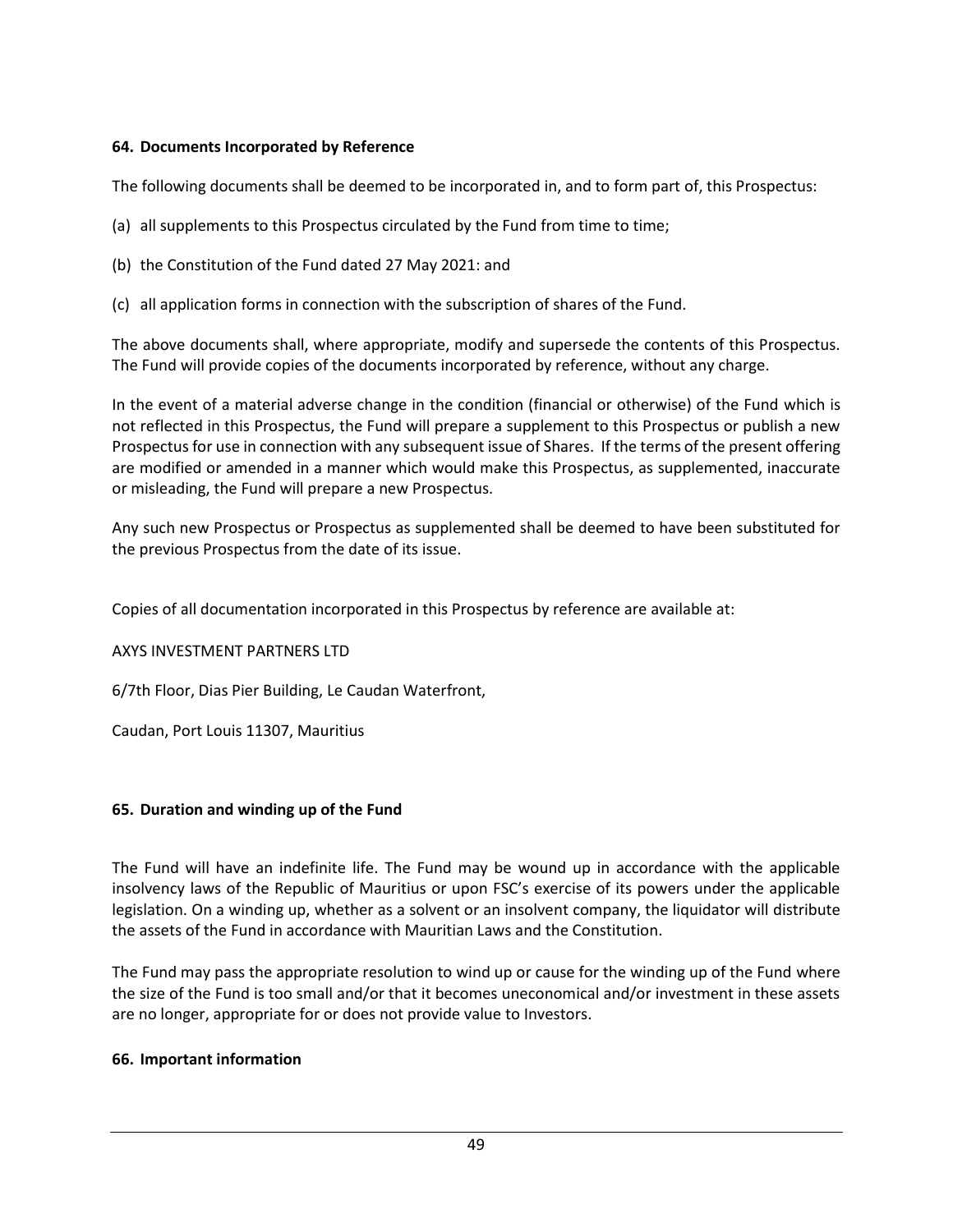Investors in the Fund are not protected by any statutory compensation arrangements in Mauritius in the event of the Fund's failure.

The FSC does not vouch for the financial soundness of the Fund or for the correctness of any statements made or opinions expressed regarding it.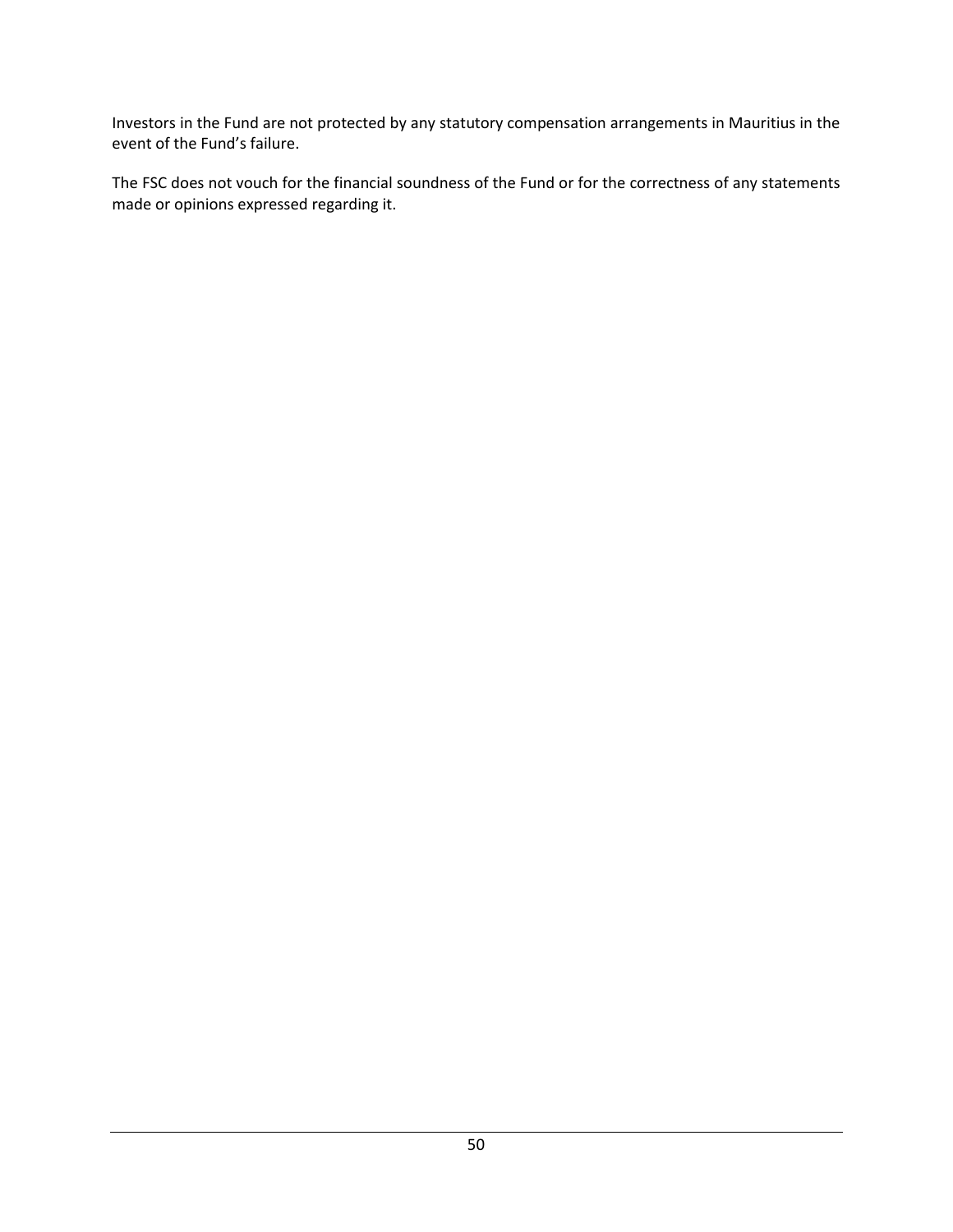# **LEGAL AND REGULATORY CONSIDERATIONS**

#### <span id="page-50-0"></span>**General**

The Fund was incorporated in the Republic of Mauritius as a public company with limited liability under the laws of the Republic of Mauritius. The choice of Mauritius as the preferred jurisdiction was reached after considering its economic and political stability and its business-friendly environment. Mauritius has established itself as a financial services centre which is well regulated and of good repute. Its financial services sector provides an optimum environment for foreign investment and is an appropriate jurisdiction for pooling funds of various potential investors in the Fund due to convenience, comfort and accessibility including time zone management.

#### **Anti-Money Laundering**

To ensure compliance with the Financial Intelligence and Anti-Money Laundering Act 2002 and the Code on the Prevention of Money Laundering and Terrorist Financing ("**Code**") issued by the FSC, the Administrator will require an applicant for Participating Shares to provide certain information and documents for the purpose of verifying the identity of the applicant, the source of funds and obtain confirmation that the application monies do not represent directly or indirectly, the proceeds of any crime. The request for information may be reduced where an applicant is a regulated financial services business based in Mauritius or in an equivalent jurisdiction (i.e. subject to the supervision of a public authority) or in the case of public companies listed on recognized stock exchanges, as set out in the Code.

In the event of delay or failure by the applicant to produce any information required for verification purposes, the Administrator may refuse to accept the application and the monies relating thereto or may refuse to process a redemption request until proper information has been provided. Investors should note specifically that the Administrator reserves the right to request such information as may be necessary in order to verify the identity of the investor and the owner of the account to which the redemption proceeds will be paid.

Each applicant for Participating Shares acknowledges that the Administrator shall be held harmless against loss arising as a result of a failure to process or delay in processing an application for Participating Shares or redemption request if such information and documentation as requested by the Administrator has not been provided in full with sufficient detail by the applicant. The Administrator may, at any time, request such additional information as may be required to comply with the Fund's reporting obligations in Mauritius and abroad.

#### **Implementation of the Common Reporting Standard for Automatic Exchange of Information**

Mauritius has made a commitment for the implementation of the new global standard for automatic exchange of information for tax purposes (the Common Reporting Standard ("CRS") developed by the OECD). Mauritius has also signed (a) the Multilateral Competent Authority Agreement in October 2014 which provides for automatic exchange of information with other Early Adopter Competent Authorities;